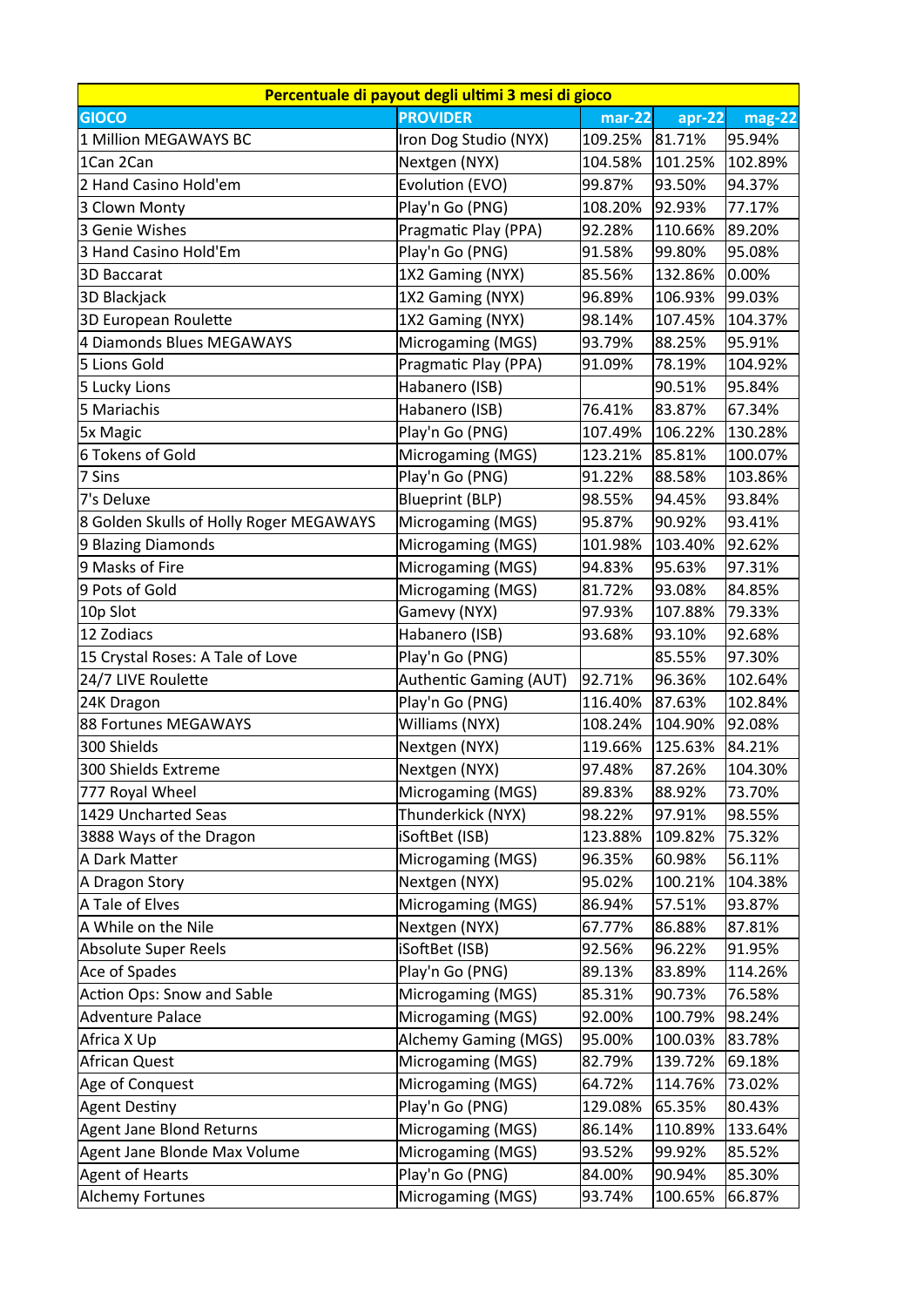| Alice Adventure                            | iSoftBet (ISB)         | 90.35%  | 117.37% | 111.85% |
|--------------------------------------------|------------------------|---------|---------|---------|
| Alice Cooper and the Tome of Madness       | Play'n Go (PNG)        | 90.13%  | 91.06%  | 92.78%  |
| Alice in WildLand                          | Microgaming (MGS)      | 83.83%  | 119.24% | 76.85%  |
| Aliya's Wishes                             | Microgaming (MGS)      | 96.78%  | 102.38% | 111.82% |
| All Aces Poker                             | Microgaming (MGS)      | 90.95%  | 104.13% | 99.74%  |
| All that Cash                              | High 5 Games (NYX)     | 137.02% | 60.30%  |         |
| Almighty Aztec                             | Microgaming (MGS)      | 61.62%  | 58.43%  | 106.46% |
| Aloha                                      | NetEnt (NET)           | 87.40%  | 98.41%  | 93.81%  |
| Aloha! Christmas                           | NetEnt (NET)           | 95.24%  | 67.32%  | 92.18%  |
| Aloha! Christmas Touch                     | NetEnt (NET)           | 114.46% | 97.28%  | 97.19%  |
| Amazing Link Fates                         | Microgaming (MGS)      |         | 90.55%  | 96.53%  |
| Amazing Link: Apollo                       | Microgaming (MGS)      | 99.89%  | 96.87%  | 95.14%  |
| American Roulette                          | Evolution (EVO)        | 88.27%  | 88.63%  | 88.83%  |
| American Roulette                          | NetEnt (NET)           | 99.04%  | 101.56% | 87.72%  |
| <b>Ancient Fortunes: Poseidon MEGAWAYS</b> | Microgaming (MGS)      | 96.12%  | 94.04%  | 96.74%  |
| <b>Ancient Fortunes: Zeus</b>              | Microgaming (MGS)      | 97.87%  | 93.17%  | 107.22% |
| Anderthals                                 | Just For The Win (MGS) | 88.52%  | 165.49% | 102.23% |
| Animal Madness                             | Play'n Go (PNG)        |         |         | 90.99%  |
| Ankh of Anubis                             | Play'n Go (PNG)        | 80.96%  | 76.16%  | 106.05% |
| Annihilator                                | Play'n Go (PNG)        | 83.65%  | 69.57%  | 80.42%  |
| Arcane: Reel Chaos                         | NetEnt (NET)           | 92.44%  | 91.14%  | 90.13%  |
| Archangels Salvation                       | NetEnt (NET)           | 117.53% | 103.58% | 69.92%  |
| Arctic Valor                               | Microgaming (MGS)      | 101.69% | 75.85%  | 77.62%  |
| Arena of Gold                              | Microgaming (MGS)      | 75.58%  | 100.22% | 90.08%  |
| Arthur's Gold                              | Microgaming (MGS)      | 54.55%  | 83.86%  | 90.17%  |
| Asgardian Stones                           | NetEnt (NET)           | 113.37% | 95.21%  | 73.46%  |
| Astro Cat                                  | Lightning Box (NYX)    | 88.76%  | 88.53%  | 85.37%  |
| Astro Legends: Lyra and Elron              | Foxium (MGS)           | 142.24% | 101.28% | 47.65%  |
| <b>Astro Newts MEGAWAYS</b>                | Iron Dog Studio (NYX)  | 75.05%  | 68.28%  | 124.62% |
| Augustus                                   | Microgaming (MGS)      | 106.35% | 70.14%  | 106.62% |
| Aurora Beast Hunter                        | Just For The Win (MGS) | 58.93%  | 119.02% | 97.41%  |
| Auto Roulette Live Speed 1                 | Authentic Gaming (AUT) | 100.56% | 75.71%  | 84.35%  |
| Auto Roulette Live Speed 2                 | Authentic Gaming (AUT) | 97.58%  | 90.18%  | 97.26%  |
| Auto Roulette NonStop                      | Authentic Gaming (AUT) | 96.53%  | 97.64%  | 98.41%  |
| Auto Roulette NonStop Plus                 | Authentic Gaming (AUT) | 95.05%  | 98.40%  | 97.80%  |
| Auto-Roulette Live                         | Pragmatic Play (PPA)   | 107.50% | 86.12%  | 90.64%  |
| Avalon                                     | Microgaming (MGS)      | 82.41%  | 137.29% | 98.18%  |
| Aztec Gold MEGAWAYS                        | iSoftBet (ISB)         | 89.00%  | 92.98%  | 93.38%  |
| Aztec Gold: Extra Gold MEGAWAYS            | iSoftBet (ISB)         | 90.45%  | 98.49%  | 107.98% |
| Aztec Idols                                | Play'n Go (PNG)        | 90.18%  | 84.69%  | 102.96% |
| <b>Aztec Warrior Princess</b>              | Play'n Go (PNG)        | 92.80%  | 93.60%  | 87.98%  |
| Aztec Wilds                                | Iron Dog Studio (NYX)  | 87.17%  | 95.62%  | 87.20%  |
| Babushka                                   | Thunderkick (NYX)      | 92.25%  | 101.80% | 104.00% |
| Bac Bo Live                                | Evolution (EVO)        | 104.31% | 99.36%  | 94.84%  |
| Baccarat                                   | NetEnt (NET)           | 91.24%  | 98.19%  | 95.40%  |
| Baccarat (RNG)                             | Evolution (EVO)        | 103.19% | 86.75%  | 107.80% |
| <b>Baker's Treat</b>                       | Play'n Go (PNG)        | 69.31%  | 78.91%  | 84.28%  |
| Banana Rock                                | Play'n Go (PNG)        | 105.37% | 81.54%  | 95.18%  |
| Bankin' Bacon                              | <b>Blueprint (BLP)</b> |         | 88.96%  | 94.97%  |
| Bar Bar Blacksheep                         | Microgaming (MGS)      | 83.03%  | 81.30%  | 88.87%  |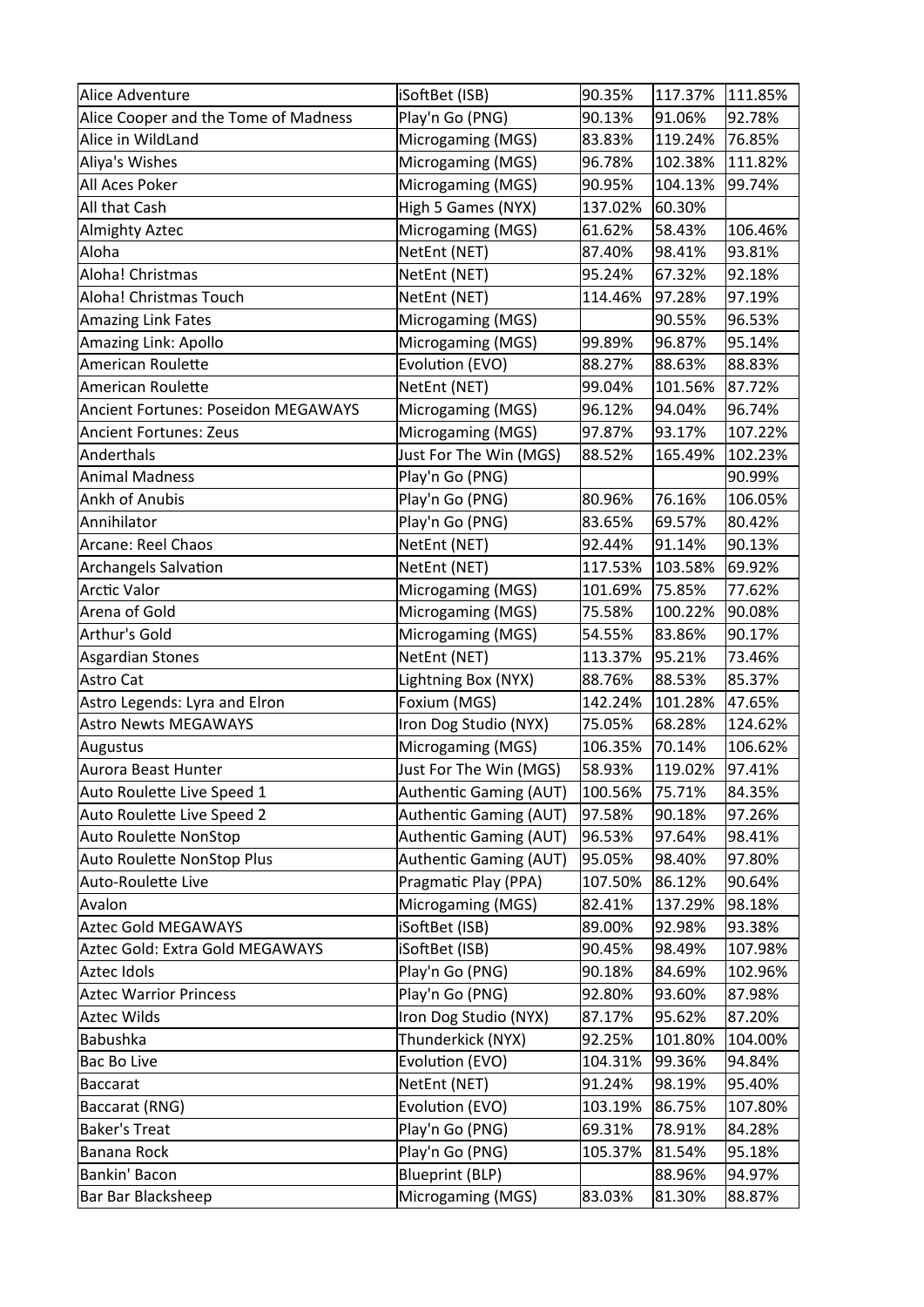| <b>Bar X Safecracker MEGAWAYS</b>      | <b>Blueprint (BLP)</b>       | 92.11%  | 118.77% | 106.92% |
|----------------------------------------|------------------------------|---------|---------|---------|
| Barber Shop Uncut                      | Thunderkick (NYX)            | 126.61% | 68.97%  | 68.09%  |
| Barn Festival                          | Pragmatic Play (PPA)         |         | 88.34%  | 99.93%  |
| Baron Bloodmore and the Crimson Castle | Thunderkick (NYX)            | 102.15% | 88.27%  | 101.30% |
| Basic Instinct                         | iSoftBet (ISB)               | 81.18%  | 95.99%  | 102.23% |
| <b>Battle Maidens: Cleopatra</b>       | 1X2 Gaming (NYX)             | 143.19% | 85.69%  | 88.08%  |
| Beast of Wealth                        | Play'n Go (PNG)              | 80.40%  | 100.33% | 99.32%  |
| <b>Beasts of Fire</b>                  | Play'n Go (PNG)              | 81.95%  | 120.60% | 107.80% |
| Beat the Beast: Cerberus Inferno       | Thunderkick (NYX)            | 75.45%  | 103.94% | 105.57% |
| Beat the Beast: Kraken's Lair          | Thunderkick (NYX)            | 61.00%  | 102.76% | 67.18%  |
| Beat the Beast: Mighty Sphinx          | Thunderkick (NYX)            | 149.31% | 74.71%  | 159.52% |
| <b>Beavis and Butt-Head</b>            | <b>Blueprint (BLP)</b>       | 84.10%  | 106.78% | 148.06% |
| Beer Barrel Bash                       | High 5 Games (NYX)           | 73.09%  | 51.61%  | 86.69%  |
| Beetle Jewels                          | iSoftBet (ISB)               | 89.39%  | 91.86%  | 99.97%  |
| <b>Before Time Runs Out</b>            | Habanero (ISB)               | 116.15% | 108.90% | 139.49% |
| <b>Bier Haus Oktoberfest</b>           | Williams (NYX)               | 93.91%  | 116.08% | 92.70%  |
| Big Bass Bonanza                       | Pragmatic Play (PPA)         | 97.10%  | 97.02%  | 91.99%  |
| Big Bass Bonanza MEGAWAYS              | Pragmatic Play (PPA)         | 95.99%  | 89.16%  | 93.09%  |
| Big Top                                | Microgaming (MGS)            | 94.18%  | 95.17%  | 97.52%  |
| Big Win 777                            | Play'n Go (PNG)              | 84.42%  | 170.73% | 91.93%  |
| Big Win Cat                            | Play'n Go (PNG)              | 94.82%  | 98.67%  | 96.95%  |
| Bigfoot                                | Nextgen (NYX)                | 95.64%  | 55.15%  | 93.05%  |
| Bigger Bass Bonanza                    | Pragmatic Play (PPA)         | 92.82%  | 89.05%  | 91.12%  |
| Bikini Party                           | Microgaming (MGS)            | 136.37% | 83.31%  | 121.86% |
| Birds On A Wire                        | Thunderkick (NYX)            | 87.63%  | 70.57%  | 72.72%  |
| Birthday!                              | Elk (NYX)                    |         | 96.52%  | 96.67%  |
| <b>Black Mamba</b>                     | Play'n Go (PNG)              | 89.05%  | 86.70%  | 100.31% |
| <b>Black River Gold</b>                | Elk (NYX)                    | 97.96%  | 106.70% | 100.81% |
| Blackjack Multihand                    | iSoftBet (ISB)               | 97.59%  | 100.24% | 97.63%  |
| <b>Blackjack Multihand VIP</b>         | iSoftBet (ISB)               | 66.67%  | 115.00% | 77.24%  |
| Blackjack Royal Pairs                  | iSoftBet (ISB)               | 98.30%  | 97.17%  | 95.45%  |
| <b>Blaze Live Roulette</b>             | Authentic Gaming (AUT)       | 96.40%  | 95.11%  | 98.03%  |
| Blazin' Bullfrog                       | Play'n Go (PNG)              | 95.99%  | 58.67%  | 102.32% |
| <b>Blazing Goddess</b>                 | Lightning Box (NYX)          | 88.80%  | 104.86% | 75.80%  |
| <b>Blazing Mammoth</b>                 | Microgaming (MGS)            | 92.88%  | 102.14% | 98.14%  |
| <b>Blinged</b>                         | Play'n Go (PNG)              | 68.38%  | 76.86%  | 73.89%  |
| Blirix's Workshop                      | Iron Dog Studio (NYX)        | 54.78%  | 64.67%  | 144.77% |
| <b>Blood Suckers</b>                   | NetEnt (NET)                 | 93.41%  | 95.64%  | 98.32%  |
| <b>Blood Suckers 2</b>                 | NetEnt (NET)                 | 96.42%  | 84.91%  | 94.71%  |
| <b>Bompers</b>                         | Elk (NYX)                    | 93.95%  | 99.16%  | 95.65%  |
| Bonanza                                | <b>Big Time Gaming (NYX)</b> | 97.95%  | 96.84%  | 99.25%  |
| <b>Book of Atem</b>                    | Microgaming (MGS)            | 92.82%  | 94.37%  | 106.83% |
| <b>Book of Dead</b>                    | Play'n Go (PNG)              | 97.06%  | 94.80%  | 96.93%  |
| <b>Book of Fallen</b>                  | Pragmatic Play (PPA)         | 94.84%  | 98.85%  | 92.94%  |
| <b>Book of Immortals</b>               | iSoftBet (ISB)               | 97.98%  | 106.79% | 103.44% |
| <b>Book of Kingdoms</b>                | Pragmatic Play (PPA)         | 100.87% | 108.45% | 106.27% |
| <b>Book of Merlin</b>                  | 1X2 Gaming (NYX)             | 100.16% | 86.15%  | 97.00%  |
| Book of Oz                             | Microgaming (MGS)            | 91.71%  | 96.19%  | 96.73%  |
| Book of Oz Lock 'N Spin                | Microgaming (MGS)            | 102.08% | 89.40%  | 83.61%  |
| <b>Book of Relics</b>                  | Williams (NYX)               | 76.11%  | 79.37%  | 102.12% |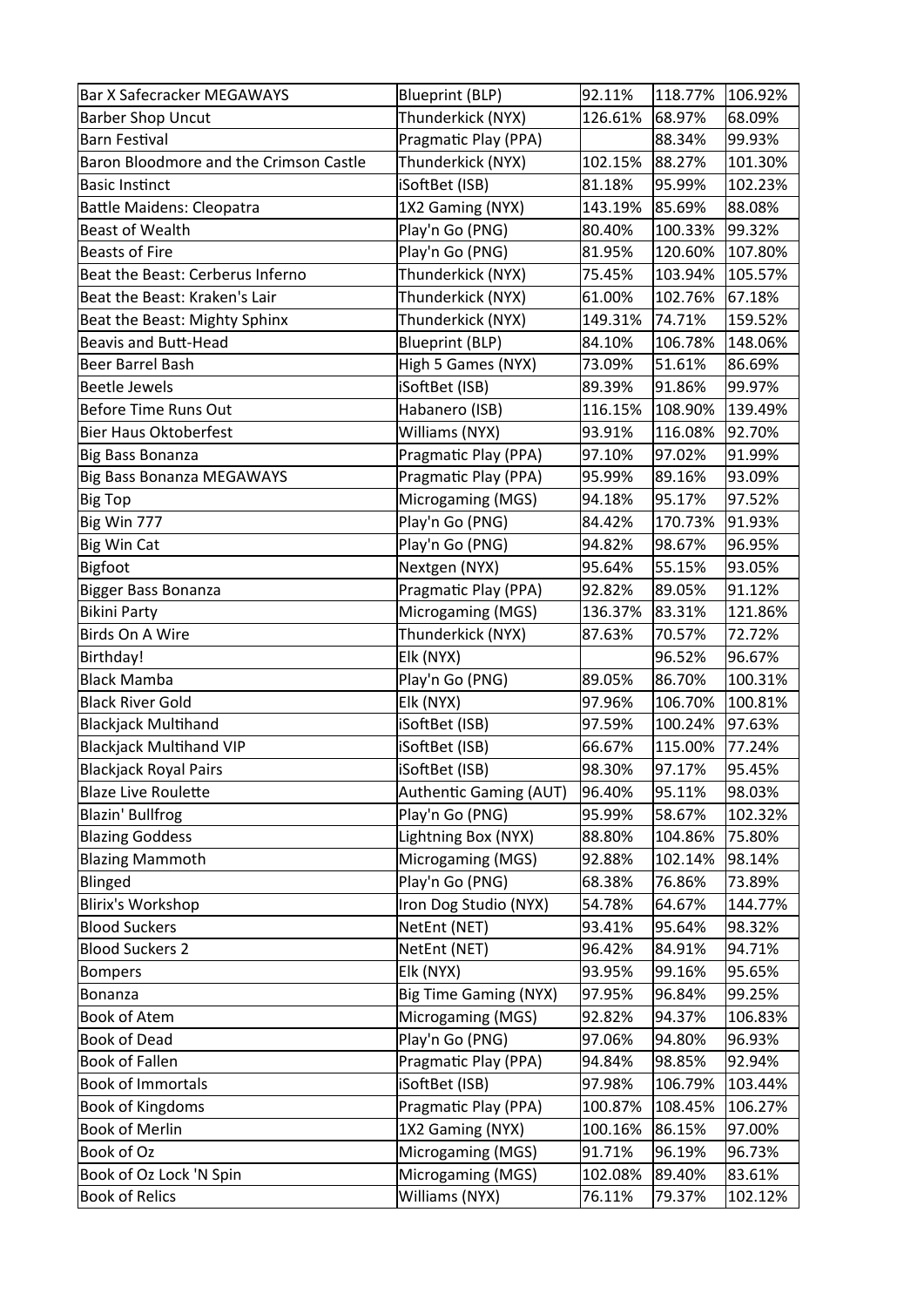| <b>Book of Sheba</b>                     | iSoftBet (ISB)          | 88.80%  | 93.49%  | 97.58%  |
|------------------------------------------|-------------------------|---------|---------|---------|
| <b>Book of Toro</b>                      | Elk (NYX)               | 93.15%  | 92.05%  | 96.10%  |
| <b>Boom Pirates</b>                      | Foxium (MGS)            | 86.43%  | 98.80%  | 90.30%  |
| Booster                                  | iSoftBet (ISB)          | 93.74%  | 97.94%  | 100.05% |
| Bork the Berzerker Hack n Slash          | Thunderkick (NYX)       | 79.73%  | 79.15%  | 67.37%  |
| <b>Bounty Belles</b>                     | iSoftBet (ISB)          | 121.14% | 77.80%  | 91.39%  |
| <b>Break Away</b>                        | Microgaming (MGS)       | 77.62%  | 93.33%  | 82.34%  |
| <b>Break Away Deluxe</b>                 | Microgaming (MGS)       | 99.74%  | 82.68%  | 102.43% |
| <b>Break Away Lucky Wilds</b>            | Microgaming (MGS)       | 93.84%  | 104.16% | 118.40% |
| Break da Bank Again                      | Microgaming (MGS)       | 87.02%  | 103.11% | 103.67% |
| Break Da Bank Again Respin               | Microgaming (MGS)       | 99.96%  | 91.81%  | 90.38%  |
| <b>Bridesmaids</b>                       | Microgaming (MGS)       | 106.99% | 119.64% | 80.01%  |
| <b>Buccaneers Bay</b>                    | Side City Studios (NYX) | 110.88% | 102.07% | 73.56%  |
| <b>Buffalo King</b>                      | Pragmatic Play (PPA)    | 103.20% | 87.24%  | 101.89% |
| <b>Buffalo King MEGAWAYS</b>             | Pragmatic Play (PPA)    | 91.29%  | 93.56%  | 90.23%  |
| <b>Buffalo Rising MEGAWAYS</b>           | <b>Blueprint (BLP)</b>  | 97.34%  | 105.56% | 94.23%  |
| Bull in a China Shop                     | Play'n Go (PNG)         | 85.72%  | 96.59%  | 106.34% |
| <b>Bust The Mansion</b>                  | Microgaming (MGS)       |         |         | 103.31% |
| <b>Butterfly Staxx</b>                   | NetEnt (NET)            | 90.36%  | 89.81%  | 81.49%  |
| <b>Butterfly Staxx 2</b>                 | NetEnt (NET)            | 80.49%  | 101.39% | 103.05% |
| Cabaret Royale                           | 2 By 2 Gaming (MGS)     | 121.83% | 40.77%  | 105.39% |
| <b>Candy Dreams</b>                      | Microgaming (MGS)       | 95.57%  | 118.68% | 132.15% |
| Candy Tower                              | Habanero (ISB)          | 93.73%  | 91.02%  | 93.42%  |
| Captain Xenos Earth Adventure            | Play'n Go (PNG)         | 99.20%  | 84.87%  | 90.37%  |
| Carnival Queen                           | Thunderkick (NYX)       | 91.94%  | 89.02%  | 108.78% |
| Cash Bonanza                             | Pragmatic Play (PPA)    | 88.56%  | 114.10% | 104.09% |
| Cash Camel                               | iSoftBet (ISB)          | 82.62%  | 116.49% | 95.16%  |
| Cash of Kingdoms                         | Microgaming (MGS)       | 111.95% | 84.77%  | 104.24% |
| Cash or Crash Live                       | Evolution (EVO)         | 96.44%  | 87.58%  | 71.28%  |
| Cash Pump                                | Play'n Go (PNG)         | 81.63%  | 84.35%  | 85.42%  |
| Cash Stampede                            | Nextgen (NYX)           | 99.61%  | 120.38% | 73.17%  |
| Cash Vandal                              | Play'n Go (PNG)         | 93.34%  | 85.81%  | 56.06%  |
| Cash-O-Matic                             | NetEnt (NET)            | 64.56%  | 51.70%  | 78.22%  |
| <b>Cashe Noire</b>                       | NetEnt (NET)            | 81.07%  | 86.95%  | 96.89%  |
| Cat Wilde and the Doom of Dead           | Play'n Go (PNG)         | 117.50% | 95.75%  | 90.83%  |
| Cat Wilde and the Eclipse of the Sun God | Play'n Go (PNG)         | 100.96% | 85.44%  | 103.48% |
| Cat Wilde and the Lost Chapter           | Play'n Go (PNG)         | 85.62%  | 98.08%  | 107.60% |
| Cats and Cash                            | Play'n Go (PNG)         | 99.59%  | 113.54% | 117.28% |
| <b>Celebration of Wealth</b>             | Play'n Go (PNG)         | 96.59%  | 91.71%  | 95.73%  |
| <b>Charlie Chance</b>                    | Play'n Go (PNG)         | 84.98%  | 192.26% | 77.05%  |
| Charlie Chance in Hell to Pay            | Play'n Go (PNG)         | 92.55%  | 105.32% | 87.88%  |
| <b>Cheeky Fruits</b>                     | Gamevy (NYX)            | 90.67%  | 94.51%  | 88.83%  |
| Cheeky Fruits 6                          | Gamevy (NYX)            | 94.51%  | 80.70%  | 96.35%  |
| Cheeky Fruits Split                      | Gamevy (NYX)            | 78.98%  | 92.34%  | 60.73%  |
| Cherry Blast                             |                         |         | 80.54%  | 106.94% |
|                                          | Iron Dog Studio (NYX)   | 108.17% |         |         |
| Cherry Blossom                           | Nextgen (NYX)           | 75.15%  | 94.99%  | 101.31% |
| Chicago Gold                             | Microgaming (MGS)       | 100.62% | 91.32%  | 91.64%  |
| Chicken Chase                            | Pragmatic Play (PPA)    |         |         | 91.06%  |
| Chicken Drop                             | Pragmatic Play (PPA)    | 99.61%  | 95.75%  | 116.03% |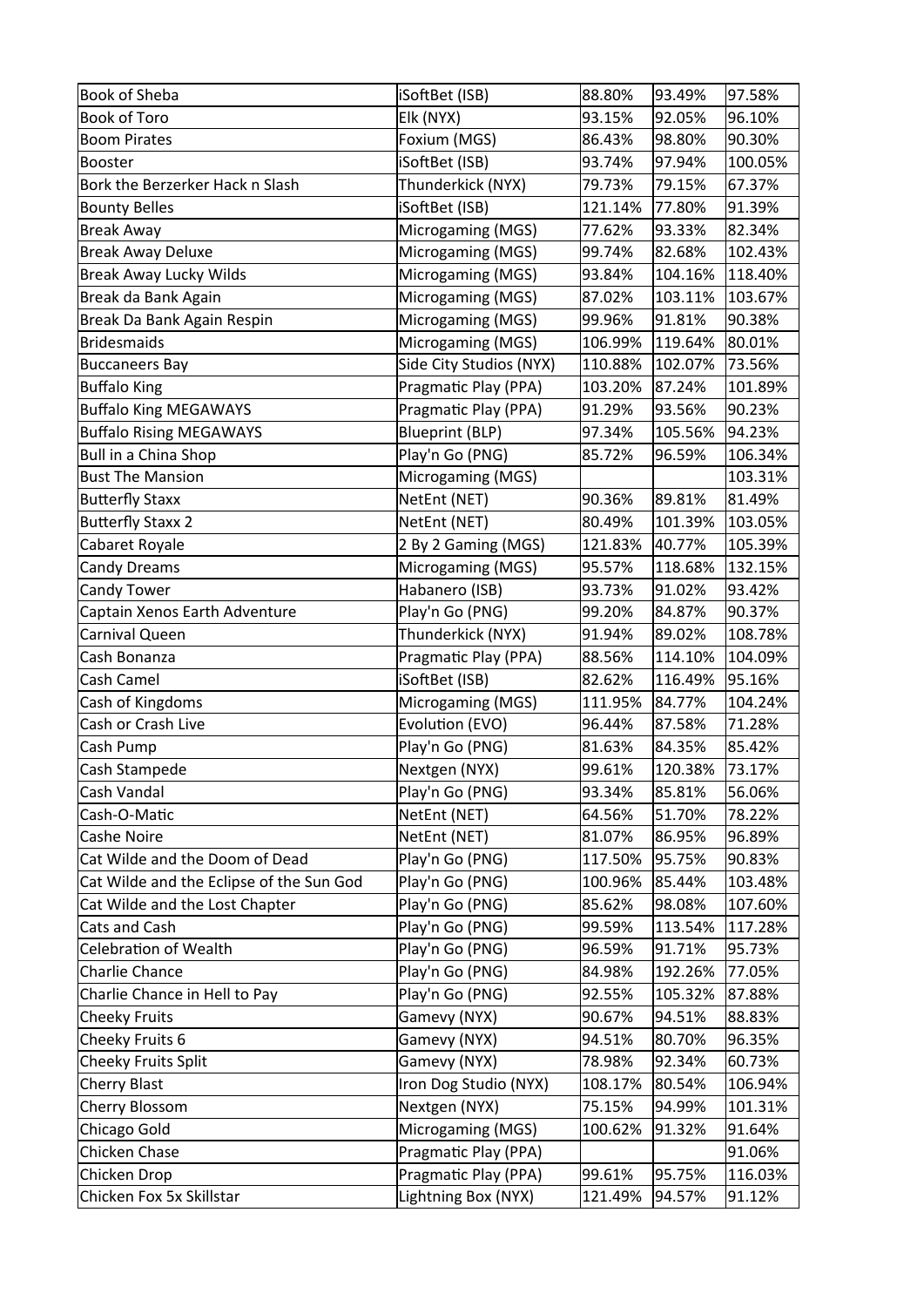| Chilli Chilli Bang Bang!           | iSoftBet (ISB)               | 108.52% | 72.73%  | 51.48%  |
|------------------------------------|------------------------------|---------|---------|---------|
| Chilli Gold 2 - Stellar Jackpots   | Lightning Box (NYX)          | 91.89%  | 106.61% | 93.14%  |
| Chilli Heat MEGAWAYS               | Pragmatic Play (PPA)         | 84.01%  | 93.30%  | 81.35%  |
| <b>Chinese New Year</b>            | Play'n Go (PNG)              | 118.55% | 93.72%  | 87.12%  |
| Christmas Big Bass Bonanza         | Pragmatic Play (PPA)         | 90.61%  | 92.23%  | 93.29%  |
| <b>Christmas MEGAWAYS</b>          | Iron Dog Studio (NYX)        | 94.53%  | 85.85%  | 93.99%  |
| Chronos Joker                      | Play'n Go (PNG)              | 96.34%  | 97.52%  | 95.88%  |
| <b>Cloud Quest</b>                 | Play'n Go (PNG)              | 100.67% | 100.40% | 94.96%  |
| <b>Clover The Rainbow Deluxe</b>   | Gamevy (NYX)                 |         |         | 90.52%  |
| Codex of Fortune                   | NetEnt (NET)                 | 103.12% | 75.99%  | 93.16%  |
| Coils of Cash                      | Play'n Go (PNG)              | 95.13%  | 91.17%  | 85.40%  |
| Coins of Egypt                     | NetEnt (NET)                 | 111.47% | 106.59% | 102.53% |
| Colossal Cash Zone                 | Pragmatic Play (PPA)         | 93.81%  | 91.95%  | 117.55% |
| <b>Colossal Gems</b>               | Habanero (ISB)               | 99.17%  | 133.49% | 105.08% |
| Conan Video Slot                   | NetEnt (NET)                 | 76.29%  | 93.19%  | 118.69% |
| Contact                            | Play'n Go (PNG)              | 89.83%  | 91.07%  | 107.37% |
| Cool Buck                          | Microgaming (MGS)            | 82.87%  | 75.86%  | 104.08% |
| Cops n Robbers                     | Play'n Go (PNG)              | 93.65%  | 96.46%  | 94.34%  |
| <b>Cossacks: The Wild Hunt</b>     | Foxium (MGS)                 | 156.10% | 98.92%  | 85.16%  |
| Cowboys Gold                       | Pragmatic Play (PPA)         | 85.61%  | 95.82%  | 95.27%  |
| Coywolf Cash                       | Play'n Go (PNG)              | 91.64%  | 100.61% | 92.31%  |
| Crabbin' Crazy                     | iSoftBet (ISB)               | 102.53% | 98.94%  | 95.72%  |
| Craps (RNG)                        | Evolution (EVO)              | 92.58%  | 91.93%  | 83.61%  |
| Craps Live                         | Evolution (EVO)              | 98.56%  | 90.32%  | 88.67%  |
| Crazy Cows                         | Play'n Go (PNG)              | 89.56%  | 91.73%  | 100.79% |
| Crystal Caverns MEGAWAYS           | Pragmatic Play (PPA)         |         |         | 102.34% |
| <b>Crystal Clans</b>               | iSoftBet (ISB)               | 89.85%  | 91.77%  | 95.38%  |
| Cygnus                             | Elk (NYX)                    | 99.28%  | 98.82%  | 106.94% |
| Da Vinci Extreme                   | High 5 Games (NYX)           | 61.99%  | 103.53% | 109.71% |
| Dalai Panda                        | iSoftBet (ISB)               | 77.60%  | 88.10%  | 93.21%  |
| Danger! High Voltage               | <b>Big Time Gaming (NYX)</b> | 89.77%  | 95.59%  | 82.76%  |
| Dark King: Forbidden Riches        | NetEnt (NET)                 | 91.88%  | 129.24% | 110.14% |
| Dawn of Egypt                      | Play'n Go (PNG)              | 92.21%  | 92.51%  | 97.25%  |
| Day of Dead                        | Pragmatic Play (PPA)         | 90.51%  | 79.27%  | 94.05%  |
| Dazzle Me                          | NetEnt (NET)                 | 90.10%  | 89.15%  | 95.13%  |
| Dazzle Me MEGAWAYS                 | NetEnt (NET)                 | 133.44% | 105.24% | 74.03%  |
| Dead or Alive                      | NetEnt (NET)                 | 91.98%  | 95.83%  | 86.74%  |
| Dead or Alive 2                    | NetEnt (NET)                 | 157.28% | 105.17% | 84.01%  |
| Deal or No Deal Live               | Evolution (EVO)              | 96.25%  | 95.82%  | 92.25%  |
| Deco Diamonds                      | Just For The Win (MGS)       | 97.44%  | 95.07%  | 92.07%  |
| Deco Diamonds Deluxe               | Just For The Win (MGS)       | 69.92%  | 95.15%  | 119.49% |
| Demon                              | Play'n Go (PNG)              | 96.34%  | 98.25%  | 82.29%  |
| Diablo Reels                       | Elk (NYX)                    | 108.46% | 85.06%  | 101.78% |
| Diamond Empire                     | Microgaming (MGS)            | 53.77%  | 119.84% | 85.62%  |
| Diamond Heist: Hold & Win          | iSoftBet (ISB)               | 92.53%  | 90.37%  | 98.72%  |
| Diamond Inferno                    | Microgaming (MGS)            | 97.43%  | 96.79%  | 84.23%  |
| Diamond Mine                       | <b>Blueprint (BLP)</b>       | 97.16%  | 95.44%  | 89.98%  |
| Diamond Mine MEGAWAYS Jackpot King | <b>Blueprint (BLP)</b>       |         | 103.52% | 94.62%  |
| <b>Diamond Vortex</b>              | Play'n Go (PNG)              | 113.41% | 120.51% | 75.86%  |
| Diamond Wild                       | iSoftBet (ISB)               | 94.27%  | 93.41%  | 91.09%  |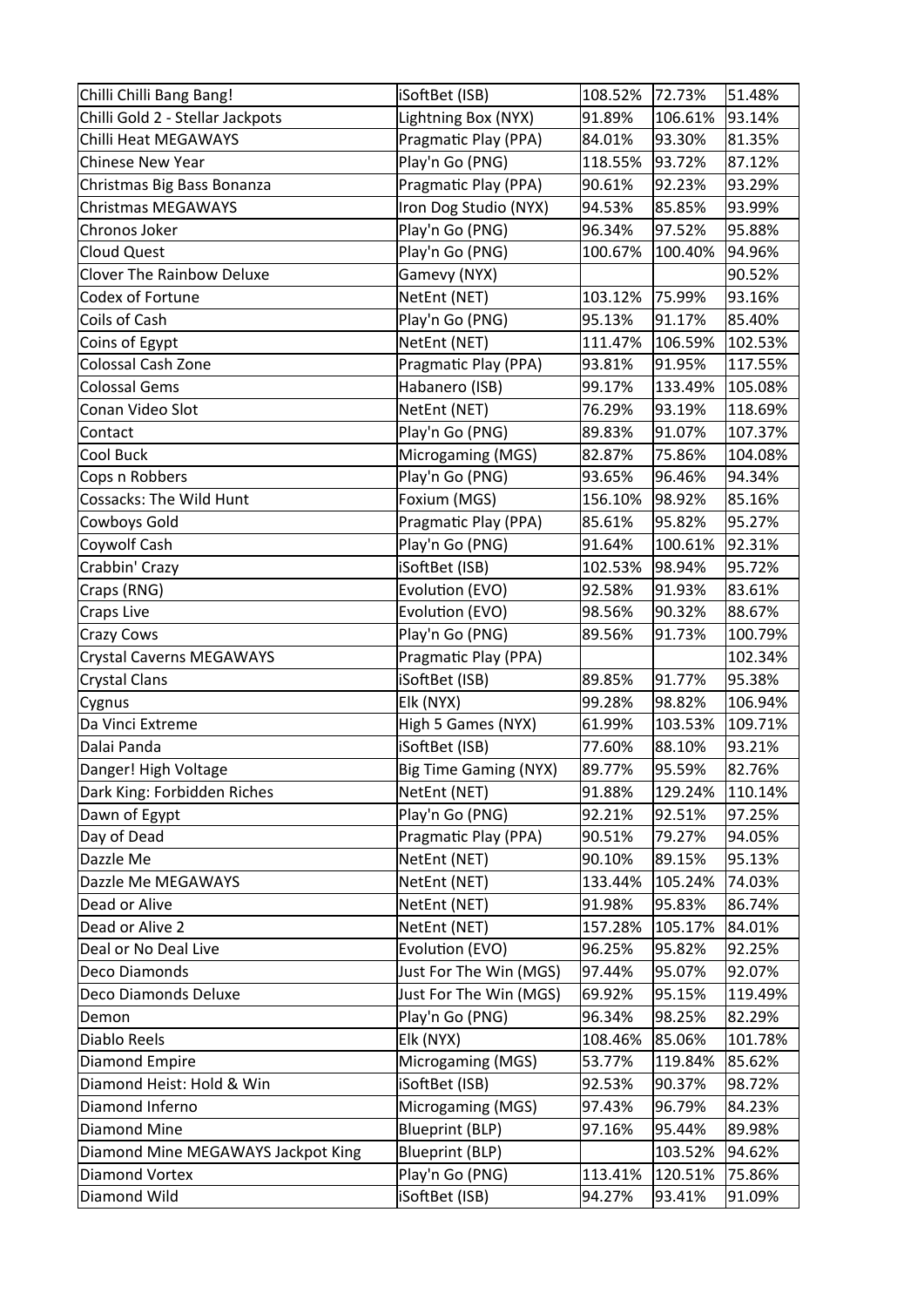| Habanero (ISB)<br>93.17%<br><b>Disco Beats</b><br>Play'n Go (PNG)<br>97.58%<br>86.64%<br>116.14%<br>Disco Diamonds<br>iSoftBet (ISB)<br>Disco Double<br>70.62%<br>61.54%<br>98.18%<br>NetEnt (NET)<br>Divine Fortune<br>92.38%<br>91.77%<br>110.85%<br>NetEnt (NET)<br>Divine Fortune MEGAWAYS<br>100.67%<br>102.30%<br>103.28%<br>Thunderkick (NYX)<br>89.30%<br>Divine Lotus<br>121.59%<br>93.61%<br>Divine Showdown<br>Play'n Go (PNG)<br>106.06%<br>73.82%<br>74.97%<br>Lightning Box (NYX)<br>Dolphin Gold<br>109.72%<br>92.59%<br>95.65%<br>Double Da Vinci Diamonds<br>High 5 Games (NYX)<br>89.94%<br>94.90%<br>89.45%<br>Double Play Superbet<br>Nextgen (NYX)<br>98.39%<br>142.54%<br>83.49%<br>Nextgen (NYX)<br>Double Zero Roulette<br>0.00%<br>58.73%<br>116.50%<br>Play'n Go (PNG)<br>Dr. Toonz<br>93.83%<br>90.69%<br>97.19%<br>Microgaming (MGS)<br>Dr. Wildshock: Mad Loot Lab<br>98.31%<br>85.15%<br>87.75%<br>NetEnt (NET)<br>114.69%<br>89.73%<br>Dracula (NET)<br>98.05%<br>Drago - Jewels of Fortune<br>Pragmatic Play (PPA)<br>99.58%<br>91.89%<br>95.17%<br><b>Big Time Gaming (NYX)</b><br>Dragon Born<br>74.04%<br>104.00%<br>96.68%<br>Microgaming (MGS)<br><b>Dragon Dance</b><br>82.96%<br>88.24%<br>66.36%<br>Dragon Horn<br>Thunderkick (NYX)<br>132.45%<br>82.17%<br>85.15%<br>Play'n Go (PNG)<br>Dragon Maiden<br>102.80%<br>94.24%<br>84.30%<br>Dragon Match MEGAWAYS<br>iSoftBet (ISB)<br>92.57%<br>76.94%<br>102.27%<br>Microgaming (MGS)<br>Dragon Shard<br>70.46%<br>121.74%<br>125.97%<br>Dragon Ship<br>Play'n Go (PNG)<br>42.72%<br>79.20%<br>94.50%<br>Dragon Stone<br>iSoftBet (ISB)<br>118.21%<br>88.41%<br>71.15%<br>Dragon Tiger<br>Evolution (EVO)<br>114.07%<br>70.58%<br>159.39%<br>Dragon Tiger (RNG)<br>Evolution (EVO)<br>94.75%<br>95.46%<br>85.34%<br>Dragon Tiger Live<br>Pragmatic Play (PPA)<br>133.78%<br>122.21%<br>98.11%<br>Dragon's Throne<br>Habanero (ISB)<br>88.02%<br>91.05%<br>93.96%<br>85.22%<br>107.24%<br>Microgaming (MGS)<br>71.55%<br>Dragonz<br>Evolution (EVO)<br>Dream Catcher<br>90.03%<br>81.18%<br>101.22%<br>Microgaming (MGS)<br>115.96%<br>110.59%<br>105.86%<br>Dream Date<br>Drill that Gold<br>Pragmatic Play (PPA)<br>98.20%<br>NetEnt (NET)<br>Drive: Multiplier Mayhem<br>92.69%<br>95.34%<br>102.99%<br>Druids' Dream<br>NetEnt (NET)<br>102.41%<br>83.05%<br>91.72%<br><b>Dwarven Gems MEGAWAYS</b><br>Iron Dog Studio (NYX)<br>96.21%<br>115.76%<br>96.16%<br>Eagles' Flight<br>High 5 Games (NYX)<br>88.97%<br>83.79%<br>101.71%<br>NetEnt (NET)<br>65.45%<br>82.10%<br>62.14%<br>East Sea Dragon King<br>Play'n Go (PNG)<br>95.14%<br>92.93%<br><b>Easter Eggs</b><br>100.18%<br>Eastern Gold Deluxe<br>Gamevy (NYX)<br>93.24%<br><b>Ecuador Gold</b><br>Elk (NYX)<br>81.98%<br>110.27%<br>94.46%<br>NetEnt (NET)<br>118.41%<br>98.44%<br>99.70%<br>Eggomatic<br><b>Egyptian Dreams</b><br>Habanero (ISB)<br>84.26%<br>92.05%<br>89.53%<br>iSoftBet (ISB)<br>Egyptian King<br>115.11%<br>127.70%<br>95.28%<br>El Jackpotto<br><b>Blueprint (BLP)</b><br>98.86%<br>91.78%<br>95.59%<br>Elements<br>NetEnt (NET)<br>96.79%<br>91.68%<br>86.44%<br>Elite of Evil Portal of Gold<br>76.16%<br>69.27%<br>Gamevy (NYX)<br>79.64%<br>Emerald Isle<br>Nextgen (NYX)<br>98.09%<br>73.60%<br>90.50%<br><b>EmotiCoins</b><br>Microgaming (MGS)<br>68.01%<br>84.06%<br>128.32%<br>Play'n Go (PNG)<br><b>Enchanted Crystals</b><br>116.26%<br>117.75%<br>115.55%<br>Play'n Go (PNG)<br><b>Enchanted Meadow</b><br>84.53%<br>82.41%<br>75.22% | Diamonds of the Realm | Play'n Go (PNG) | 159.76% | 78.81% | 82.74% |
|-------------------------------------------------------------------------------------------------------------------------------------------------------------------------------------------------------------------------------------------------------------------------------------------------------------------------------------------------------------------------------------------------------------------------------------------------------------------------------------------------------------------------------------------------------------------------------------------------------------------------------------------------------------------------------------------------------------------------------------------------------------------------------------------------------------------------------------------------------------------------------------------------------------------------------------------------------------------------------------------------------------------------------------------------------------------------------------------------------------------------------------------------------------------------------------------------------------------------------------------------------------------------------------------------------------------------------------------------------------------------------------------------------------------------------------------------------------------------------------------------------------------------------------------------------------------------------------------------------------------------------------------------------------------------------------------------------------------------------------------------------------------------------------------------------------------------------------------------------------------------------------------------------------------------------------------------------------------------------------------------------------------------------------------------------------------------------------------------------------------------------------------------------------------------------------------------------------------------------------------------------------------------------------------------------------------------------------------------------------------------------------------------------------------------------------------------------------------------------------------------------------------------------------------------------------------------------------------------------------------------------------------------------------------------------------------------------------------------------------------------------------------------------------------------------------------------------------------------------------------------------------------------------------------------------------------------------------------------------------------------------------------------------------------------------------------------------------------------------------------------------------------------------------------------------------------------------------------------------------------------------------------------------------------------------------------------------------------------------------------------------------------------------------------------------------------------------------------------------------------------------------------------------|-----------------------|-----------------|---------|--------|--------|
|                                                                                                                                                                                                                                                                                                                                                                                                                                                                                                                                                                                                                                                                                                                                                                                                                                                                                                                                                                                                                                                                                                                                                                                                                                                                                                                                                                                                                                                                                                                                                                                                                                                                                                                                                                                                                                                                                                                                                                                                                                                                                                                                                                                                                                                                                                                                                                                                                                                                                                                                                                                                                                                                                                                                                                                                                                                                                                                                                                                                                                                                                                                                                                                                                                                                                                                                                                                                                                                                                                                               |                       |                 |         |        |        |
|                                                                                                                                                                                                                                                                                                                                                                                                                                                                                                                                                                                                                                                                                                                                                                                                                                                                                                                                                                                                                                                                                                                                                                                                                                                                                                                                                                                                                                                                                                                                                                                                                                                                                                                                                                                                                                                                                                                                                                                                                                                                                                                                                                                                                                                                                                                                                                                                                                                                                                                                                                                                                                                                                                                                                                                                                                                                                                                                                                                                                                                                                                                                                                                                                                                                                                                                                                                                                                                                                                                               |                       |                 |         |        |        |
|                                                                                                                                                                                                                                                                                                                                                                                                                                                                                                                                                                                                                                                                                                                                                                                                                                                                                                                                                                                                                                                                                                                                                                                                                                                                                                                                                                                                                                                                                                                                                                                                                                                                                                                                                                                                                                                                                                                                                                                                                                                                                                                                                                                                                                                                                                                                                                                                                                                                                                                                                                                                                                                                                                                                                                                                                                                                                                                                                                                                                                                                                                                                                                                                                                                                                                                                                                                                                                                                                                                               |                       |                 |         |        |        |
|                                                                                                                                                                                                                                                                                                                                                                                                                                                                                                                                                                                                                                                                                                                                                                                                                                                                                                                                                                                                                                                                                                                                                                                                                                                                                                                                                                                                                                                                                                                                                                                                                                                                                                                                                                                                                                                                                                                                                                                                                                                                                                                                                                                                                                                                                                                                                                                                                                                                                                                                                                                                                                                                                                                                                                                                                                                                                                                                                                                                                                                                                                                                                                                                                                                                                                                                                                                                                                                                                                                               |                       |                 |         |        |        |
|                                                                                                                                                                                                                                                                                                                                                                                                                                                                                                                                                                                                                                                                                                                                                                                                                                                                                                                                                                                                                                                                                                                                                                                                                                                                                                                                                                                                                                                                                                                                                                                                                                                                                                                                                                                                                                                                                                                                                                                                                                                                                                                                                                                                                                                                                                                                                                                                                                                                                                                                                                                                                                                                                                                                                                                                                                                                                                                                                                                                                                                                                                                                                                                                                                                                                                                                                                                                                                                                                                                               |                       |                 |         |        |        |
|                                                                                                                                                                                                                                                                                                                                                                                                                                                                                                                                                                                                                                                                                                                                                                                                                                                                                                                                                                                                                                                                                                                                                                                                                                                                                                                                                                                                                                                                                                                                                                                                                                                                                                                                                                                                                                                                                                                                                                                                                                                                                                                                                                                                                                                                                                                                                                                                                                                                                                                                                                                                                                                                                                                                                                                                                                                                                                                                                                                                                                                                                                                                                                                                                                                                                                                                                                                                                                                                                                                               |                       |                 |         |        |        |
|                                                                                                                                                                                                                                                                                                                                                                                                                                                                                                                                                                                                                                                                                                                                                                                                                                                                                                                                                                                                                                                                                                                                                                                                                                                                                                                                                                                                                                                                                                                                                                                                                                                                                                                                                                                                                                                                                                                                                                                                                                                                                                                                                                                                                                                                                                                                                                                                                                                                                                                                                                                                                                                                                                                                                                                                                                                                                                                                                                                                                                                                                                                                                                                                                                                                                                                                                                                                                                                                                                                               |                       |                 |         |        |        |
|                                                                                                                                                                                                                                                                                                                                                                                                                                                                                                                                                                                                                                                                                                                                                                                                                                                                                                                                                                                                                                                                                                                                                                                                                                                                                                                                                                                                                                                                                                                                                                                                                                                                                                                                                                                                                                                                                                                                                                                                                                                                                                                                                                                                                                                                                                                                                                                                                                                                                                                                                                                                                                                                                                                                                                                                                                                                                                                                                                                                                                                                                                                                                                                                                                                                                                                                                                                                                                                                                                                               |                       |                 |         |        |        |
|                                                                                                                                                                                                                                                                                                                                                                                                                                                                                                                                                                                                                                                                                                                                                                                                                                                                                                                                                                                                                                                                                                                                                                                                                                                                                                                                                                                                                                                                                                                                                                                                                                                                                                                                                                                                                                                                                                                                                                                                                                                                                                                                                                                                                                                                                                                                                                                                                                                                                                                                                                                                                                                                                                                                                                                                                                                                                                                                                                                                                                                                                                                                                                                                                                                                                                                                                                                                                                                                                                                               |                       |                 |         |        |        |
|                                                                                                                                                                                                                                                                                                                                                                                                                                                                                                                                                                                                                                                                                                                                                                                                                                                                                                                                                                                                                                                                                                                                                                                                                                                                                                                                                                                                                                                                                                                                                                                                                                                                                                                                                                                                                                                                                                                                                                                                                                                                                                                                                                                                                                                                                                                                                                                                                                                                                                                                                                                                                                                                                                                                                                                                                                                                                                                                                                                                                                                                                                                                                                                                                                                                                                                                                                                                                                                                                                                               |                       |                 |         |        |        |
|                                                                                                                                                                                                                                                                                                                                                                                                                                                                                                                                                                                                                                                                                                                                                                                                                                                                                                                                                                                                                                                                                                                                                                                                                                                                                                                                                                                                                                                                                                                                                                                                                                                                                                                                                                                                                                                                                                                                                                                                                                                                                                                                                                                                                                                                                                                                                                                                                                                                                                                                                                                                                                                                                                                                                                                                                                                                                                                                                                                                                                                                                                                                                                                                                                                                                                                                                                                                                                                                                                                               |                       |                 |         |        |        |
|                                                                                                                                                                                                                                                                                                                                                                                                                                                                                                                                                                                                                                                                                                                                                                                                                                                                                                                                                                                                                                                                                                                                                                                                                                                                                                                                                                                                                                                                                                                                                                                                                                                                                                                                                                                                                                                                                                                                                                                                                                                                                                                                                                                                                                                                                                                                                                                                                                                                                                                                                                                                                                                                                                                                                                                                                                                                                                                                                                                                                                                                                                                                                                                                                                                                                                                                                                                                                                                                                                                               |                       |                 |         |        |        |
|                                                                                                                                                                                                                                                                                                                                                                                                                                                                                                                                                                                                                                                                                                                                                                                                                                                                                                                                                                                                                                                                                                                                                                                                                                                                                                                                                                                                                                                                                                                                                                                                                                                                                                                                                                                                                                                                                                                                                                                                                                                                                                                                                                                                                                                                                                                                                                                                                                                                                                                                                                                                                                                                                                                                                                                                                                                                                                                                                                                                                                                                                                                                                                                                                                                                                                                                                                                                                                                                                                                               |                       |                 |         |        |        |
|                                                                                                                                                                                                                                                                                                                                                                                                                                                                                                                                                                                                                                                                                                                                                                                                                                                                                                                                                                                                                                                                                                                                                                                                                                                                                                                                                                                                                                                                                                                                                                                                                                                                                                                                                                                                                                                                                                                                                                                                                                                                                                                                                                                                                                                                                                                                                                                                                                                                                                                                                                                                                                                                                                                                                                                                                                                                                                                                                                                                                                                                                                                                                                                                                                                                                                                                                                                                                                                                                                                               |                       |                 |         |        |        |
|                                                                                                                                                                                                                                                                                                                                                                                                                                                                                                                                                                                                                                                                                                                                                                                                                                                                                                                                                                                                                                                                                                                                                                                                                                                                                                                                                                                                                                                                                                                                                                                                                                                                                                                                                                                                                                                                                                                                                                                                                                                                                                                                                                                                                                                                                                                                                                                                                                                                                                                                                                                                                                                                                                                                                                                                                                                                                                                                                                                                                                                                                                                                                                                                                                                                                                                                                                                                                                                                                                                               |                       |                 |         |        |        |
|                                                                                                                                                                                                                                                                                                                                                                                                                                                                                                                                                                                                                                                                                                                                                                                                                                                                                                                                                                                                                                                                                                                                                                                                                                                                                                                                                                                                                                                                                                                                                                                                                                                                                                                                                                                                                                                                                                                                                                                                                                                                                                                                                                                                                                                                                                                                                                                                                                                                                                                                                                                                                                                                                                                                                                                                                                                                                                                                                                                                                                                                                                                                                                                                                                                                                                                                                                                                                                                                                                                               |                       |                 |         |        |        |
|                                                                                                                                                                                                                                                                                                                                                                                                                                                                                                                                                                                                                                                                                                                                                                                                                                                                                                                                                                                                                                                                                                                                                                                                                                                                                                                                                                                                                                                                                                                                                                                                                                                                                                                                                                                                                                                                                                                                                                                                                                                                                                                                                                                                                                                                                                                                                                                                                                                                                                                                                                                                                                                                                                                                                                                                                                                                                                                                                                                                                                                                                                                                                                                                                                                                                                                                                                                                                                                                                                                               |                       |                 |         |        |        |
|                                                                                                                                                                                                                                                                                                                                                                                                                                                                                                                                                                                                                                                                                                                                                                                                                                                                                                                                                                                                                                                                                                                                                                                                                                                                                                                                                                                                                                                                                                                                                                                                                                                                                                                                                                                                                                                                                                                                                                                                                                                                                                                                                                                                                                                                                                                                                                                                                                                                                                                                                                                                                                                                                                                                                                                                                                                                                                                                                                                                                                                                                                                                                                                                                                                                                                                                                                                                                                                                                                                               |                       |                 |         |        |        |
|                                                                                                                                                                                                                                                                                                                                                                                                                                                                                                                                                                                                                                                                                                                                                                                                                                                                                                                                                                                                                                                                                                                                                                                                                                                                                                                                                                                                                                                                                                                                                                                                                                                                                                                                                                                                                                                                                                                                                                                                                                                                                                                                                                                                                                                                                                                                                                                                                                                                                                                                                                                                                                                                                                                                                                                                                                                                                                                                                                                                                                                                                                                                                                                                                                                                                                                                                                                                                                                                                                                               |                       |                 |         |        |        |
|                                                                                                                                                                                                                                                                                                                                                                                                                                                                                                                                                                                                                                                                                                                                                                                                                                                                                                                                                                                                                                                                                                                                                                                                                                                                                                                                                                                                                                                                                                                                                                                                                                                                                                                                                                                                                                                                                                                                                                                                                                                                                                                                                                                                                                                                                                                                                                                                                                                                                                                                                                                                                                                                                                                                                                                                                                                                                                                                                                                                                                                                                                                                                                                                                                                                                                                                                                                                                                                                                                                               |                       |                 |         |        |        |
|                                                                                                                                                                                                                                                                                                                                                                                                                                                                                                                                                                                                                                                                                                                                                                                                                                                                                                                                                                                                                                                                                                                                                                                                                                                                                                                                                                                                                                                                                                                                                                                                                                                                                                                                                                                                                                                                                                                                                                                                                                                                                                                                                                                                                                                                                                                                                                                                                                                                                                                                                                                                                                                                                                                                                                                                                                                                                                                                                                                                                                                                                                                                                                                                                                                                                                                                                                                                                                                                                                                               |                       |                 |         |        |        |
|                                                                                                                                                                                                                                                                                                                                                                                                                                                                                                                                                                                                                                                                                                                                                                                                                                                                                                                                                                                                                                                                                                                                                                                                                                                                                                                                                                                                                                                                                                                                                                                                                                                                                                                                                                                                                                                                                                                                                                                                                                                                                                                                                                                                                                                                                                                                                                                                                                                                                                                                                                                                                                                                                                                                                                                                                                                                                                                                                                                                                                                                                                                                                                                                                                                                                                                                                                                                                                                                                                                               |                       |                 |         |        |        |
|                                                                                                                                                                                                                                                                                                                                                                                                                                                                                                                                                                                                                                                                                                                                                                                                                                                                                                                                                                                                                                                                                                                                                                                                                                                                                                                                                                                                                                                                                                                                                                                                                                                                                                                                                                                                                                                                                                                                                                                                                                                                                                                                                                                                                                                                                                                                                                                                                                                                                                                                                                                                                                                                                                                                                                                                                                                                                                                                                                                                                                                                                                                                                                                                                                                                                                                                                                                                                                                                                                                               |                       |                 |         |        |        |
|                                                                                                                                                                                                                                                                                                                                                                                                                                                                                                                                                                                                                                                                                                                                                                                                                                                                                                                                                                                                                                                                                                                                                                                                                                                                                                                                                                                                                                                                                                                                                                                                                                                                                                                                                                                                                                                                                                                                                                                                                                                                                                                                                                                                                                                                                                                                                                                                                                                                                                                                                                                                                                                                                                                                                                                                                                                                                                                                                                                                                                                                                                                                                                                                                                                                                                                                                                                                                                                                                                                               |                       |                 |         |        |        |
|                                                                                                                                                                                                                                                                                                                                                                                                                                                                                                                                                                                                                                                                                                                                                                                                                                                                                                                                                                                                                                                                                                                                                                                                                                                                                                                                                                                                                                                                                                                                                                                                                                                                                                                                                                                                                                                                                                                                                                                                                                                                                                                                                                                                                                                                                                                                                                                                                                                                                                                                                                                                                                                                                                                                                                                                                                                                                                                                                                                                                                                                                                                                                                                                                                                                                                                                                                                                                                                                                                                               |                       |                 |         |        |        |
|                                                                                                                                                                                                                                                                                                                                                                                                                                                                                                                                                                                                                                                                                                                                                                                                                                                                                                                                                                                                                                                                                                                                                                                                                                                                                                                                                                                                                                                                                                                                                                                                                                                                                                                                                                                                                                                                                                                                                                                                                                                                                                                                                                                                                                                                                                                                                                                                                                                                                                                                                                                                                                                                                                                                                                                                                                                                                                                                                                                                                                                                                                                                                                                                                                                                                                                                                                                                                                                                                                                               |                       |                 |         |        |        |
|                                                                                                                                                                                                                                                                                                                                                                                                                                                                                                                                                                                                                                                                                                                                                                                                                                                                                                                                                                                                                                                                                                                                                                                                                                                                                                                                                                                                                                                                                                                                                                                                                                                                                                                                                                                                                                                                                                                                                                                                                                                                                                                                                                                                                                                                                                                                                                                                                                                                                                                                                                                                                                                                                                                                                                                                                                                                                                                                                                                                                                                                                                                                                                                                                                                                                                                                                                                                                                                                                                                               |                       |                 |         |        |        |
|                                                                                                                                                                                                                                                                                                                                                                                                                                                                                                                                                                                                                                                                                                                                                                                                                                                                                                                                                                                                                                                                                                                                                                                                                                                                                                                                                                                                                                                                                                                                                                                                                                                                                                                                                                                                                                                                                                                                                                                                                                                                                                                                                                                                                                                                                                                                                                                                                                                                                                                                                                                                                                                                                                                                                                                                                                                                                                                                                                                                                                                                                                                                                                                                                                                                                                                                                                                                                                                                                                                               |                       |                 |         |        |        |
|                                                                                                                                                                                                                                                                                                                                                                                                                                                                                                                                                                                                                                                                                                                                                                                                                                                                                                                                                                                                                                                                                                                                                                                                                                                                                                                                                                                                                                                                                                                                                                                                                                                                                                                                                                                                                                                                                                                                                                                                                                                                                                                                                                                                                                                                                                                                                                                                                                                                                                                                                                                                                                                                                                                                                                                                                                                                                                                                                                                                                                                                                                                                                                                                                                                                                                                                                                                                                                                                                                                               |                       |                 |         |        |        |
|                                                                                                                                                                                                                                                                                                                                                                                                                                                                                                                                                                                                                                                                                                                                                                                                                                                                                                                                                                                                                                                                                                                                                                                                                                                                                                                                                                                                                                                                                                                                                                                                                                                                                                                                                                                                                                                                                                                                                                                                                                                                                                                                                                                                                                                                                                                                                                                                                                                                                                                                                                                                                                                                                                                                                                                                                                                                                                                                                                                                                                                                                                                                                                                                                                                                                                                                                                                                                                                                                                                               |                       |                 |         |        |        |
|                                                                                                                                                                                                                                                                                                                                                                                                                                                                                                                                                                                                                                                                                                                                                                                                                                                                                                                                                                                                                                                                                                                                                                                                                                                                                                                                                                                                                                                                                                                                                                                                                                                                                                                                                                                                                                                                                                                                                                                                                                                                                                                                                                                                                                                                                                                                                                                                                                                                                                                                                                                                                                                                                                                                                                                                                                                                                                                                                                                                                                                                                                                                                                                                                                                                                                                                                                                                                                                                                                                               |                       |                 |         |        |        |
|                                                                                                                                                                                                                                                                                                                                                                                                                                                                                                                                                                                                                                                                                                                                                                                                                                                                                                                                                                                                                                                                                                                                                                                                                                                                                                                                                                                                                                                                                                                                                                                                                                                                                                                                                                                                                                                                                                                                                                                                                                                                                                                                                                                                                                                                                                                                                                                                                                                                                                                                                                                                                                                                                                                                                                                                                                                                                                                                                                                                                                                                                                                                                                                                                                                                                                                                                                                                                                                                                                                               |                       |                 |         |        |        |
|                                                                                                                                                                                                                                                                                                                                                                                                                                                                                                                                                                                                                                                                                                                                                                                                                                                                                                                                                                                                                                                                                                                                                                                                                                                                                                                                                                                                                                                                                                                                                                                                                                                                                                                                                                                                                                                                                                                                                                                                                                                                                                                                                                                                                                                                                                                                                                                                                                                                                                                                                                                                                                                                                                                                                                                                                                                                                                                                                                                                                                                                                                                                                                                                                                                                                                                                                                                                                                                                                                                               |                       |                 |         |        |        |
|                                                                                                                                                                                                                                                                                                                                                                                                                                                                                                                                                                                                                                                                                                                                                                                                                                                                                                                                                                                                                                                                                                                                                                                                                                                                                                                                                                                                                                                                                                                                                                                                                                                                                                                                                                                                                                                                                                                                                                                                                                                                                                                                                                                                                                                                                                                                                                                                                                                                                                                                                                                                                                                                                                                                                                                                                                                                                                                                                                                                                                                                                                                                                                                                                                                                                                                                                                                                                                                                                                                               |                       |                 |         |        |        |
|                                                                                                                                                                                                                                                                                                                                                                                                                                                                                                                                                                                                                                                                                                                                                                                                                                                                                                                                                                                                                                                                                                                                                                                                                                                                                                                                                                                                                                                                                                                                                                                                                                                                                                                                                                                                                                                                                                                                                                                                                                                                                                                                                                                                                                                                                                                                                                                                                                                                                                                                                                                                                                                                                                                                                                                                                                                                                                                                                                                                                                                                                                                                                                                                                                                                                                                                                                                                                                                                                                                               |                       |                 |         |        |        |
|                                                                                                                                                                                                                                                                                                                                                                                                                                                                                                                                                                                                                                                                                                                                                                                                                                                                                                                                                                                                                                                                                                                                                                                                                                                                                                                                                                                                                                                                                                                                                                                                                                                                                                                                                                                                                                                                                                                                                                                                                                                                                                                                                                                                                                                                                                                                                                                                                                                                                                                                                                                                                                                                                                                                                                                                                                                                                                                                                                                                                                                                                                                                                                                                                                                                                                                                                                                                                                                                                                                               |                       |                 |         |        |        |
|                                                                                                                                                                                                                                                                                                                                                                                                                                                                                                                                                                                                                                                                                                                                                                                                                                                                                                                                                                                                                                                                                                                                                                                                                                                                                                                                                                                                                                                                                                                                                                                                                                                                                                                                                                                                                                                                                                                                                                                                                                                                                                                                                                                                                                                                                                                                                                                                                                                                                                                                                                                                                                                                                                                                                                                                                                                                                                                                                                                                                                                                                                                                                                                                                                                                                                                                                                                                                                                                                                                               |                       |                 |         |        |        |
|                                                                                                                                                                                                                                                                                                                                                                                                                                                                                                                                                                                                                                                                                                                                                                                                                                                                                                                                                                                                                                                                                                                                                                                                                                                                                                                                                                                                                                                                                                                                                                                                                                                                                                                                                                                                                                                                                                                                                                                                                                                                                                                                                                                                                                                                                                                                                                                                                                                                                                                                                                                                                                                                                                                                                                                                                                                                                                                                                                                                                                                                                                                                                                                                                                                                                                                                                                                                                                                                                                                               |                       |                 |         |        |        |
|                                                                                                                                                                                                                                                                                                                                                                                                                                                                                                                                                                                                                                                                                                                                                                                                                                                                                                                                                                                                                                                                                                                                                                                                                                                                                                                                                                                                                                                                                                                                                                                                                                                                                                                                                                                                                                                                                                                                                                                                                                                                                                                                                                                                                                                                                                                                                                                                                                                                                                                                                                                                                                                                                                                                                                                                                                                                                                                                                                                                                                                                                                                                                                                                                                                                                                                                                                                                                                                                                                                               |                       |                 |         |        |        |
|                                                                                                                                                                                                                                                                                                                                                                                                                                                                                                                                                                                                                                                                                                                                                                                                                                                                                                                                                                                                                                                                                                                                                                                                                                                                                                                                                                                                                                                                                                                                                                                                                                                                                                                                                                                                                                                                                                                                                                                                                                                                                                                                                                                                                                                                                                                                                                                                                                                                                                                                                                                                                                                                                                                                                                                                                                                                                                                                                                                                                                                                                                                                                                                                                                                                                                                                                                                                                                                                                                                               |                       |                 |         |        |        |
|                                                                                                                                                                                                                                                                                                                                                                                                                                                                                                                                                                                                                                                                                                                                                                                                                                                                                                                                                                                                                                                                                                                                                                                                                                                                                                                                                                                                                                                                                                                                                                                                                                                                                                                                                                                                                                                                                                                                                                                                                                                                                                                                                                                                                                                                                                                                                                                                                                                                                                                                                                                                                                                                                                                                                                                                                                                                                                                                                                                                                                                                                                                                                                                                                                                                                                                                                                                                                                                                                                                               |                       |                 |         |        |        |
|                                                                                                                                                                                                                                                                                                                                                                                                                                                                                                                                                                                                                                                                                                                                                                                                                                                                                                                                                                                                                                                                                                                                                                                                                                                                                                                                                                                                                                                                                                                                                                                                                                                                                                                                                                                                                                                                                                                                                                                                                                                                                                                                                                                                                                                                                                                                                                                                                                                                                                                                                                                                                                                                                                                                                                                                                                                                                                                                                                                                                                                                                                                                                                                                                                                                                                                                                                                                                                                                                                                               |                       |                 |         |        |        |
|                                                                                                                                                                                                                                                                                                                                                                                                                                                                                                                                                                                                                                                                                                                                                                                                                                                                                                                                                                                                                                                                                                                                                                                                                                                                                                                                                                                                                                                                                                                                                                                                                                                                                                                                                                                                                                                                                                                                                                                                                                                                                                                                                                                                                                                                                                                                                                                                                                                                                                                                                                                                                                                                                                                                                                                                                                                                                                                                                                                                                                                                                                                                                                                                                                                                                                                                                                                                                                                                                                                               |                       |                 |         |        |        |
|                                                                                                                                                                                                                                                                                                                                                                                                                                                                                                                                                                                                                                                                                                                                                                                                                                                                                                                                                                                                                                                                                                                                                                                                                                                                                                                                                                                                                                                                                                                                                                                                                                                                                                                                                                                                                                                                                                                                                                                                                                                                                                                                                                                                                                                                                                                                                                                                                                                                                                                                                                                                                                                                                                                                                                                                                                                                                                                                                                                                                                                                                                                                                                                                                                                                                                                                                                                                                                                                                                                               |                       |                 |         |        |        |
|                                                                                                                                                                                                                                                                                                                                                                                                                                                                                                                                                                                                                                                                                                                                                                                                                                                                                                                                                                                                                                                                                                                                                                                                                                                                                                                                                                                                                                                                                                                                                                                                                                                                                                                                                                                                                                                                                                                                                                                                                                                                                                                                                                                                                                                                                                                                                                                                                                                                                                                                                                                                                                                                                                                                                                                                                                                                                                                                                                                                                                                                                                                                                                                                                                                                                                                                                                                                                                                                                                                               |                       |                 |         |        |        |
|                                                                                                                                                                                                                                                                                                                                                                                                                                                                                                                                                                                                                                                                                                                                                                                                                                                                                                                                                                                                                                                                                                                                                                                                                                                                                                                                                                                                                                                                                                                                                                                                                                                                                                                                                                                                                                                                                                                                                                                                                                                                                                                                                                                                                                                                                                                                                                                                                                                                                                                                                                                                                                                                                                                                                                                                                                                                                                                                                                                                                                                                                                                                                                                                                                                                                                                                                                                                                                                                                                                               |                       |                 |         |        |        |
|                                                                                                                                                                                                                                                                                                                                                                                                                                                                                                                                                                                                                                                                                                                                                                                                                                                                                                                                                                                                                                                                                                                                                                                                                                                                                                                                                                                                                                                                                                                                                                                                                                                                                                                                                                                                                                                                                                                                                                                                                                                                                                                                                                                                                                                                                                                                                                                                                                                                                                                                                                                                                                                                                                                                                                                                                                                                                                                                                                                                                                                                                                                                                                                                                                                                                                                                                                                                                                                                                                                               |                       |                 |         |        |        |
|                                                                                                                                                                                                                                                                                                                                                                                                                                                                                                                                                                                                                                                                                                                                                                                                                                                                                                                                                                                                                                                                                                                                                                                                                                                                                                                                                                                                                                                                                                                                                                                                                                                                                                                                                                                                                                                                                                                                                                                                                                                                                                                                                                                                                                                                                                                                                                                                                                                                                                                                                                                                                                                                                                                                                                                                                                                                                                                                                                                                                                                                                                                                                                                                                                                                                                                                                                                                                                                                                                                               |                       |                 |         |        |        |
|                                                                                                                                                                                                                                                                                                                                                                                                                                                                                                                                                                                                                                                                                                                                                                                                                                                                                                                                                                                                                                                                                                                                                                                                                                                                                                                                                                                                                                                                                                                                                                                                                                                                                                                                                                                                                                                                                                                                                                                                                                                                                                                                                                                                                                                                                                                                                                                                                                                                                                                                                                                                                                                                                                                                                                                                                                                                                                                                                                                                                                                                                                                                                                                                                                                                                                                                                                                                                                                                                                                               |                       |                 |         |        |        |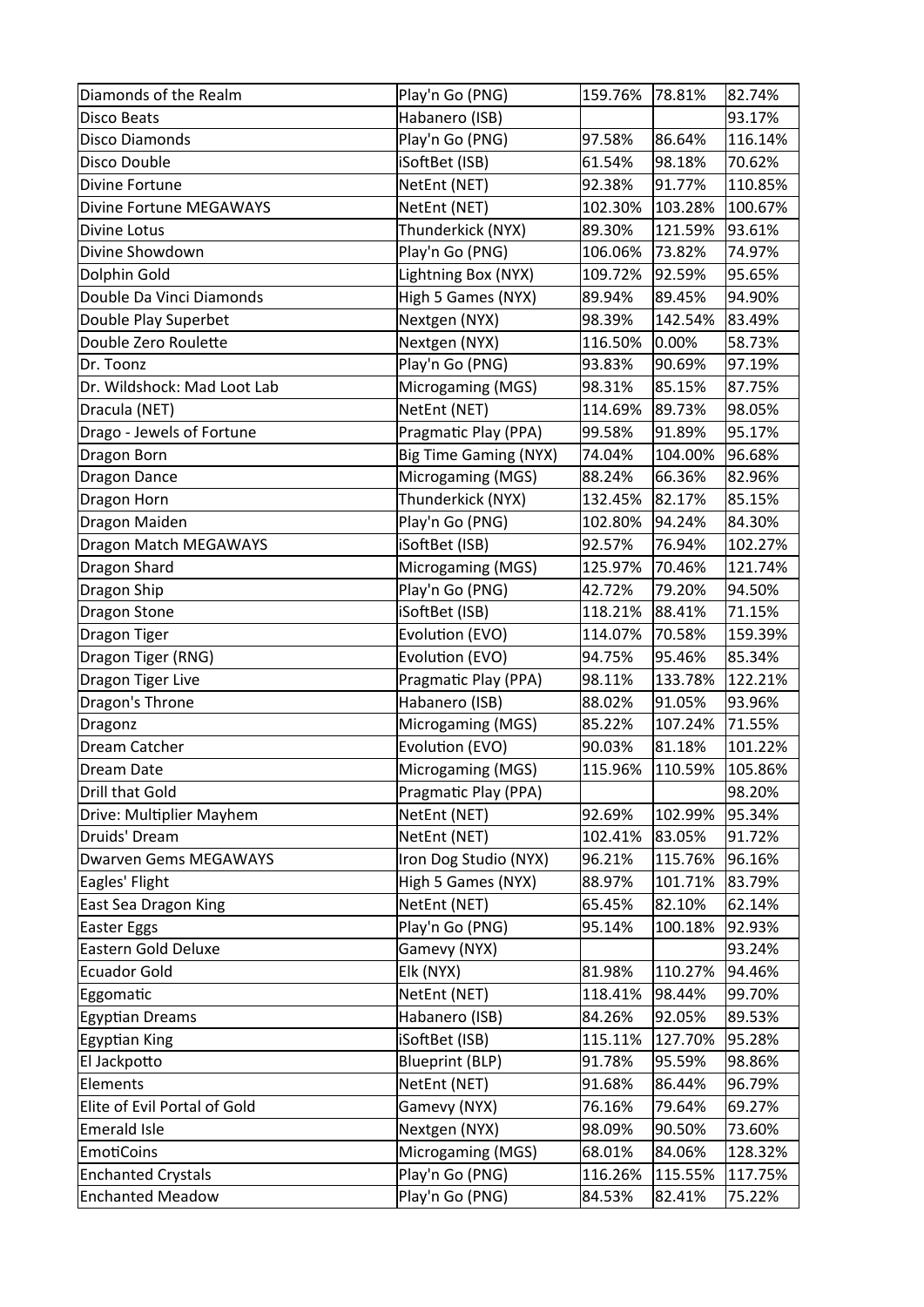| Energoonz                          | Play'n Go (PNG)                     | 106.81%           | 78.36%            | 83.51%           |
|------------------------------------|-------------------------------------|-------------------|-------------------|------------------|
| Epic Games                         | Gamevy (NYX)                        | 42.46%            | 62.08%            | 83.08%           |
| Esqueleto Explosivo                | Thunderkick (NYX)                   | 96.17%            | 102.60%           | 89.44%           |
| Esqueleto Explosivo 2              | Thunderkick (NYX)                   | 96.53%            | 95.31%            | 94.80%           |
| <b>Eternal Phoenix MEGAWAYS</b>    | <b>Blueprint (BLP)</b>              |                   | 98.30%            | 95.96%           |
| Euphoria                           | iSoftBet (ISB)                      | 99.29%            | 99.64%            | 97.00%           |
| European Roulette                  | iSoftBet (ISB)                      | 98.71%            | 96.40%            | 94.14%           |
| European Roulette                  | NetEnt (NET)                        | 95.98%            | 97.92%            | 100.95%          |
| European Roulette VIP              | iSoftBet (ISB)                      | 96.26%            | 102.63%           | 105.99%          |
| Excalibur                          | NetEnt (NET)                        | 69.09%            | 95.17%            | 92.89%           |
| Extra Chilli                       | <b>Big Time Gaming (NYX)</b>        | 95.54%            | 94.52%            | 93.89%           |
| <b>Extra Juicy MEGAWAYS</b>        | Pragmatic Play (PPA)                |                   |                   | 91.77%           |
| Eye of Atum                        | Play'n Go (PNG)                     |                   | 96.60%            | 91.58%           |
| Eye of Cleopatra                   | Pragmatic Play (PPA)                |                   |                   | 91.67%           |
| Eye of Horus MEGAWAYS              | <b>Blueprint (BLP)</b>              | 103.60%           | 87.07%            | 77.33%           |
| Eye of the Amulet                  | iSoftBet (ISB)                      | 92.94%            | 124.78%           | 102.40%          |
| Eye of the Kraken                  | Play'n Go (PNG)                     | 91.04%            | 98.19%            | 94.16%           |
| Fairytale Legends: Red Riding Hood | NetEnt (NET)                        | 108.97%           | 86.51%            | 89.68%           |
| Fan Tan Live                       | Evolution (EVO)                     | 98.76%            | 96.01%            | 101.90%          |
| <b>Fat Frankies</b>                | Play'n Go (PNG)                     | 90.08%            | 95.58%            | 90.69%           |
| Fate of Fortune                    | Elk (NYX)                           | 126.06%           | 94.79%            | 98.28%           |
| Feline Fury                        | Play'n Go (PNG)                     | 101.06%           | 134.31%           | 82.25%           |
| Finn and the Swirly Spin           | NetEnt (NET)                        | 92.18%            | 102.27%           | 93.77%           |
| Finn's Golden Tavern               | NetEnt (NET)                        | 83.88%            | 95.55%            | 97.22%           |
| Fire Joker                         | Play'n Go (PNG)                     | 96.09%            | 94.50%            | 93.61%           |
| Fire Joker Freeze                  | Play'n Go (PNG)                     | 81.21%            | 97.62%            | 91.85%           |
| Fire Strike 2                      | Pragmatic Play (PPA)                |                   |                   | 102.04%          |
| Fire Toad                          | Play'n Go (PNG)                     | 88.10%            | 102.36%           | 95.71%           |
| Firefly Frenzy                     | Play'n Go (PNG)                     | 76.51%            | 83.59%            | 103.86%          |
| Fishin' for Gold                   | iSoftBet (ISB)                      | 73.76%            | 82.84%            | 69.63%           |
| Fishin' Frenzy MEGAWAYS            | <b>Blueprint (BLP)</b>              | 92.39%            | 82.66%            | 89.48%           |
| Flowers                            | NetEnt (NET)                        | 92.61%            | 93.58%            | 94.13%           |
| Flux                               | Thunderkick (NYX)                   | 41.59%            | 94.21%            | 100.19%          |
| Football 3x3                       | 1X2 Gaming (NYX)                    | 94.15%            | 93.31%            | 93.19%           |
| Football: Champions Cup            | NetEnt (NET)                        | 86.33%            | 111.75%           | 63.12%           |
| Forbidden Throne                   | Microgaming (MGS)                   | 126.01%           | 106.56%           | 106.71%          |
| Forest Mania                       | iSoftBet (ISB)                      | 65.13%            | 81.87%            | 60.85%           |
| Forge of Gems                      | Play'n Go (PNG)                     |                   | 86.61%            | 96.62%           |
| Forgotten Island MEGAWAYS          | Microgaming (MGS)                   | 98.00%            | 93.89%            | 92.14%           |
| Fortune Diamond                    | iSoftBet (ISB)                      | 93.73%            | 90.82%            | 82.98%           |
| <b>Fortune Dogs</b>                | Habanero (ISB)                      | 92.27%            | 93.52%            | 86.90%           |
| Fortune Girl                       | Microgaming (MGS)                   | 84.50%            | 103.71%           | 95.96%           |
| Fortune Teller                     | Play'n Go (PNG)                     | 86.78%            | 84.69%            | 86.00%           |
| Fortunes of Ali Baba               | Play'n Go (PNG)                     | 110.57%           | 88.73%            | 73.10%           |
| Fortunes of Ra                     | <b>Blueprint (BLP)</b>              | 120.27%           | 176.53%           | 92.33%           |
| Fortunes of Sparta                 | <b>Blueprint (BLP)</b>              | 74.03%            | 139.81%           | 102.52%          |
| Fortunes of the Dead               | Side City Studios (NYX)             | 79.89%            | 126.84%           | 97.29%           |
| Forty Five Kensington Roulette     | Authentic Gaming (AUT)              | 89.47%            | 89.56%            | 97.12%           |
| Fox Fire                           |                                     |                   |                   |                  |
|                                    |                                     |                   |                   |                  |
| Foxin Wins Again                   | High 5 Games (NYX)<br>Nextgen (NYX) | 122.45%<br>85.15% | 71.92%<br>133.72% | 34.29%<br>96.05% |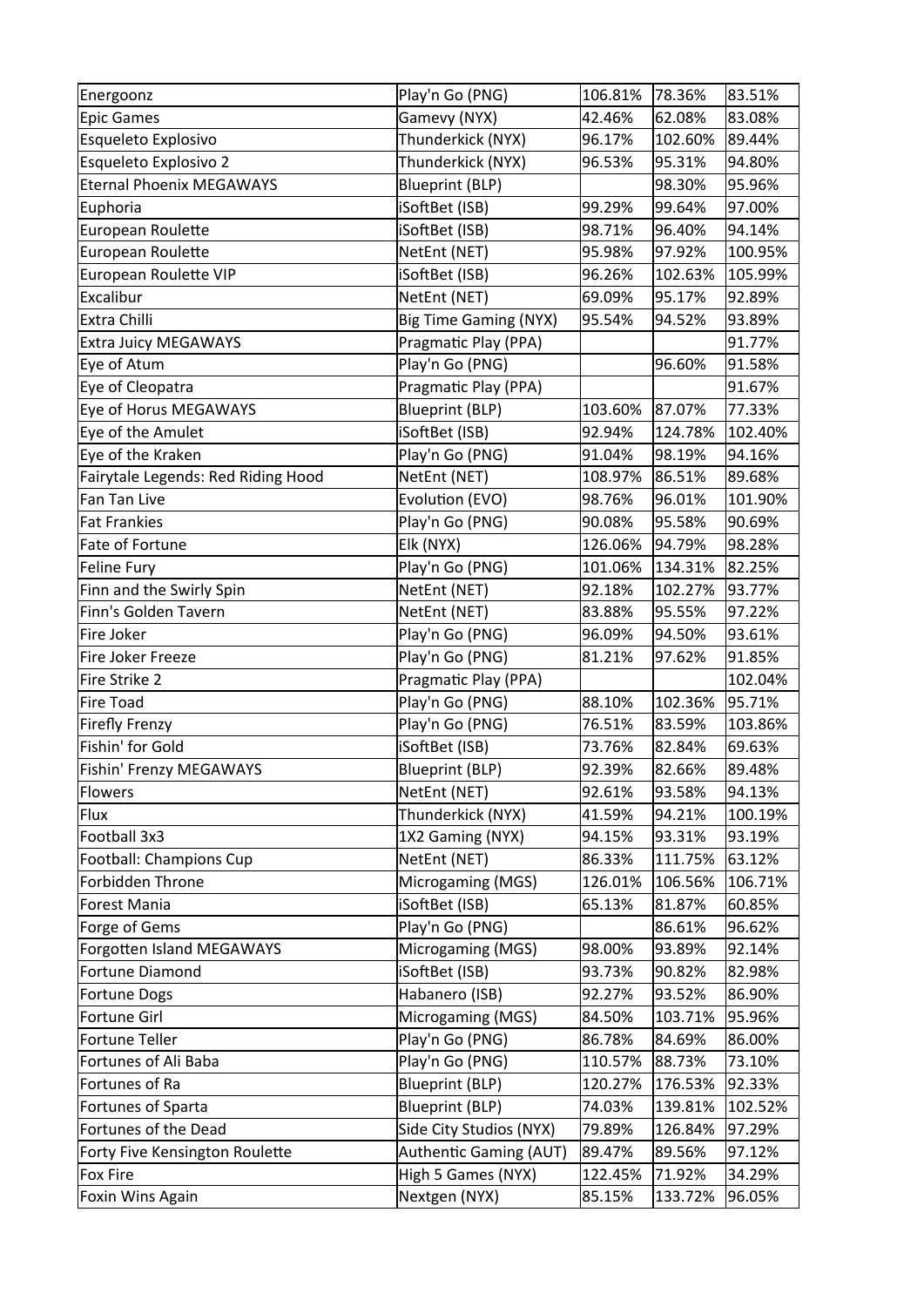| Foxin Wins HQ                | Nextgen (NYX)                | 91.54%  | 104.03% | 94.85%  |
|------------------------------|------------------------------|---------|---------|---------|
| FP American Roulette         | Evolution (EVO)              | 84.43%  | 103.14% | 91.85%  |
| FP Dream Catcher             | Evolution (EVO)              | 83.12%  | 88.22%  | 80.68%  |
| Free Reelin' Joker           | Play'n Go (PNG)              | 94.53%  | 90.79%  | 79.41%  |
| French Roulette              | NetEnt (NET)                 | 95.08%  | 95.62%  | 98.62%  |
| Frog Grog                    | Thunderkick (NYX)            | 109.23% | 87.98%  | 100.74% |
| Frozen Gems                  | Play'n Go (PNG)              | 84.74%  | 105.81% | 87.86%  |
| Fruit Party                  | Pragmatic Play (PPA)         | 93.34%  | 94.61%  | 96.05%  |
| Fruit Party 2                | Pragmatic Play (PPA)         | 94.92%  | 98.43%  | 89.49%  |
| Fruit Shop                   | NetEnt (NET)                 | 92.11%  | 89.83%  | 91.74%  |
| Fruit Shop Christmas Edition | NetEnt (NET)                 | 112.54% | 97.47%  | 97.09%  |
| Fruit Shop MEGAWAYS          | NetEnt (NET)                 | 85.13%  | 84.57%  | 85.89%  |
| Fruit Warp                   | Thunderkick (NYX)            | 87.73%  | 98.54%  | 77.53%  |
| Fu Er Dai                    | Play'n Go (PNG)              | 101.61% | 103.08% | 96.25%  |
| Fu Fortunes MEGAWAYS         | iSoftBet (ISB)               | 96.76%  | 89.69%  | 104.31% |
| <b>Full Moon Romance</b>     | Thunderkick (NYX)            | 115.14% | 99.33%  | 88.49%  |
| Funk Master                  | NetEnt (NET)                 |         |         | 94.59%  |
| <b>Game of Gladiators</b>    | Play'n Go (PNG)              | 111.29% | 107.47% | 117.66% |
| Game of Thrones - Ways       | Microgaming (MGS)            | 131.14% | 92.39%  | 95.02%  |
| <b>Gates of Olympus</b>      | Pragmatic Play (PPA)         | 96.93%  | 95.36%  | 96.91%  |
| Gates of Valhalla            | Pragmatic Play (PPA)         | 105.69% | 81.51%  | 90.42%  |
| Gemix                        | Play'n Go (PNG)              | 95.67%  | 99.01%  | 95.90%  |
| Gemix 2                      | Play'n Go (PNG)              | 97.44%  | 111.47% | 115.39% |
| Gems Bonanza                 | Pragmatic Play (PPA)         | 92.17%  | 93.27%  | 100.54% |
| Genie Jackpots               | <b>Blueprint (BLP)</b>       | 87.13%  | 82.85%  | 96.16%  |
| Genie Jackpots MEGAWAYS      | <b>Blueprint (BLP)</b>       | 86.74%  | 113.20% | 99.94%  |
| Genie Wild                   | Nextgen (NYX)                | 159.99% | 80.20%  | 100.11% |
| Genie's Palace               | High 5 Games (NYX)           | 110.08% | 100.27% | 102.99% |
| Ghost 'N' Gold               | iSoftBet (ISB)               | 90.76%  | 107.69% | 71.63%  |
| <b>Ghost of Dead</b>         | Play'n Go (PNG)              | 115.23% | 94.69%  | 88.26%  |
| <b>Ghost Pirates</b>         | NetEnt (NET)                 | 93.06%  | 85.67%  | 91.22%  |
| Giant Gems                   | Bet Digital (NYX)            | 62.66%  | 67.25%  | 86.78%  |
| Gigantoonz                   | Play'n Go (PNG)              | 104.96% | 95.41%  | 92.52%  |
| Gladiators Go Wild           | iSoftBet (ISB)               | 48.68%  | 68.95%  | 114.00% |
| <b>Glorious Empire</b>       | Nextgen (NYX)                | 118.40% | 79.37%  | 110.05% |
| Goes Egypt                   | Play'n Go (PNG)              | 96.50%  | 100.39% | 93.18%  |
| Gold                         | <b>Big Time Gaming (NYX)</b> | 70.75%  | 87.87%  | 99.05%  |
| <b>Gold Collector</b>        | Microgaming (MGS)            | 105.51% | 120.50% | 90.38%  |
| Gold Digger                  | iSoftBet (ISB)               | 94.54%  | 94.85%  | 92.78%  |
| <b>Gold Digger MEGAWAYS</b>  | iSoftBet (ISB)               | 95.75%  | 97.16%  | 99.04%  |
| <b>Gold King</b>             | Play'n Go (PNG)              | 99.46%  | 153.88% | 113.11% |
| <b>Gold MEGAWAYS</b>         | <b>Big Time Gaming (NYX)</b> | 98.95%  | 92.64%  | 92.52%  |
| Gold Rush (HAB)              | Habanero (ISB)               | 86.41%  | 113.33% | 113.26% |
| Gold Volcano                 | Play'n Go (PNG)              | 83.73%  | 93.15%  | 98.50%  |
| <b>Goldaur Guardians</b>     | Microgaming (MGS)            | 72.45%  | 79.75%  | 82.47%  |
| Golden                       | Nextgen (NYX)                | 90.89%  | 85.12%  | 83.18%  |
| Golden Boot                  | Gamevy (NYX)                 | 106.95% | 96.06%  | 91.99%  |
| Golden Buffalo Double Up     | iSoftBet (ISB)               | 93.39%  | 93.66%  | 94.55%  |
| Golden Caravan               | Play'n Go (PNG)              | 110.51% | 82.56%  | 120.64% |
| Golden Colts                 | Play'n Go (PNG)              | 88.58%  | 96.52%  | 107.92% |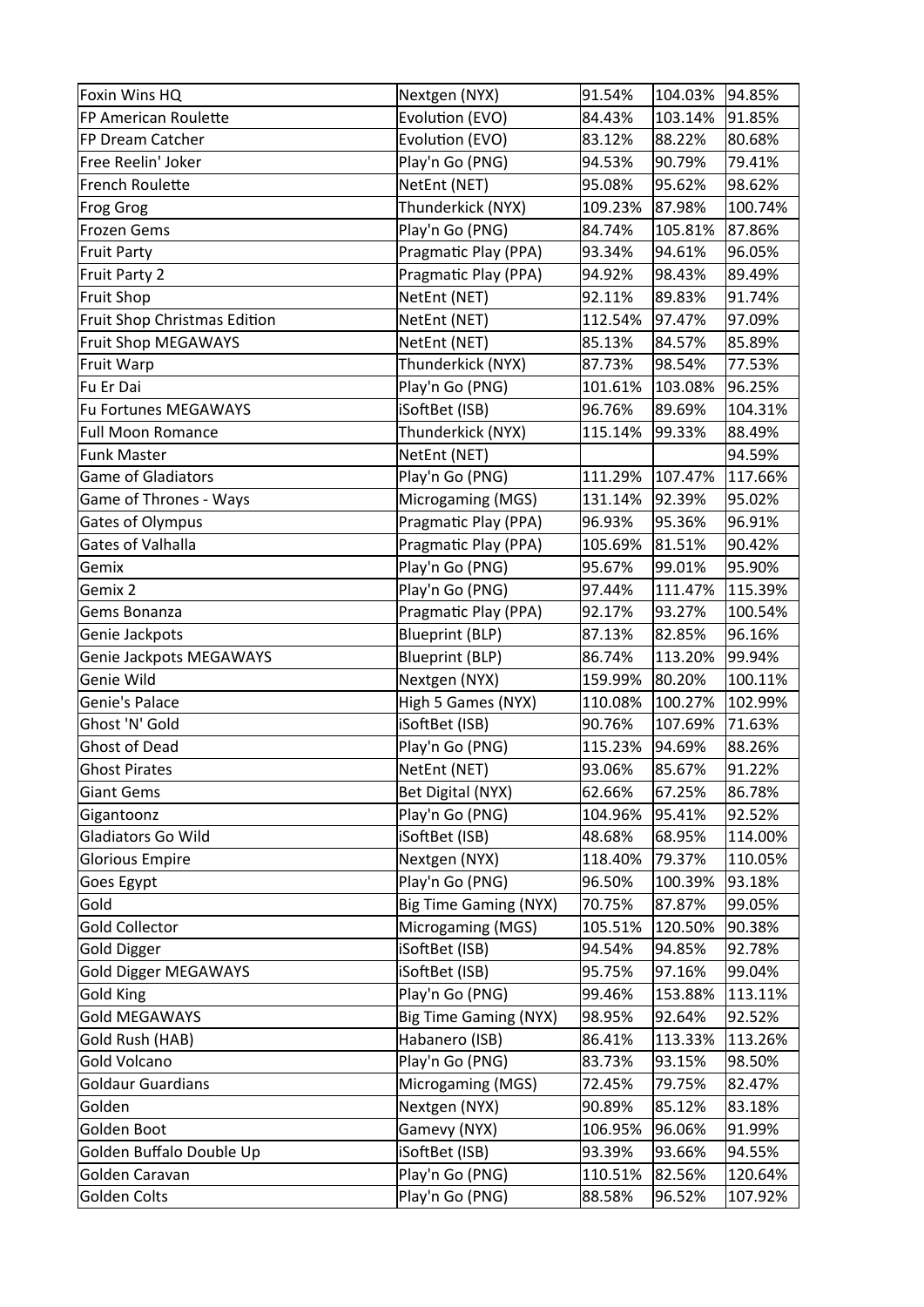| Golden Gallina                    | iSoftBet (ISB)               | 97.08%  | 103.18% | 94.80%  |
|-----------------------------------|------------------------------|---------|---------|---------|
| Golden Grimoire                   | NetEnt (NET)                 | 91.11%  | 94.11%  | 101.08% |
| Golden Knight II                  | High 5 Games (NYX)           | 94.45%  | 83.26%  | 112.91% |
| Golden Legend                     | Play'n Go (PNG)              | 98.60%  | 75.79%  | 94.75%  |
| Golden Osiris                     | Play'n Go (PNG)              | 98.08%  | 95.86%  | 106.53% |
| Golden Ticket                     | Play'n Go (PNG)              | 91.61%  | 95.61%  | 90.33%  |
| Golden Ticket 2                   | Play'n Go (PNG)              | 100.36% | 93.07%  | 118.29% |
| Golden Tiger                      | iSoftBet (ISB)               | 103.13% | 161.40% | 81.61%  |
| Goldstruck                        | High 5 Games (NYX)           | 75.43%  | 86.86%  | 167.39% |
| <b>Goldwyns Fairies</b>           | Just For The Win (MGS)       | 107.94% | 90.40%  | 108.09% |
| Gonzo's Gold                      | NetEnt (NET)                 | 90.04%  | 101.94% | 93.61%  |
| Gonzo's Quest                     | NetEnt (NET)                 | 93.86%  | 95.82%  | 96.92%  |
| <b>Gonzo's Treasure Hunt Live</b> | Evolution (EVO)              | 96.66%  | 96.16%  | 86.05%  |
| Gordon Ramsay Hell's Kitchen      | NetEnt (NET)                 | 99.67%  | 91.86%  | 91.48%  |
| Gorilla Go Wild                   | Nextgen (NYX)                | 96.60%  | 96.50%  | 93.88%  |
| Gorilla Kingdom                   | NetEnt (NET)                 | 98.70%  | 98.10%  | 96.99%  |
| <b>Grand Live Roulette</b>        | Authentic Gaming (AUT)       | 99.07%  | 95.89%  | 99.15%  |
| <b>Grand Spinn Superpot</b>       | NetEnt (NET)                 | 74.34%  | 85.16%  | 81.70%  |
| <b>Great Rhino Deluxe</b>         | Pragmatic Play (PPA)         | 93.90%  | 87.99%  | 104.56% |
| <b>Great Rhino MEGAWAYS</b>       | Pragmatic Play (PPA)         | 89.06%  | 93.06%  | 88.62%  |
| <b>Great Wild Elk</b>             | Nextgen (NYX)                | 56.51%  | 99.15%  | 60.53%  |
| Greta Goes Wild                   | iSoftBet (ISB)               | 114.58% | 100.28% | 92.04%  |
| <b>Grim Muerto</b>                | Play'n Go (PNG)              | 88.60%  | 98.67%  | 97.23%  |
| <b>Guns N Roses</b>               | NetEnt (NET)                 | 90.78%  | 97.71%  | 96.58%  |
| <b>Gunslinger: Reloaded</b>       | Play'n Go (PNG)              | 99.17%  | 85.93%  | 96.93%  |
| Halloween Jack                    | NetEnt (NET)                 | 92.08%  | 94.49%  | 80.83%  |
| Hammerfall                        | Play'n Go (PNG)              | 82.16%  | 84.89%  | 74.21%  |
| Hansel and Gretel                 | NetEnt (NET)                 | 76.80%  | 108.77% | 108.38% |
| Happiest Christmas Tree           | Habanero (ISB)               | 92.00%  | 93.50%  | 92.96%  |
| Happy Halloween                   | Play'n Go (PNG)              | 93.44%  | 92.22%  | 111.25% |
| Happy Holidays                    | Microgaming (MGS)            | 113.65% | 113.45% | 83.71%  |
| Heidi & Hannah's Bier Haus        | Williams (NYX)               | 53.38%  | 65.30%  | 102.18% |
| Ho Ho Ho                          | Gamevy (NYX)                 | 107.00% | 122.02% | 62.84%  |
| Holiday Season                    | Play'n Go (PNG)              | 90.83%  | 85.43%  | 184.45% |
| Holly Jolly Penguins              | Microgaming (MGS)            | 61.80%  |         | 28.28%  |
| Holy Diver                        | <b>Big Time Gaming (NYX)</b> | 119.45% | 91.93%  | 90.17%  |
| Honey Rush                        | Play'n Go (PNG)              | 92.49%  | 108.41% | 96.41%  |
| Hooties Fortune                   | High 5 Games (NYX)           | 75.36%  | 77.73%  | 94.83%  |
| Hot Fiesta                        | Pragmatic Play (PPA)         | 94.66%  | 88.27%  | 83.66%  |
| Hot Hot Fruit                     | Habanero (ISB)               | 108.36% | 79.44%  | 101.43% |
| Hot Hot Volcano                   | Nextgen (NYX)                | 95.85%  | 79.90%  | 123.73% |
| Hot Shots                         | iSoftBet (ISB)               | 88.57%  | 108.69% | 98.66%  |
| Hot Shots 2                       | iSoftBet (ISB)               | 99.15%  | 96.55%  | 90.57%  |
| Hot Spin                          | iSoftBet (ISB)               | 107.47% | 84.45%  | 81.67%  |
| Hot Spin Deluxe                   | iSoftBet (ISB)               | 87.35%  | 84.96%  | 102.06% |
| Hot Spin Hot Link                 | iSoftBet (ISB)               | 91.14%  | 94.34%  | 99.90%  |
| Hot Spin MEGAWAYS                 | iSoftBet (ISB)               | 85.76%  | 93.82%  | 92.67%  |
| Hotline                           | NetEnt (NET)                 | 91.69%  | 106.83% | 94.75%  |
| Hotline 2                         | NetEnt (NET)                 | 83.88%  | 69.79%  | 88.85%  |
| House of Doom                     | Play'n Go (PNG)              | 85.79%  | 96.05%  | 87.44%  |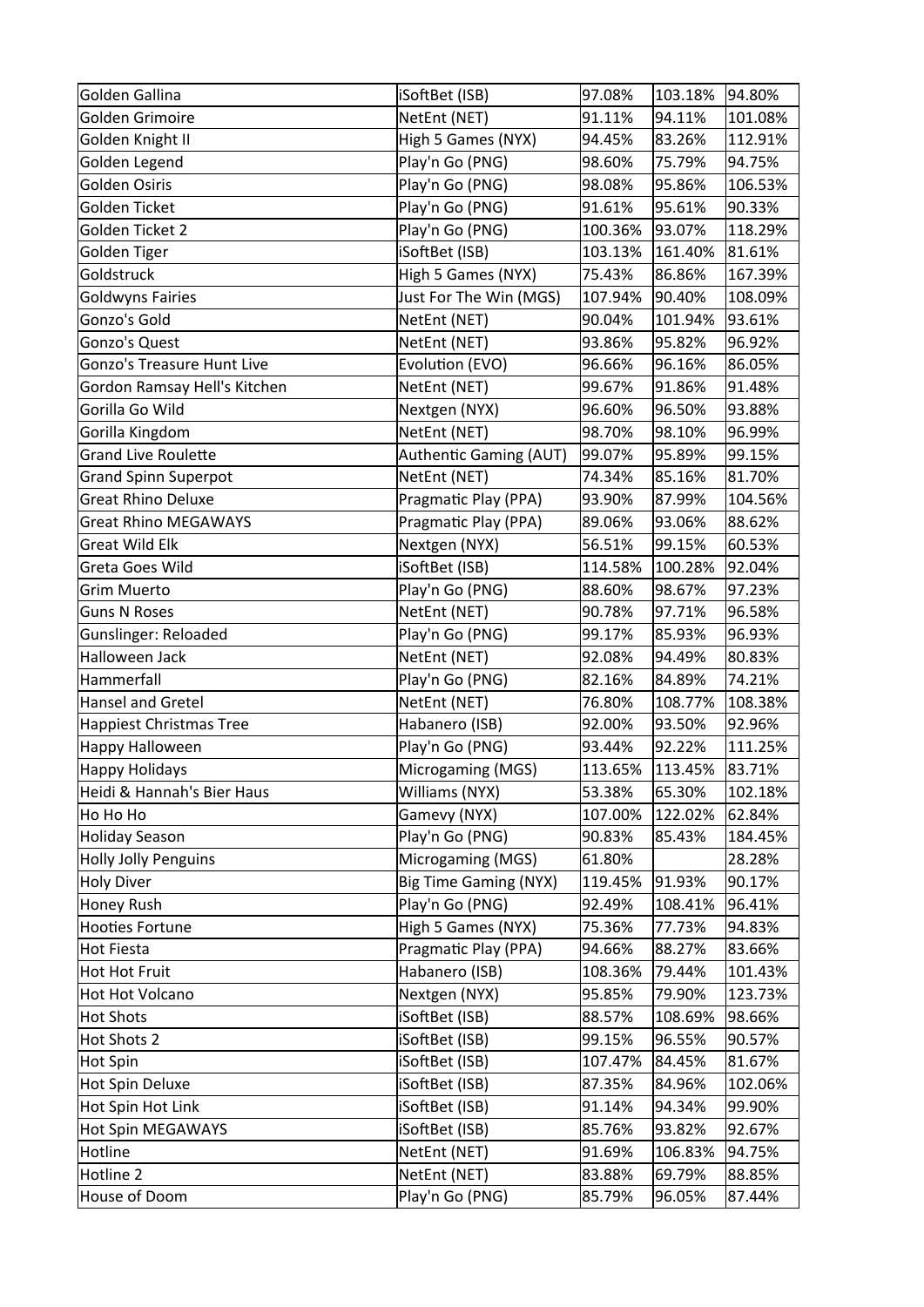| House of Doom 2: The Crypt       | Play'n Go (PNG)          | 86.73%  | 85.54%  | 103.25% |
|----------------------------------|--------------------------|---------|---------|---------|
| Hugo                             | Play'n Go (PNG)          | 85.77%  | 97.48%  | 89.74%  |
| Hugo 2                           | Play'n Go (PNG)          | 94.60%  | 94.62%  | 95.63%  |
| Hugo Goal                        | Play'n Go (PNG)          | 66.97%  | 80.36%  | 105.21% |
| Hugo's Adventure                 | Play'n Go (PNG)          | 104.15% | 111.14% | 95.99%  |
| Hyper Strike: HYPERSPINS         | Microgaming (MGS)        |         | 93.76%  | 92.16%  |
| I Am the Law                     | 1X2 Gaming (NYX)         | 72.17%  | 79.18%  | 143.47% |
| Ice Joker                        | Play'n Go (PNG)          | 104.72% | 88.46%  | 102.16% |
| Ice Wolf                         | Elk (NYX)                | 155.65% | 75.94%  | 90.03%  |
| Icy Gems                         | Just For The Win (MGS)   | 44.86%  | 110.80% | 58.73%  |
| Illogicool                       | Elk (NYX)                | 87.13%  | 93.39%  | 95.36%  |
| Illusions 2                      | iSoftBet (ISB)           | 106.50% | 107.12% | 96.98%  |
| Immortal Glory                   | Just For The Win (MGS)   | 95.71%  | 87.96%  | 99.97%  |
| Immortal Romance                 | Microgaming (MGS)        | 88.51%  | 93.99%  | 96.73%  |
| Imperial Opera                   | Play'n Go (PNG)          | 100.37% | 89.36%  | 90.73%  |
| Imperial Riches                  | NetEnt (NET)             | 78.33%  | 69.06%  | 84.70%  |
| Imperial Wealth                  | iSoftBet (ISB)           | 154.06% | 69.32%  | 65.20%  |
| Inferno Joker                    | Play'n Go (PNG)          | 78.64%  | 131.53% | 164.06% |
| Inferno Star                     | Play'n Go (PNG)          | 112.20% | 83.96%  | 100.55% |
| Inspector Gadget                 | <b>Blueprint (BLP)</b>   | 100.02% | 101.36% | 92.71%  |
| Invaders MEGAWAYS                | Williams (NYX)           | 117.38% | 79.29%  | 101.99% |
| IO                               | Elk (NYX)                | 102.51% | 101.47% | 89.65%  |
| Irish Eyes                       | Nextgen (NYX)            | 84.31%  | 88.87%  | 98.27%  |
| Irish Eyes 2                     | Nextgen (NYX)            | 74.93%  | 94.89%  | 91.70%  |
| Irish Frenzy                     | <b>Blueprint (BLP)</b>   | 114.92% | 88.80%  | 63.50%  |
| Irish Gold                       | Play'n Go (PNG)          | 101.82% | 83.27%  | 100.80% |
| Irish Pot Luck                   | NetEnt (NET)             | 94.57%  | 92.05%  | 89.95%  |
| Irish Riches MEGAWAYS            | <b>Blueprint (BLP)</b>   | 98.46%  | 104.85% | 92.95%  |
| Iron Girl                        | Play'n Go (PNG)          | 130.13% | 115.43% | 128.83% |
| Ivanhoe                          | Elk (NYX)                | 88.50%  | 79.11%  | 91.43%  |
| Ivory Citadel                    | Just For The Win (MGS)   | 70.47%  | 95.76%  | 64.56%  |
| Jack and the Beanstalk           | NetEnt (NET)             | 89.93%  | 103.72% | 105.78% |
| Jack Hammer                      | NetEnt (NET)             | 106.64% | 89.59%  | 106.96% |
| Jack Hammer 2                    | NetEnt (NET)             | 91.69%  | 90.47%  | 94.57%  |
| Jackpot 6000                     | NetEnt (NET)             | 128.39% | 108.50% | 134.77% |
| Jackpot Jester Wild Nudge        | Nextgen (NYX)            | 84.67%  | 69.88%  | 106.70% |
| Jacks or Better Double Up        | NetEnt (NET)             | 50.00%  | 118.90% | 97.56%  |
| Jade Magician                    | Play'n Go (PNG)          | 97.46%  | 99.05%  | 80.30%  |
| Jaguar Temple                    | Thunderkick (NYX)        | 90.98%  | 90.43%  | 84.67%  |
| Jellyfish Flow                   | Habanero (ISB)           | 91.83%  | 93.71%  | 112.68% |
| Jesters Wilds                    | 1X2 Gaming (NYX)         |         |         | 95.23%  |
| Jewel Box                        | Play'n Go (PNG)          | 88.32%  | 88.06%  | 93.52%  |
| Jimi Hendrix                     | NetEnt (NET)             | 106.34% | 76.28%  | 91.15%  |
| Jin Ji Bao Xi: Endless Treasures | Williams (NYX)           | 113.25% | 73.90%  | 144.92% |
| Jingle Spin                      | NetEnt (NET)             | 91.08%  | 101.03% | 95.74%  |
| Jingle Up                        | Gamevy (NYX)             | 88.36%  | 94.02%  | 93.21%  |
| John Hunter and the Book of Tut  | Pragmatic Play (PPA)     | 92.37%  | 91.32%  | 93.80%  |
| John Hunter and the Scarab Queen | Pragmatic Play (PPA)     | 97.99%  | 98.42%  | 94.52%  |
| Joker 10,000                     | <b>Bet Digital (NYX)</b> | 91.57%  | 97.41%  | 81.30%  |
| Joker Pro                        | NetEnt (NET)             | 80.87%  | 79.58%  | 93.13%  |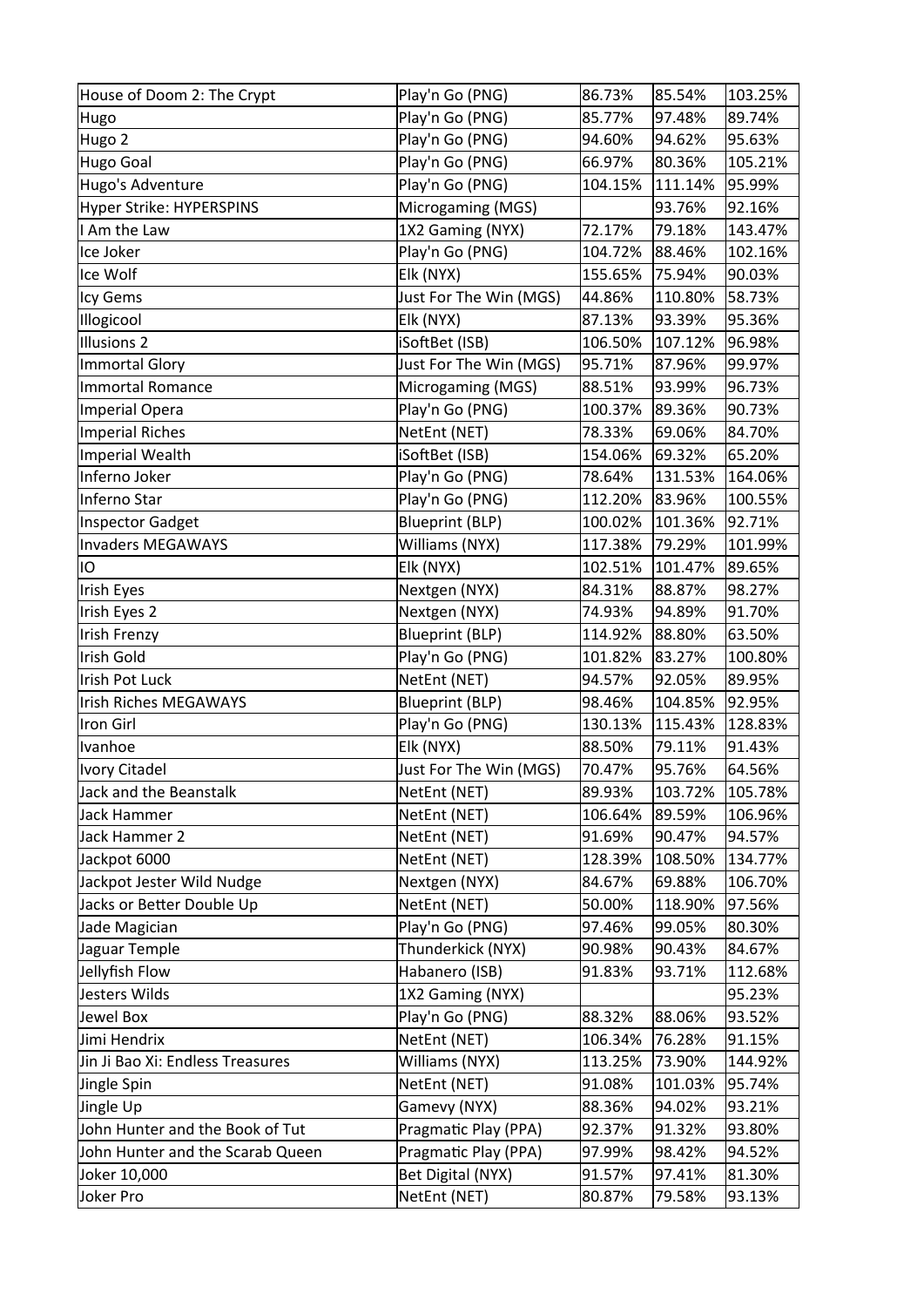| Joker Stacks                   | iSoftBet (ISB)               | 113.02% | 132.38% | 104.82%   |
|--------------------------------|------------------------------|---------|---------|-----------|
| Joker's Jewels                 | Pragmatic Play (PPA)         | 97.85%  | 99.36%  | 94.37%    |
| Jokers Riches 2                | High 5 Games (NYX)           | 189.20% | 92.33%  | 134.31%   |
| Jolly Roger                    | Play'n Go (PNG)              | 106.90% | 80.63%  | 88.05%    |
| Jolly Roger 2                  | Play'n Go (PNG)              | 100.84% | 106.22% | 107.01%   |
| Joyful Joker MEGAWAYS          | Microgaming (MGS)            | 86.31%  | 91.27%  | 90.60%    |
| Jumanji                        | NetEnt (NET)                 | 98.25%  | 97.63%  | 96.09%    |
| Jumbo Stampede                 | iSoftBet (ISB)               | 91.32%  | 116.46% | 77.10%    |
| Jump!                          | Habanero (ISB)               | 93.86%  | 85.95%  | 113.33%   |
| Jungle Jackpots                | <b>Blueprint (BLP)</b>       | 90.81%  | 79.65%  | 89.45%    |
| Jungle Jim                     | Microgaming (MGS)            | 76.13%  | 94.85%  | 112.19%   |
| Jungle Jim and the Lost Sphinx | Microgaming (MGS)            | 81.05%  | 82.35%  | 81.22%    |
| Jurassic World                 | Microgaming (MGS)            | 72.48%  | 95.54%  | 89.47%    |
| Jurassic World: Raptor Riches  | Microgaming (MGS)            | 90.17%  | 106.57% | 94.63%    |
| Katmandu Gold                  | Elk (NYX)                    | 98.49%  | 102.44% | 91.95%    |
| King Kong Cash                 | <b>Blueprint (BLP)</b>       | 106.29% | 91.26%  | 96.16%    |
| King Maker                     | <b>Big Time Gaming (NYX)</b> | 95.17%  | 115.22% | 72.35%    |
| King of Slots                  | NetEnt (NET)                 | 78.58%  | 99.84%  | 109.53%   |
| King Tusk                      | Microgaming (MGS)            | 77.95%  | 107.15% | 86.34%    |
| Kings of Gold Hold & Win       | iSoftBet (ISB)               | 94.05%  | 84.35%  | 95.75%    |
| KISS - Reels of Rock           | Play'n Go (PNG)              | 106.63% | 87.12%  | 121.32%   |
| Knight Rider                   | NetEnt (NET)                 | 100.19% | 80.23%  | 86.40%    |
| Knockout Diamonds              | Elk (NYX)                    |         |         | 93.22%    |
| Knockout Football Rush         | Habanero (ISB)               | 61.88%  | 82.38%  | 121.61%   |
| Koi Gate                       | Habanero (ISB)               | 89.93%  | 101.08% | 74.63%    |
| Koi Princess                   | NetEnt (NET)                 | 103.26% | 85.12%  | 93.32%    |
| Lady of Fortune                | Play'n Go (PNG)              | 96.74%  | 79.86%  | 84.77%    |
| Lanterns & Lions: Hold & Win   | iSoftBet (ISB)               | 96.93%  | 94.38%  | 88.24%    |
| Lara Croft Temples and Tombs   | Microgaming (MGS)            | 95.04%  | 98.14%  | 96.60%    |
| Legacy of Dead                 | Play'n Go (PNG)              | 96.26%  | 95.62%  | 94.96%    |
| Legacy of Egypt                | Play'n Go (PNG)              | 99.54%  | 104.22% | 99.96%    |
| Legacy of Ra MEGAWAYS          | <b>Blueprint (BLP)</b>       | 103.16% | 86.55%  | 89.23%    |
| Legend of Loki                 | iSoftBet (ISB)               | 82.95%  | 63.22%  | 87.57%    |
| Legend of Perseus              | Gamevy (NYX)                 | 87.57%  | 97.86%  | 94.12%    |
| LeoVegas Cluster Gems          | <b>Blueprint (BLP)</b>       | 89.51%  | 89.84%  | 104.06%   |
| LeoVegas Live Auto Roulette    | Authentic Gaming (AUT)       | 95.83%  | 96.79%  | 99.04%    |
| LeoVegas MEGAWAYS              | <b>Blueprint (BLP)</b>       | 96.02%  | 95.44%  | 99.85%    |
| Leprechaun Goes to Hell        | Play'n Go (PNG)              | 94.21%  | 86.55%  | 92.92%    |
| Leprechaun Goes Wild           | Play'n Go (PNG)              | 100.72% | 86.54%  | 112.60%   |
| Lightning Dice                 | Evolution (EVO)              | 82.35%  | 105.67% | 91.83%    |
| Lightning Games                | Nextgen (NYX)                | 71.87%  | 79.92%  | 83.25%    |
| Lights                         | NetEnt (NET)                 | 74.41%  | 105.33% | 98.26%    |
| Lion Thunder                   | <b>Blueprint (BLP)</b>       | 90.55%  | 93.41%  | 104.74%   |
| Live Auto-Roulette             | LiveG24 (G24)                | 95.64%  | 50.50%  | $ 0.00\%$ |
| Live Baccarat                  | Evolution (EVO)              | 99.45%  | 96.02%  | 99.00%    |
| Live Baccarat 1                | Pragmatic Play (PPA)         | 96.84%  | 99.39%  | 113.31%   |
| Live Baccarat Macao            | LiveG24 (G24)                | 102.12% | 71.37%  | 105.76%   |
| Live Blackjack                 | Evolution (EVO)              | 96.93%  | 97.14%  | 97.38%    |
| Live Blackjack                 | Ezugi (EZG)                  | 91.44%  | 97.07%  | 62.38%    |
| Live Blackjack 11              | Pragmatic Play (PPA)         | 74.00%  | 108.24% | 74.07%    |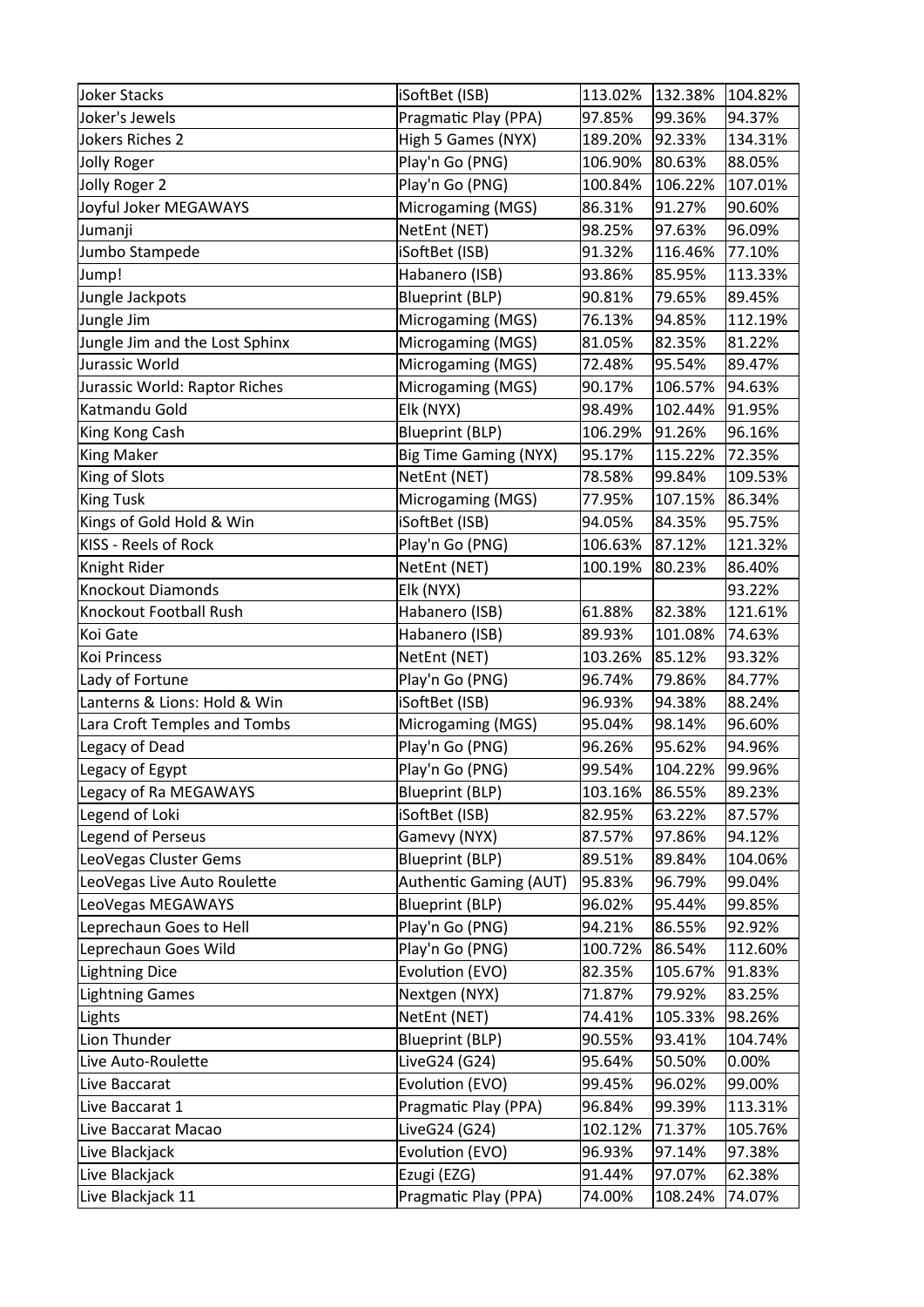| Live Blackjack 12                     | Pragmatic Play (PPA)   | 88.67%  | 105.33% | 85.10%  |
|---------------------------------------|------------------------|---------|---------|---------|
| Live Blackjack 14                     | Pragmatic Play (PPA)   | 95.74%  | 156.54% | 126.00% |
| Live Blackjack 15                     | Pragmatic Play (PPA)   | 55.34%  | 103.72% | 85.01%  |
| Live Blackjack 16                     | Pragmatic Play (PPA)   | 101.03% | 116.12% | 94.72%  |
| Live Blackjack Azure 1                | Pragmatic Play (PPA)   | 84.98%  | 78.57%  | 82.93%  |
| Live Blackjack Azure 4                | Pragmatic Play (PPA)   |         | 79.49%  |         |
| Live Blackjack Azure 26               | Pragmatic Play (PPA)   | 86.01%  | 95.30%  |         |
| Live Blackjack Azure 27               | Pragmatic Play (PPA)   | 101.98% | 84.69%  | 80.34%  |
| Live Blackjack Macao                  | LiveG24 (G24)          | 98.20%  | 89.76%  | 91.87%  |
| Live Caribbean Stud Poker             | Evolution (EVO)        | 104.17% | 90.43%  | 79.09%  |
| Live Casino Holdem                    | Evolution (EVO)        | 111.51% | 93.97%  | 94.97%  |
| Live Crazy Time                       | Evolution (EVO)        | 94.40%  | 101.73% | 91.43%  |
| Live Mega Ball                        | Evolution (EVO)        | 92.81%  | 92.09%  | 93.78%  |
| Live Roulette                         | Evolution (EVO)        | 97.45%  | 97.83%  | 97.65%  |
| Live Roulette 2                       | Pragmatic Play (PPA)   | 95.31%  | 91.66%  | 96.10%  |
| Live Roulette - Aspers Casino         | Authentic Gaming (AUT) | 94.45%  | 95.35%  |         |
| Live Roulette - Bad Homburg           | Authentic Gaming (AUT) | 89.68%  | 90.08%  | 90.22%  |
| Live Roulette - Royal Casino          | Authentic Gaming (AUT) | 97.06%  | 91.70%  | 86.17%  |
| Live Roulette Azure                   | Pragmatic Play (PPA)   | 96.31%  | 92.21%  | 97.75%  |
| Live Roulette Italia                  | Pragmatic Play (PPA)   | 96.87%  | 97.00%  | 97.52%  |
| Live Roulette Macao                   | LiveG24 (G24)          | 95.58%  | 92.47%  | 98.77%  |
| Live Speed Baccarat 1                 | Pragmatic Play (PPA)   | 97.02%  | 95.45%  | 100.35% |
| Live Speed Roulette 1                 | Pragmatic Play (PPA)   |         | 85.71%  |         |
| Live Texas Holdem Bonus Poker         | Evolution (EVO)        | 91.04%  | 79.08%  | 97.00%  |
| Live Three Card Poker                 | Evolution (EVO)        | 90.27%  | 93.90%  | 90.49%  |
|                                       |                        |         |         |         |
| Live Ultimate Texas Hold'em           | Evolution (EVO)        | 80.02%  | 104.20% | 105.17% |
| Lock A Luck                           | Microgaming (MGS)      | 80.37%  | 51.45%  | 87.38%  |
| Loony Blox                            | Habanero (ISB)         | 115.29% | 60.56%  | 96.56%  |
| Lord Merlin and the Lady of the Lake  | Play'n Go (PNG)        | 114.09% | 99.88%  | 117.41% |
| Lost Boys Loot                        | iSoftBet (ISB)         | 93.14%  | 72.98%  | 97.13%  |
| Lost Relics                           | NetEnt (NET)           | 99.02%  | 88.49%  | 126.59% |
| Lost Vegas                            | Microgaming (MGS)      | 76.13%  | 83.41%  | 115.45% |
| Lucha Legends                         | Microgaming (MGS)      | 121.05% | 93.69%  | 108.54% |
| Luchadora                             | Thunderkick (NYX)      | 63.36%  | 102.70% | 91.62%  |
| Lucky 3                               | iSoftBet (ISB)         | 83.56%  | 62.95%  | 103.82% |
| Lucky Clover                          | iSoftBet (ISB)         | 91.74%  | 97.80%  | 92.72%  |
| Lucky Diamonds                        | Play'n Go (PNG)        | 69.33%  | 101.02% | 83.64%  |
| Lucky Dragon                          | iSoftBet (ISB)         | 102.09% | 80.89%  | 104.07% |
| Lucky Lady                            | iSoftBet (ISB)         | 94.78%  | 93.06%  | 108.75% |
| Lucky Leprechaun (ISB)                | iSoftBet (ISB)         | 101.93% | 99.07%  | 67.67%  |
| Lucky Little Gods                     | Microgaming (MGS)      | 23.37%  | 67.93%  | 79.68%  |
| Lucky Riches Hyperspins               | Microgaming (MGS)      | 102.35% | 88.82%  | 96.83%  |
| Lucky Stripes                         | iSoftBet (ISB)         | 84.95%  | 94.51%  | 123.70% |
| Macao Live Roulette                   | Pragmatic Play (PPA)   | 95.55%  | 91.39%  | 96.21%  |
| Macau High Roller                     | iSoftBet (ISB)         | 87.99%  | 100.45% | 96.64%  |
| Mad Mad Monkey                        | Nextgen (NYX)          | 89.03%  | 102.97% | 124.47% |
| Madame Ink                            | Play'n Go (PNG)        | 99.51%  | 94.75%  | 103.83% |
| Magic Oak                             | Habanero (ISB)         | 55.85%  | 108.72% | 56.90%  |
| Magic of Sahara<br>Magician's Secrets | Microgaming (MGS)      | 70.83%  | 121.59% | 62.99%  |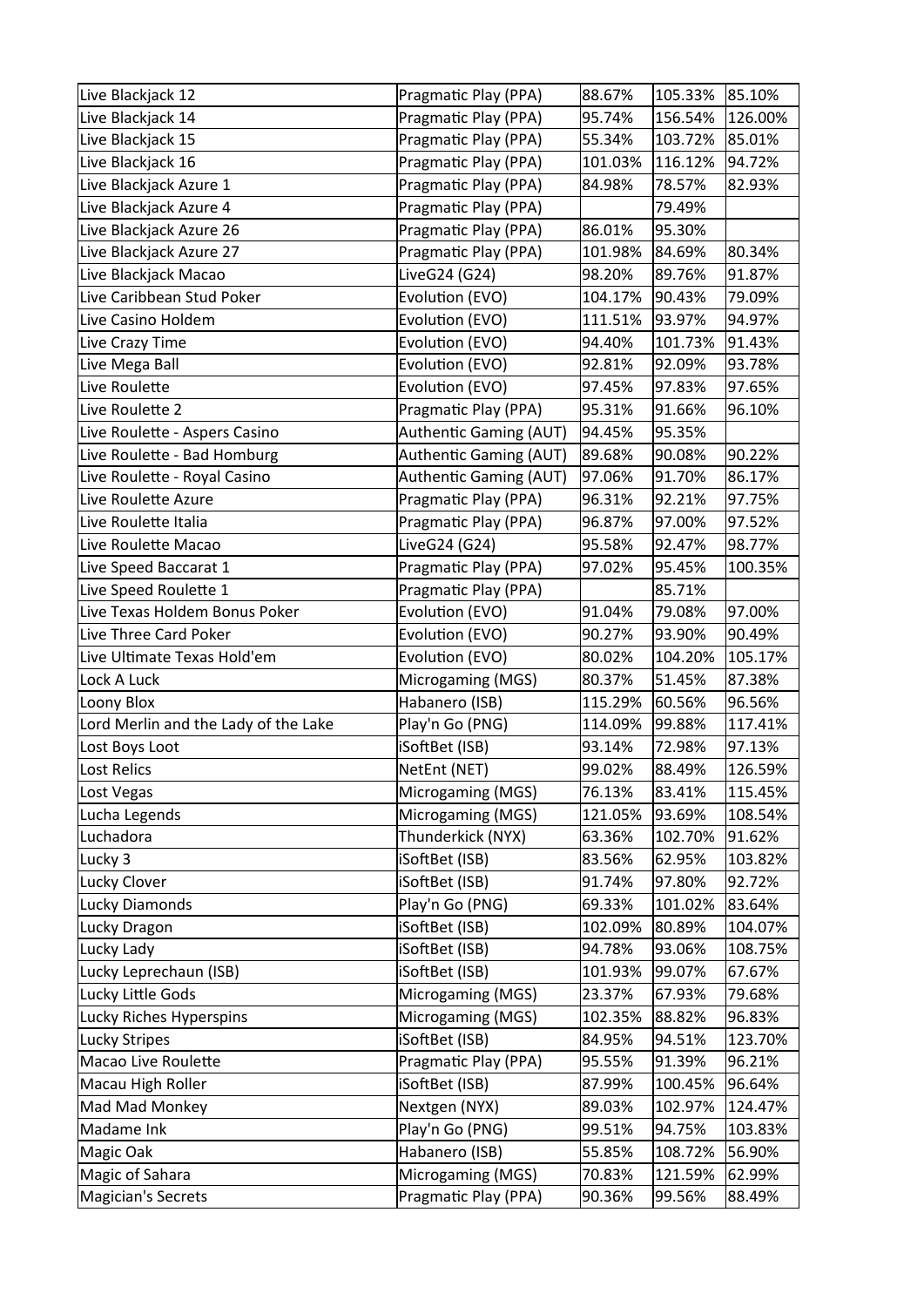| Mahjong 88                       | Play'n Go (PNG)              | 96.85%  | 97.75%  | 79.16%  |
|----------------------------------|------------------------------|---------|---------|---------|
| Majestic Cats                    | High 5 Games (NYX)           | 127.32% | 44.41%  | 119.18% |
| Majestic Gold MEGAWAYS           | iSoftBet (ISB)               | 111.71% | 88.62%  | 80.49%  |
| Majestic MEGAWAYS                | iSoftBet (ISB)               | 104.72% | 98.32%  | 99.58%  |
| Manic Millions                   | Nextgen (NYX)                | 72.95%  | 90.14%  | 82.03%  |
| Mars Attacks                     | <b>Blueprint (BLP)</b>       | 98.24%  | 86.82%  | 96.08%  |
| Masters Of Valhalla              | Microgaming (MGS)            | 95.87%  | 96.90%  | 92.83%  |
| Matsuri                          | Play'n Go (PNG)              | 82.74%  | 89.16%  | 66.99%  |
| Mayan Eagle                      | Microgaming (MGS)            | 89.76%  | 98.18%  | 123.38% |
| Medieval Mania                   | 1X2 Gaming (NYX)             | 99.72%  | 111.02% | 89.70%  |
| Medusa                           | Nextgen (NYX)                | 92.18%  | 92.89%  | 89.06%  |
| Mega Ball (RNG)                  | Evolution (EVO)              | 96.01%  | 91.12%  | 98.37%  |
| Mega Joker (NET)                 | NetEnt (NET)                 | 71.35%  | 97.25%  | 69.65%  |
| Mega Money Multiplier            | Microgaming (MGS)            | 96.79%  | 97.82%  | 80.18%  |
| Mega Roulette Live               | Pragmatic Play (PPA)         | 0.00%   | 96.49%  | 90.92%  |
| Mega Sic Bo                      | Pragmatic Play (PPA)         | 104.73% | 93.01%  | 102.30% |
| Mega Wheel Live                  | Pragmatic Play (PPA)         | 95.52%  | 79.70%  | 97.76%  |
| <b>MEGAWAYS Jack</b>             | Iron Dog Studio (NYX)        | 91.95%  | 94.06%  | 102.47% |
| Mercy of the Gods                | NetEnt (NET)                 | 81.56%  | 103.52% | 103.89% |
| Merlin's Magic Mirror            | iSoftBet (ISB)               | 92.90%  | 97.17%  | 81.43%  |
| Mermaid's Diamond                | Play'n Go (PNG)              | 89.26%  | 81.16%  | 95.30%  |
| Mermaids Millions                | Microgaming (MGS)            | 81.69%  | 112.24% | 100.82% |
| Merry Xmas                       | Play'n Go (PNG)              | 94.20%  | 99.43%  | 99.78%  |
| Micro Knights                    | Elk (NYX)                    | 93.07%  | 102.32% | 101.13% |
| Midnight Eclipse                 | High 5 Games (NYX)           | 111.70% | 75.18%  | 50.21%  |
| Might of Ra                      | Pragmatic Play (PPA)         | 96.79%  | 98.03%  | 98.24%  |
| <b>Million Cents</b>             | iSoftBet (ISB)               | 87.08%  | 98.67%  | 108.69% |
| Miner Donkey Trouble             | Play'n Go (PNG)              | 86.73%  | 88.80%  | 90.68%  |
| Mirror Mirror                    | NetEnt (NET)                 | 104.15% | 95.16%  | 85.94%  |
| Miss Midas                       | Nextgen (NYX)                | 85.25%  | 101.33% | 129.72% |
| Miss Wildfire                    | Elk (NYX)                    |         |         | 101.99% |
| Mission Cash                     | Play'n Go (PNG)              | 81.73%  | 75.71%  | 111.05% |
| Moirai Blaze                     | Iron Dog Studio (NYX)        | 88.42%  | 83.10%  | 77.50%  |
| MONOPOLY Live                    | Evolution (EVO)              | 95.30%  | 97.19%  | 87.59%  |
| Monopoly MEGAWAYS                | <b>Big Time Gaming (NYX)</b> | 108.76% | 95.33%  | 102.34% |
| Monster Wheels                   | Microgaming (MGS)            | 82.05%  | 41.72%  |         |
| Montezuma MEGAWAYS               | Williams (NYX)               | 83.81%  | 94.89%  | 128.27% |
| Moon Princess                    | Play'n Go (PNG)              | 95.29%  | 93.95%  | 95.10%  |
| Moon Princess 100                | Play'n Go (PNG)              |         |         | 97.01%  |
| Moon Princess: Christmas Kingdom | Play'n Go (PNG)              | 99.86%  | 84.11%  | 101.90% |
| More Monkeys                     | Lightning Box (NYX)          | 115.82% | 88.55%  | 82.26%  |
| Morgana MEGAWAYS                 | iSoftBet (ISB)               | 109.40% | 100.94% | 82.58%  |
| Moriarty MEGAWAYS                | iSoftBet (ISB)               | 95.60%  | 92.75%  | 94.36%  |
| Motörhead                        | NetEnt (NET)                 | 99.21%  | 90.71%  | 90.37%  |
| Mount Mazuma                     | iSoftBet (ISB)               | 85.60%  | 122.34% | 105.41% |
| Musketeer MEGAWAYS               | iSoftBet (ISB)               |         |         | 93.15%  |
| Mustang Gold                     | Pragmatic Play (PPA)         | 94.50%  | 91.50%  | 91.44%  |
| Mystery Joker                    | Play'n Go (PNG)              | 93.63%  | 91.81%  | 92.38%  |
| Mystery Joker 6000               | Play'n Go (PNG)              | 80.26%  | 80.13%  | 140.50% |
| Mystery of Long Wei              | iSoftBet (ISB)               | 139.60% | 114.34% | 104.02% |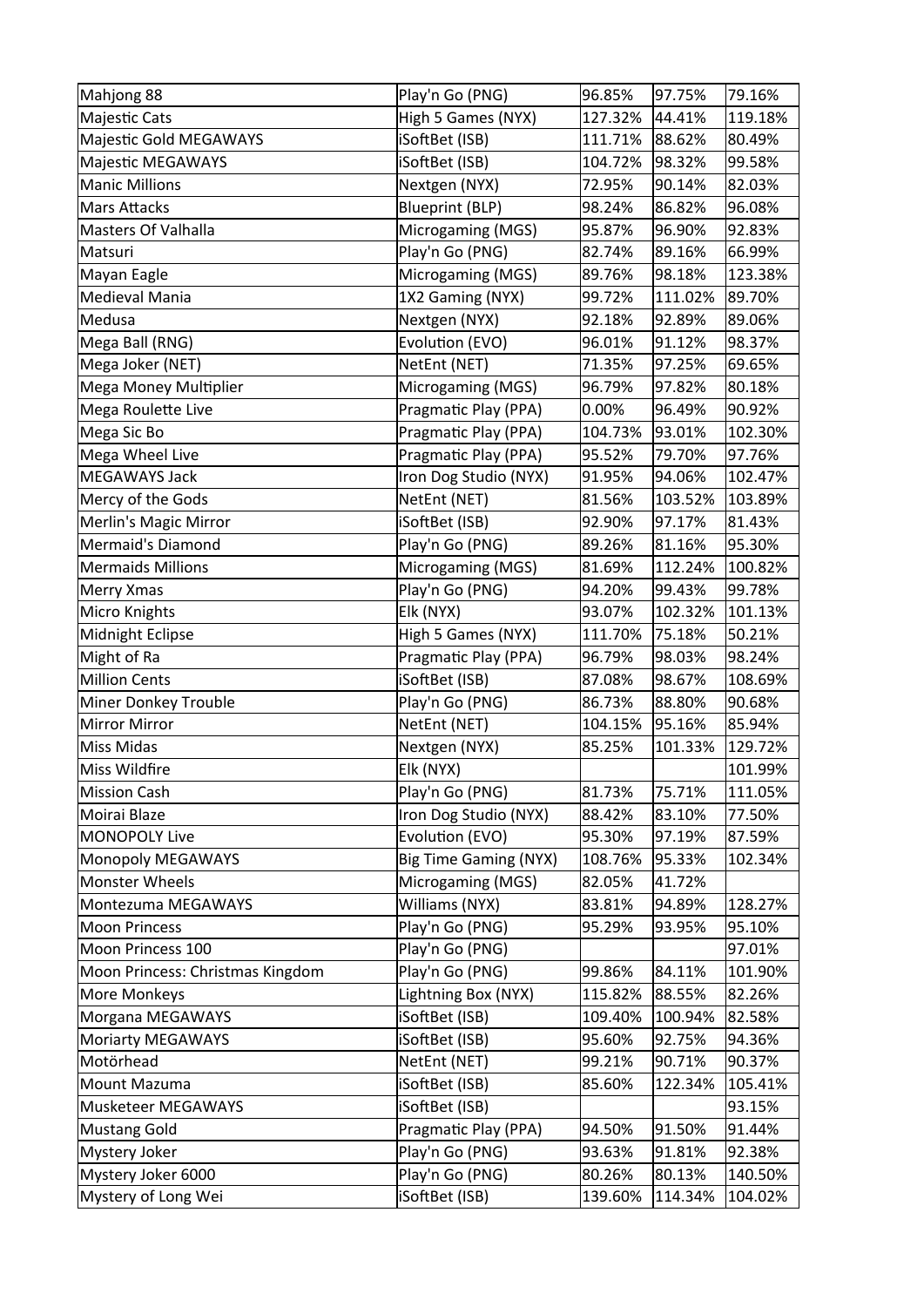| Mystic Fortune Deluxe            | Habanero (ISB)               | 93.59%  | 96.45%  | 90.43%  |
|----------------------------------|------------------------------|---------|---------|---------|
| Myth                             | Play'n Go (PNG)              | 109.39% | 82.79%  | 78.66%  |
| Mythic Maiden                    | NetEnt (NET)                 | 128.07% | 86.72%  | 82.12%  |
| Napoleon                         | <b>Blueprint (BLP)</b>       | 95.97%  | 91.75%  | 90.00%  |
| Narcos                           | NetEnt (NET)                 | 105.48% | 93.52%  | 86.52%  |
| Neon Fruit Cityscape             | 1X2 Gaming (NYX)             | 78.53%  | 69.72%  | 53.44%  |
| Neon Jungle                      | Iron Dog Studio (NYX)        | 95.49%  | 108.46% | 96.52%  |
| Neon Staxx                       | NetEnt (NET)                 | 87.90%  | 91.27%  | 92.94%  |
| Neptune's Fortune MEGAWAYS       | iSoftBet (ISB)               | 86.27%  | 93.78%  | 97.61%  |
| <b>New Year Riches</b>           | Play'n Go (PNG)              | 76.18%  | 104.24% | 96.55%  |
| Night Queen                      | iSoftBet (ISB)               | 82.25%  | 95.22%  | 111.53% |
| Nightclub Live Roulette          | Authentic Gaming (AUT)       | 97.66%  | 96.54%  | 97.05%  |
| Ninjafruits                      | Play'n Go (PNG)              | 83.89%  | 100.22% | 77.16%  |
| Nitropolis                       | Elk (NYX)                    | 94.98%  | 97.84%  | 96.05%  |
| Nitropolis 2                     | Elk (NYX)                    | 94.25%  | 92.39%  | 96.86%  |
| Nitropolis 3                     | Elk (NYX)                    |         | 94.43%  | 96.22%  |
| Noble Sky                        | Microgaming (MGS)            | 96.66%  | 96.23%  | 91.41%  |
| Not Enough Kittens               | Thunderkick (NYX)            | 81.55%  | 62.75%  | 94.95%  |
| Nutcracker                       | iSoftBet (ISB)               | 93.68%  | 101.89% | 109.03% |
| Nyjah Huston - Skate for Gold    | Play'n Go (PNG)              | 130.73% | 96.87%  | 113.96% |
| Ocean's Call                     | Habanero (ISB)               | 105.40% | 100.44% | 94.40%  |
| Ocean's Treasure                 | NetEnt (NET)                 | 65.20%  | 98.38%  | 74.55%  |
| <b>Octopus Treasure</b>          | Play'n Go (PNG)              | 86.27%  | 68.48%  | 115.42% |
| Odin: Protector of Realms        | Play'n Go (PNG)              | 100.34% | 68.01%  | 90.50%  |
| Odin's Gamble                    | Thunderkick (NYX)            |         |         | 96.44%  |
| OINK: Country Love               | Microgaming (MGS)            | 91.43%  | 81.35%  | 106.90% |
| <b>ONE Blackjack Live</b>        | Pragmatic Play (PPA)         | 101.71% | 91.26%  | 96.94%  |
| <b>Opal Fruits</b>               | <b>Big Time Gaming (NYX)</b> | 109.56% | 107.50% | 91.86%  |
| Orbs of Atlantis                 | Habanero (ISB)               | 89.36%  | 89.87%  | 93.83%  |
| Outback Gold: Hold and Win       | iSoftBet (ISB)               | 99.30%  | 95.69%  | 93.62%  |
| Owl Eyes                         | Nextgen (NYX)                | 121.76% | 163.14% | 45.96%  |
| Ozzy Osbourne Video Slot         | NetEnt (NET)                 | 69.52%  | 97.57%  | 89.63%  |
| Pacific Gold                     | Elk (NYX)                    | 98.58%  | 97.43%  | 94.10%  |
| Pack and Cash                    | Play'n Go (PNG)              | 51.74%  | 62.65%  | 59.35%  |
| Panda Panda                      | Habanero (ISB)               | 75.11%  | 67.53%  | 148.57% |
| Pandamania                       | Nextgen (NYX)                | 93.15%  | 99.55%  | 90.06%  |
| Parthenon: Quest for Immortality | NetEnt (NET)                 | 91.02%  | 100.64% | 102.78% |
| Peaky Blinders                   | Pragmatic Play (PPA)         | 78.20%  | 85.23%  | 84.95%  |
| Pearl Lagoon                     | Play'n Go (PNG)              | 94.82%  | 88.12%  | 102.56% |
| Pearl of the Orient              | iSoftBet (ISB)               | 91.56%  | 109.93% | 91.85%  |
| Pearls of India                  | Play'n Go (PNG)              | 92.05%  | 90.18%  | 97.60%  |
| Perfect Potions MEGAWAYS         | Nextgen (NYX)                |         | 101.29% | 88.46%  |
| Phantasmic Fortunes              | iSoftBet (ISB)               | 74.60%  | 211.11% | 103.21% |
| Phoenix Inferno                  | 1X2 Gaming (NYX)             | 93.00%  | 110.81% | 92.74%  |
| Phoenix Reborn                   | Play'n Go (PNG)              | 105.15% | 83.26%  | 89.56%  |
| Photo Safari                     | Play'n Go (PNG)              | 102.35% | 88.83%  | 92.45%  |
| Piggy Bank Farm                  | Play'n Go (PNG)              | 98.55%  | 90.56%  | 64.65%  |
| <b>Piggy Riches</b>              | NetEnt (NET)                 | 97.53%  | 96.47%  | 97.80%  |
| Pimped                           | Play'n Go (PNG)              | 96.10%  | 98.08%  | 94.01%  |
| Pinata Fiesta                    | iSoftBet (ISB)               | 99.63%  | 107.73% | 110.34% |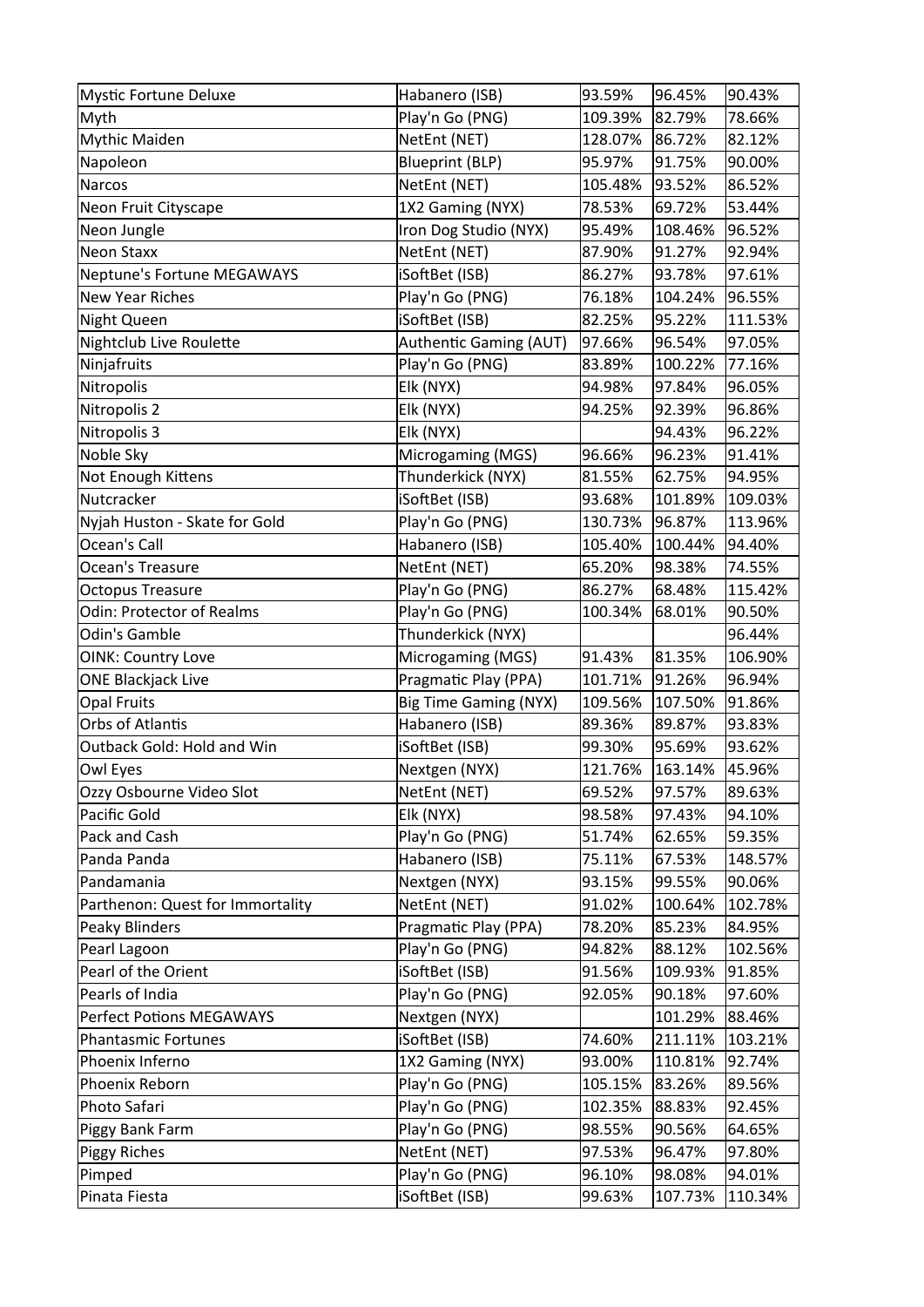| Pink Elephants                       | Thunderkick (NYX)            | 96.40%  | 94.97%  | 86.78%    |
|--------------------------------------|------------------------------|---------|---------|-----------|
| Pink Elephants 2                     | Thunderkick (NYX)            | 122.09% | 91.36%  | 95.62%    |
| Pirate Armada                        | 1X2 Gaming (NYX)             | 87.60%  | 150.84% | 71.03%    |
| Pirate Gold                          | Pragmatic Play (PPA)         | 104.42% | 93.13%  | 76.77%    |
| Pirate Kingdom MEGAWAYS              | Iron Dog Studio (NYX)        | 97.80%  | 94.36%  | 107.45%   |
| Pirate Pays                          | <b>Big Time Gaming (NYX)</b> |         | 68.89%  | $ 0.00\%$ |
| Pirates Frenzy                       | <b>Blueprint (BLP)</b>       | 111.51% | 97.37%  | 111.56%   |
| Pixie Gold                           | Lightning Box (NYX)          | 75.38%  | 94.60%  | 106.19%   |
| Pizza Prize                          | Nextgen (NYX)                | 100.67% | 103.03% | 85.31%    |
| Planet Fortune                       | Play'n Go (PNG)              | 75.30%  | 107.10% | 137.31%   |
| Platinum Goddess                     | High 5 Games (NYX)           | 82.51%  | 92.21%  | 101.96%   |
| Platinum Goddess Extreme             | High 5 Games (NYX)           | 59.22%  | 58.89%  | 154.24%   |
| Pollen Party                         | Microgaming (MGS)            | 110.70% | 125.20% | 48.61%    |
| Poltava                              | Elk (NYX)                    | 96.22%  | 97.90%  | 89.52%    |
| Power of Thor MEGAWAYS               | Pragmatic Play (PPA)         | 92.56%  | 95.91%  | 88.68%    |
| Pretty Kitty                         | Microgaming (MGS)            | 42.73%  | 50.71%  | 97.20%    |
| Prism of Gems                        | Play'n Go (PNG)              | 90.49%  | 97.98%  | 98.74%    |
| <b>Prissy Princess</b>               | Play'n Go (PNG)              | 93.53%  | 85.80%  | 123.62%   |
| Prosperity Ox                        | iSoftBet (ISB)               | 94.21%  | 94.70%  | 86.91%    |
| Prosperity Palace                    | Play'n Go (PNG)              | 93.61%  | 62.80%  | 130.91%   |
| <b>Prosperity Twin</b>               | Nextgen (NYX)                | 108.02% | 72.63%  | 61.53%    |
| Puebla Parade                        | Play'n Go (PNG)              |         |         | 106.28%   |
| Purrates of the Catibbean            | High 5 Games (NYX)           | 5.26%   | 132.90% | 67.22%    |
| Pyramid: Quest For Immortality       | NetEnt (NET)                 | 88.69%  | 88.55%  | 96.68%    |
| Queen of Alexandria                  | Microgaming (MGS)            | 92.66%  | 93.36%  | 94.06%    |
|                                      |                              |         |         |           |
| Queen of Riches                      | <b>Big Time Gaming (NYX)</b> | 66.79%  | 78.69%  | 113.39%   |
| Queen of Wonderland MEGAWAYS         | iSoftBet (ISB)               | 107.14% | 89.04%  | 96.68%    |
| Queen's Day Tilt                     | Play'n Go (PNG)              | 63.61%  | 116.96% | 62.20%    |
| Queenie                              | Pragmatic Play (PPA)         |         | 95.16%  | 94.85%    |
| <b>Rabbit Hole Riches</b>            | Play'n Go (PNG)              | 113.85% | 65.35%  | 149.99%   |
| Rabbit Hole Riches - Court of Hearts | Play'n Go (PNG)              | 92.49%  | 50.30%  | 84.50%    |
| Racetrack Riches                     | iSoftBet (ISB)               | 95.92%  | 96.07%  | 113.91%   |
| Rage of the Seas                     | NetEnt (NET)                 | 90.01%  | 64.71%  | 92.34%    |
| Rage of the Seas mob                 | NetEnt (NET)                 | 89.40%  | 124.96% | 131.02%   |
| Rage to Riches                       | Play'n Go (PNG)              | 92.15%  | 91.07%  | 88.53%    |
| Raging Dragons                       | iSoftBet (ISB)               | 103.76% | 100.78% | 77.96%    |
| Raging Reindeer                      | iSoftBet (ISB)               | 78.04%  | 68.90%  | 81.14%    |
| Raging Rex                           | Play'n Go (PNG)              | 104.14% | 99.26%  | 92.54%    |
| Raging Rex 2                         | Play'n Go (PNG)              | 93.79%  | 99.08%  | 98.86%    |
| <b>Raging Rhino MEGAWAYS</b>         | Williams (NYX)               | 84.89%  | 64.81%  | 74.98%    |
| Raging Rhino Rampage                 | Nextgen (NYX)                | 69.03%  | 124.88% | 46.05%    |
| Rainbow Riches MEGAWAYS              | Williams (NYX)               | 103.22% | 81.98%  | 98.15%    |
| Rainbow Wilds                        | Iron Dog Studio (NYX)        | 78.66%  | 91.31%  | 82.32%    |
| Rainbow Wilds MEGAWAYS               | Iron Dog Studio (NYX)        | 64.61%  | 81.86%  | 71.56%    |
| Rainforest Magic                     | Play'n Go (PNG)              | 116.47% | 88.13%  | 80.44%    |
| Rainforest Magic Bingo               | Play'n Go (PNG)              | 94.50%  | 95.42%  | 68.38%    |
| Rally 4 Riches                       | Play'n Go (PNG)              | 65.17%  | 107.88% | 72.73%    |
| Ramesses Riches                      | Nextgen (NYX)                | 78.11%  | 93.40%  | 103.65%   |
| Reactoonz                            | Play'n Go (PNG)              | 95.10%  | 94.25%  | 96.22%    |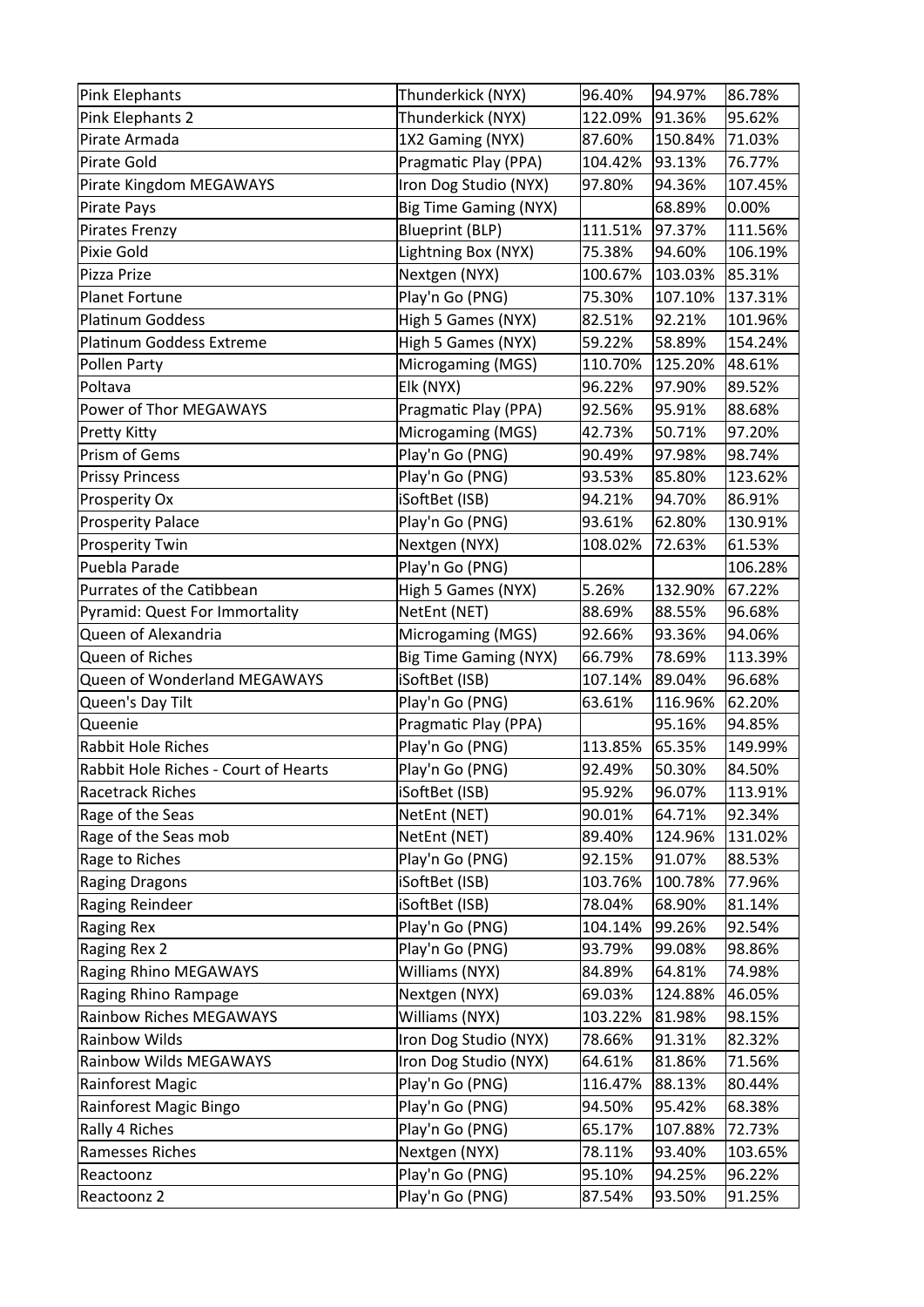| <b>Red Dragon Wild</b>             | iSoftBet (ISB)         | 193.73% | 88.90%  | 121.19% |
|------------------------------------|------------------------|---------|---------|---------|
| Red Hot Repeater                   | <b>Blueprint (BLP)</b> | 94.34%  | 96.74%  | 79.10%  |
| Red Roo                            | Lightning Box (NYX)    | 64.69%  | 88.11%  | 72.04%  |
| <b>Reef Raider</b>                 | NetEnt (NET)           | 104.02% | 96.71%  | 108.16% |
| <b>Reel Gems Deluxe</b>            | Microgaming (MGS)      | 69.49%  | 117.21% | 84.08%  |
| Reel Rush                          | NetEnt (NET)           | 83.00%  | 86.90%  | 100.51% |
| Reel Rush 2                        | NetEnt (NET)           | 78.21%  | 91.09%  | 88.75%  |
| Reel Spinner                       | Microgaming (MGS)      | 85.82%  | 57.58%  | 102.17% |
| Reel Splitter                      | Just For The Win (MGS) | 110.88% | 94.89%  | 91.82%  |
| Reel Steal                         | NetEnt (NET)           | 113.12% | 81.85%  | 106.98% |
| Reel Talent                        | Just For The Win (MGS) | 67.77%  | 42.79%  | 76.15%  |
| <b>Release the Kraken</b>          | Pragmatic Play (PPA)   | 93.51%  | 95.60%  | 92.27%  |
| Relic Seekers                      | Microgaming (MGS)      | 84.41%  | 97.93%  | 96.60%  |
| Retropia                           | Gamevy (NYX)           | 83.37%  | 93.54%  | 74.50%  |
| <b>Return of Kong MEGAWAYS</b>     | <b>Blueprint (BLP)</b> | 87.62%  | 117.80% | 86.91%  |
| Rich Wilde and The Amulet of Dead  | Play'n Go (PNG)        | 102.89% | 89.47%  | 94.58%  |
| Rich Wilde and the Tome of Madness | Play'n Go (PNG)        | 96.83%  | 95.73%  | 95.86%  |
| Rich Wilde and the Wandering City  | Play'n Go (PNG)        | 96.51%  | 124.13% | 85.06%  |
| Riches of Midgard: Land and Expand | NetEnt (NET)           | 84.47%  | 72.49%  | 87.63%  |
| Riches of Ra                       | Play'n Go (PNG)        | 78.47%  | 94.93%  | 103.00% |
| Riches of Robin                    | Play'n Go (PNG)        | 94.63%  | 102.66% | 96.86%  |
| Richie in Vegas                    | Iron Dog Studio (NYX)  | 70.58%  | 69.06%  | 74.47%  |
| <b>Rick and Morty MEGAWAYS</b>     | <b>Blueprint (BLP)</b> | 94.59%  | 96.08%  | 97.41%  |
| Riddle Reels                       | Play'n Go (PNG)        | 102.19% | 72.41%  | 95.19%  |
| Ring of Odin                       | Play'n Go (PNG)        | 103.22% | 126.44% | 128.13% |
| Rise of Athena                     | Play'n Go (PNG)        | 90.56%  | 98.44%  | 104.02% |
| Rise of Dead                       | Play'n Go (PNG)        | 95.07%  | 86.38%  | 213.73% |
| Rise of Giza PowerNudge            | Pragmatic Play (PPA)   | 72.57%  | 95.17%  | 147.59% |
| Rise of Maya                       | NetEnt (NET)           | 75.01%  | 120.26% | 99.42%  |
| Rise of Merlin                     | Play'n Go (PNG)        | 96.57%  | 102.58% | 104.07% |
| Rise of Olympus                    | Play'n Go (PNG)        | 97.19%  | 97.46%  | 96.49%  |
| Rise of the Mountain King          | Nextgen (NYX)          | 92.90%  | 96.41%  | 92.13%  |
| <b>Rising Royals</b>               | Just For The Win (MGS) | 99.91%  | 109.47% | 148.24% |
| Rising Samurai: Hold & Win         | iSoftBet (ISB)         |         | 96.40%  | 91.44%  |
| RNG Blackjack                      | Evolution (EVO)        | 97.93%  | 95.74%  | 92.84%  |
| <b>RNG Roulette</b>                | Evolution (EVO)        | 96.95%  | 98.40%  | 98.48%  |
| Robin Hood - The Prince of Tweets  | Nextgen (NYX)          | 181.75% | 108.68% | 130.68% |
| <b>Rock the Reels MEGAWAYS</b>     | Iron Dog Studio (NYX)  | 97.55%  | 90.93%  | 102.21% |
| Rock Vegas                         | Pragmatic Play (PPA)   | 101.25% | 79.34%  | 96.40%  |
| Rockabilly Wolves!                 | Just For The Win (MGS) | 91.19%  | 92.42%  | 76.57%  |
| Rocket Fellas                      | Thunderkick (NYX)      | 75.09%  | 130.05% | 125.09% |
| Rolling in Gold                    | <b>Blueprint (BLP)</b> |         | 96.12%  | 91.01%  |
| Romanov Riches                     | Microgaming (MGS)      | 88.16%  | 57.33%  | 94.14%  |
| Rome: Rise of an Empire            | <b>Blueprint (BLP)</b> | 110.88% | 86.99%  | 79.96%  |
| Rome: The Golden Age               | NetEnt (NET)           | 82.03%  | 72.58%  | 83.31%  |
| Roo Riches                         | iSoftBet (ISB)         | 93.77%  | 78.71%  | 103.80% |
| Roulette                           |                        |         |         |         |
|                                    | Ezugi (EZG)            | 97.07%  | 99.83%  | 95.73%  |
| Roulette                           | Microgaming (MGS)      | 96.70%  | 99.52%  | 98.50%  |
| Route 777                          | Elk (NYX)              | 100.27% | 88.16%  | 111.61% |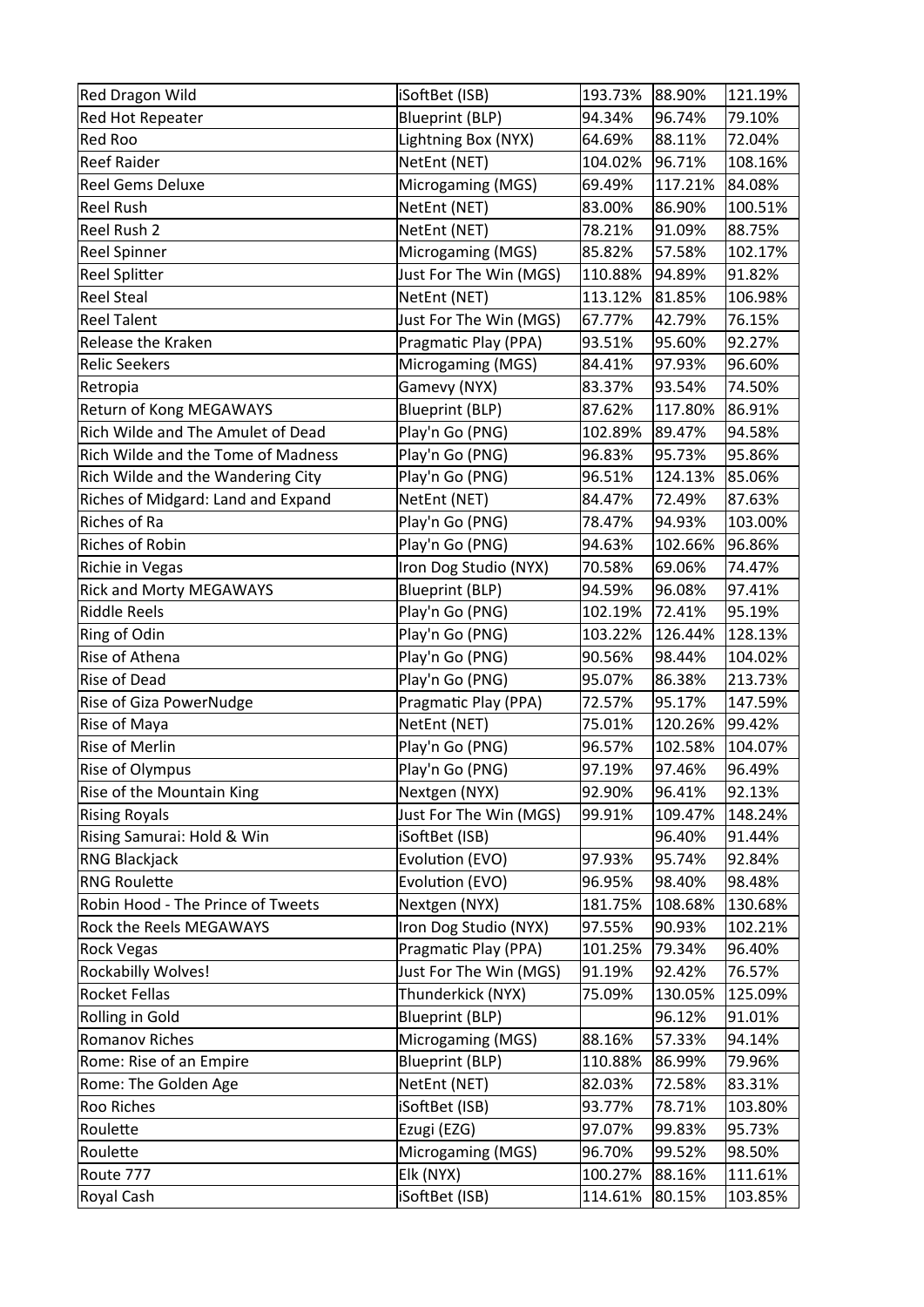| Royal Masquerade                    | Play'n Go (PNG)              | 102.37% | 99.39%  | 93.76%  |
|-------------------------------------|------------------------------|---------|---------|---------|
| <b>Royal Mint</b>                   | <b>Big Time Gaming (NYX)</b> | 103.88% | 100.10% | 95.07%  |
| Royale with Cheese MEGAWAYS         | iSoftBet (ISB)               | 231.59% | 112.43% | 90.17%  |
| Ruby Blackjack 37                   | Pragmatic Play (PPA)         |         | 63.64%  |         |
| Ruby Casino Queen                   | Just For The Win (MGS)       | 101.67% | 99.86%  | 79.61%  |
| Ruffled Up                          | Habanero (ISB)               | 38.53%  | 168.08% | 101.89% |
| Sabaton                             | Play'n Go (PNG)              | 100.13% | 82.28%  | 88.62%  |
| Safari of Wealth                    | Play'n Go (PNG)              | 96.55%  | 99.89%  | 94.62%  |
| Sails of Gold                       | Play'n Go (PNG)              | 96.20%  | 97.42%  | 95.09%  |
| Samba Carnival                      | Play'n Go (PNG)              | 103.87% | 89.02%  | 91.41%  |
| Santa vs Rudolph                    | NetEnt (NET)                 | 95.99%  | 89.72%  | 92.73%  |
| Santa's Village                     | Habanero (ISB)               | 100.01% | 100.63% | 94.22%  |
| Santa's Wonderland                  | Pragmatic Play (PPA)         | 113.27% | 82.70%  | 103.17% |
| Sapphire Roulette                   | Microgaming (MGS)            | 101.64% | 67.24%  | 97.10%  |
| Sausage Party                       | <b>Blueprint (BLP)</b>       | 104.80% | 95.07%  | 95.56%  |
| Saxon                               | Play'n Go (PNG)              | 114.91% | 89.08%  | 168.94% |
| Scarab Kingdom                      | Just For The Win (MGS)       | 91.56%  | 90.33%  | 96.56%  |
| Scopa                               | Habanero (ISB)               | 108.94% | 91.30%  | 85.36%  |
| Scroll of Dead                      | Play'n Go (PNG)              | 87.29%  | 91.42%  | 98.39%  |
| Scrolls of Ra HD                    | iSoftBet (ISB)               | 88.21%  | 111.23% | 95.03%  |
| Scrooge MEGAWAYS                    | iSoftBet (ISB)               | 93.62%  | 88.25%  | 91.45%  |
| Scruffy Duck                        | NetEnt (NET)                 | 88.77%  | 101.27% | 102.43% |
| <b>Scruffy Scallywags</b>           | Habanero (ISB)               | 109.66% | 97.36%  | 94.27%  |
| Scudamore's Super Stakes            | NetEnt (NET)                 | 89.91%  | 84.96%  | 92.69%  |
| Sea Hunter                          | Play'n Go (PNG)              | 80.47%  | 84.28%  | 96.08%  |
| Secret of Dead                      | Play'n Go (PNG)              | 97.57%  | 97.46%  | 102.01% |
| Secret of the Stones                | NetEnt (NET)                 | 109.56% | 98.92%  | 101.24% |
| Secrets of Atlantis                 | NetEnt (NET)                 | 103.71% | 95.91%  | 104.98% |
| Secrets of Christmas                | NetEnt (NET)                 | 86.18%  | 81.30%  | 112.38% |
| Secrets of the Forest Extreme       | High 5 Games (NYX)           | 116.37% | 73.42%  | 95.11%  |
| Secrets Of The Sorcerer             | iSoftBet (ISB)               | 97.12%  | 71.87%  | 77.42%  |
| Serengeti Kings                     | NetEnt (NET)                 | 63.30%  | 149.49% | 75.30%  |
| Serengeti Lions Stellar Jackpots    | Lightning Box (NYX)          | 88.91%  | 93.23%  | 86.60%  |
| <b>Shamrock Holmes MEGAWAYS</b>     | Microgaming (MGS)            | 91.02%  | 112.00% | 99.03%  |
| Shangri-La                          | Nextgen (NYX)                | 82.05%  | 82.32%  | 80.82%  |
| Shaolin Spin                        | iSoftBet (ISB)               | 87.69%  | 121.81% | 110.06% |
| Sheriff of Nottingham               | iSoftBet (ISB)               | 105.19% | 95.66%  | 102.84% |
| Sherlock's Casebook                 | 1X2 Gaming (NYX)             | 96.55%  | 79.04%  | 71.16%  |
| Shield of Athena                    | Play'n Go (PNG)              | 80.75%  | 90.73%  | 95.70%  |
| Shimmering Woods                    | Play'n Go (PNG)              | 106.74% | 78.51%  | 94.05%  |
| Shining King MEGAWAYS               | iSoftBet (ISB)               | 94.52%  | 105.46% | 92.14%  |
| Shogun of Time                      | Just For The Win (MGS)       | 54.69%  | 80.48%  | 108.53% |
| Showdown Saloon                     | Microgaming (MGS)            | 95.56%  | 73.12%  | 68.23%  |
| Side Bet CITY                       | Evolution (EVO)              | 149.14% | 97.49%  | 81.78%  |
| Silver Lion                         | Lightning Box (NYX)          | 115.44% | 80.85%  | 67.69%  |
| <b>Silver Stallion Action Spins</b> | Williams (NYX)               | 87.95%  | 80.94%  | 74.22%  |
| Silverback Gold                     | NetEnt (NET)                 | 97.76%  | 91.54%  | 90.56%  |
| Siren's Kingdom                     | Iron Dog Studio (NYX)        | 167.68% | 124.11% | 88.70%  |
| Sisters of Oz Jackpots              | Microgaming (MGS)            | 93.56%  | 87.08%  | 102.43% |
| Sisters of the Sun                  | Play'n Go (PNG)              | 99.06%  | 89.25%  | 96.21%  |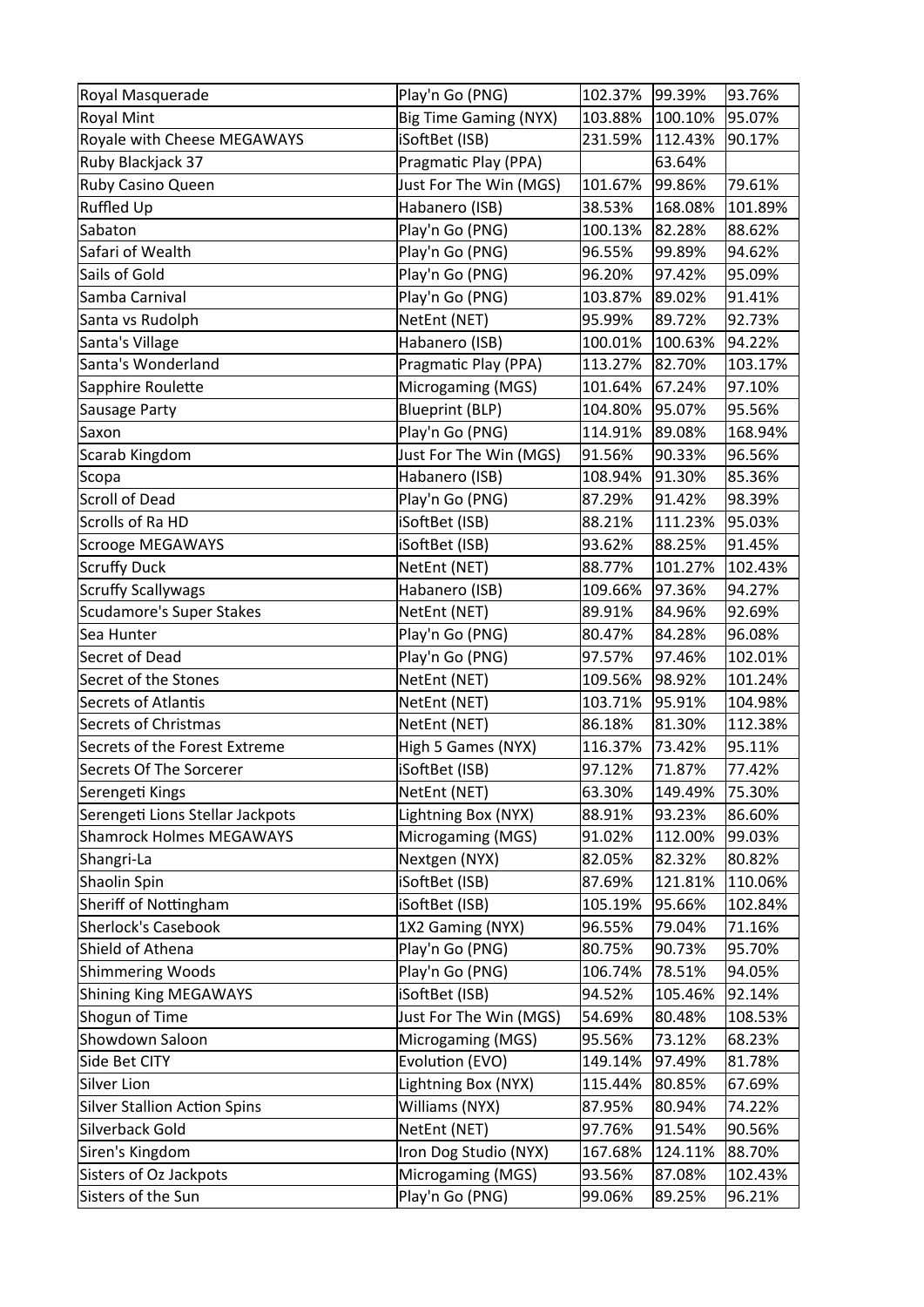| Six Acrobats                  | Microgaming (MGS)              | 89.35%  | 58.49%  | 99.60%  |
|-------------------------------|--------------------------------|---------|---------|---------|
| Six Acrobats mobile           | Microgaming (MGS)              | 92.13%  | 79.02%  | 84.65%  |
| Sizzling Spins                | Play'n Go (PNG)                | 91.02%  | 76.74%  | 69.90%  |
| Slots O' Gold                 | <b>Blueprint (BLP)</b>         | 93.43%  | 81.63%  | 76.46%  |
| Smoking Hot Fruits            | 1X2 Gaming (NYX)               | 100.27% | 83.98%  | 110.52% |
| Smuggler's Cove               | Pragmatic Play (PPA)           | 91.23%  | 84.22%  | 99.62%  |
| Snakes and Ladders Megadice   | Pragmatic Play (PPA)           |         | 85.30%  | 74.82%  |
| Solar Nova                    | 1X2 Gaming (NYX)               |         |         | 94.70%  |
| Sparkling 777s                | 1X2 Gaming (NYX)               |         | 94.29%  | 85.34%  |
| Spartacus MEGAWAYS            | Williams (NYX)                 | 101.73% | 82.23%  | 63.34%  |
| Spectra                       | Thunderkick (NYX)              | 49.19%  | 100.75% | 70.26%  |
| Spinal Tap                    | <b>Blueprint (BLP)</b>         | 80.19%  |         |         |
| Spinata Grande                | NetEnt (NET)                   | 92.47%  | 89.84%  | 95.51%  |
| Spinsane                      | NetEnt (NET)                   | 81.29%  | 97.77%  | 89.69%  |
| Sportsbook                    |                                | 93.59%  | 89.18%  | 96.91%  |
| Squealin' Riches              | Microgaming (MGS)              | 95.65%  | 92.53%  | 94.11%  |
| Stacks O' Gold                | iSoftBet (ISB)                 | 78.39%  | 104.18% | 66.51%  |
| <b>Star Gods</b>              | Golden Rock Studios (MGS42.54% |         | 58.27%  | 221.39% |
| Star Joker                    | Play'n Go (PNG)                | 95.62%  | 98.79%  | 94.37%  |
| Starburst                     | NetEnt (NET)                   | 94.16%  | 94.82%  | 93.67%  |
| Starburst XXXtreme            | NetEnt (NET)                   | 88.63%  | 98.18%  | 97.58%  |
| <b>Starlight Princess</b>     | Pragmatic Play (PPA)           | 93.63%  | 92.73%  | 91.69%  |
| StarQuest                     | <b>Big Time Gaming (NYX)</b>   | 43.53%  | 51.62%  | 91.37%  |
| <b>Stash of the Titans</b>    | Microgaming (MGS)              | 98.23%  | 97.87%  | 46.14%  |
| <b>Steam Tower</b>            | NetEnt (NET)                   | 98.76%  | 85.71%  | 100.35% |
| Stickers                      | NetEnt (NET)                   | 25.00%  | 55.98%  |         |
| Sticky Joker                  | Play'n Go (PNG)                | 129.41% | 104.76% | 75.10%  |
| Street Magic                  | Play'n Go (PNG)                | 118.14% | 77.71%  | 95.39%  |
| Strolling Staxx: Cubic Fruits | NetEnt (NET)                   | 68.92%  | 77.62%  | 93.92%  |
| <b>Stumpy McDoodles</b>       | Foxium (MGS)                   | 69.96%  | 91.47%  | 112.20% |
| Sugar Parade                  | Microgaming (MGS)              | 78.05%  | 95.75%  | 115.28% |
| Sunset Delights               | Thunderkick (NYX)              | 77.36%  | 43.74%  | 89.62%  |
| SunTide                       | Microgaming (MGS)              | 80.26%  | 106.40% | 98.90%  |
| Super Diamond Wild            | iSoftBet (ISB)                 | 85.20%  | 94.13%  | 81.66%  |
| Super Fast Hot Hot            | iSoftBet (ISB)                 | 85.93%  | 99.67%  | 100.08% |
| Super Fast Hot Hot Respin     | iSoftBet (ISB)                 | 92.91%  | 91.19%  | 96.10%  |
| Super Flip                    | Play'n Go (PNG)                | 93.52%  | 93.80%  | 111.08% |
| Super Lucky Reels             | iSoftBet (ISB)                 | 86.18%  | 98.81%  | 93.68%  |
| Super Multitimes Progressive  | iSoftBet (ISB)                 | 102.10% | 103.64% | 92.02%  |
| Super Sic Bo                  | Evolution (EVO)                | 101.29% | 100.99% | 112.06% |
| Super Striker                 | NetEnt (NET)                   | 147.32% | 97.03%  | 85.40%  |
| Sweet 27                      | Play'n Go (PNG)                | 102.83% | 75.82%  | 93.54%  |
| Sweet Alchemy                 | Play'n Go (PNG)                | 91.19%  | 91.33%  | 103.03% |
| Sweet Alchemy Bingo           | Play'n Go (PNG)                | 102.31% | 87.83%  | 100.87% |
| Sweet Bonanza                 | Pragmatic Play (PPA)           | 93.85%  | 96.94%  | 94.85%  |
| Sweet Bonanza Candyland       | Pragmatic Play (PPA)           | 98.94%  | 91.57%  | 83.87%  |
| <b>Sweet Success MEGAWAYS</b> | <b>Blueprint (BLP)</b>         | 97.37%  | 101.82% | 95.01%  |
| Sword of Khans                | Thunderkick (NYX)              | 79.56%  | 91.72%  | 93.51%  |
| Taberna de los Muertos        | Habanero (ISB)                 | 96.33%  | 96.88%  | 95.29%  |
| Tahiti Gold                   | Elk (NYX)                      | 97.50%  | 99.42%  | 103.14% |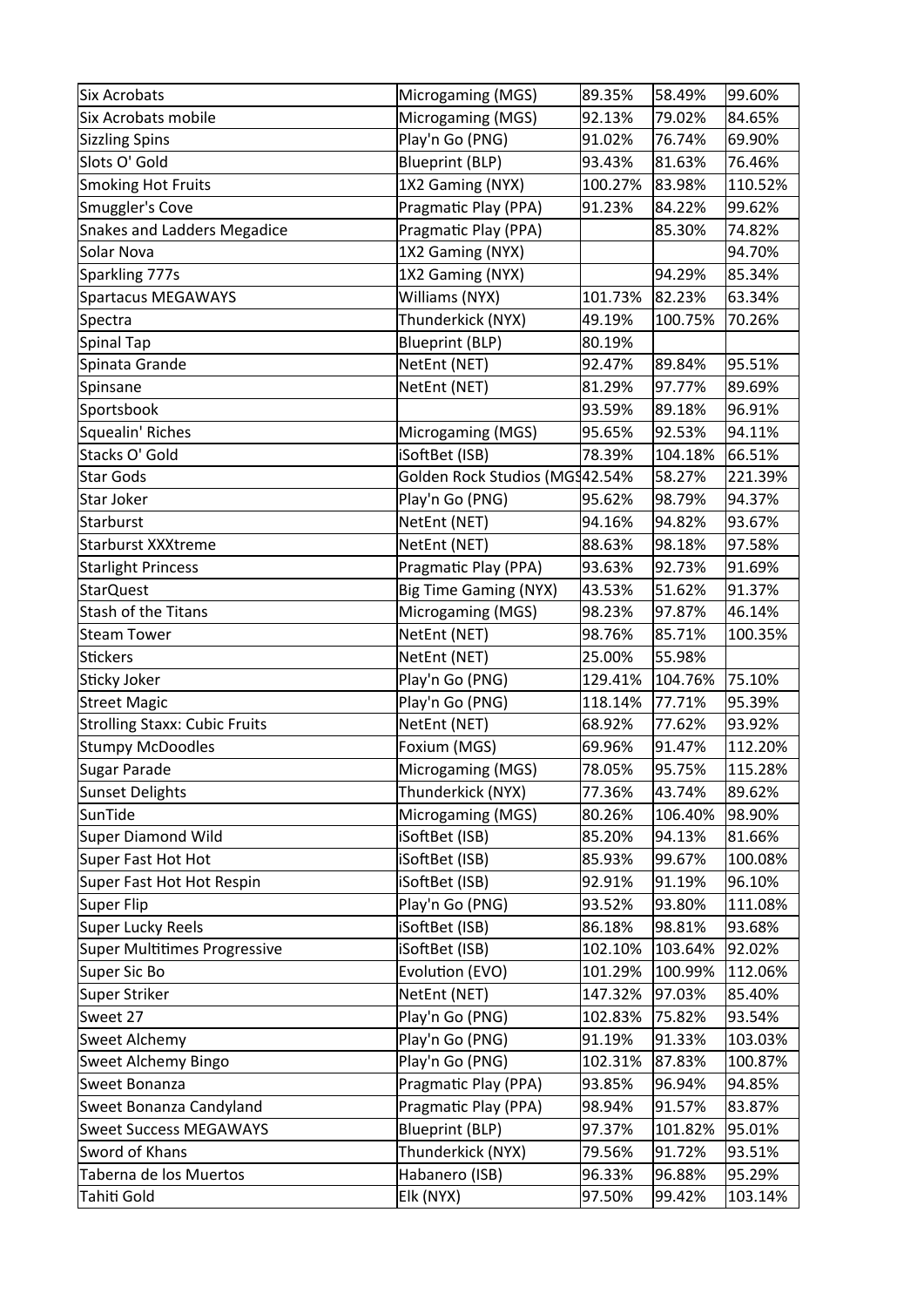| Tales of Asgard - Lokis Fortune    | Play'n Go (PNG)              | 81.08%  | 100.94% | 88.54%  |
|------------------------------------|------------------------------|---------|---------|---------|
| Tales of Asgard: Freya's Wedding   | Play'n Go (PNG)              | 91.51%  | 98.47%  | 116.17% |
| Tarzan                             | Microgaming (MGS)            | 73.43%  | 86.77%  | 67.51%  |
| Tarzan and the Jewels of Opar      | Microgaming (MGS)            | 93.37%  | 96.18%  | 85.26%  |
| <b>Teatime Treasures</b>           | High 5 Games (NYX)           | 83.32%  | 204.89% | 50.55%  |
| Ted                                | <b>Blueprint (BLP)</b>       | 94.62%  | 88.89%  | 93.77%  |
| Ted Jackpot King                   | <b>Blueprint (BLP)</b>       | 94.57%  | 124.86% | 89.40%  |
| <b>Teddy Bears Picnic</b>          | Nextgen (NYX)                | 154.33% | 88.90%  | 79.44%  |
| <b>Temple of Nudges</b>            | NetEnt (NET)                 | 59.12%  | 74.09%  | 84.16%  |
| <b>Temple of Treasure MEGAWAYS</b> | <b>Blueprint (BLP)</b>       | 97.37%  | 94.78%  | 99.66%  |
| Temple of Wealth                   | Play'n Go (PNG)              | 111.76% | 95.49%  | 90.79%  |
| <b>Temple Quest Spinfinity</b>     | <b>Big Time Gaming (NYX)</b> | 62.23%  | 113.89% | 65.68%  |
| Testament                          | Play'n Go (PNG)              | 94.59%  | 94.92%  | 103.41% |
| That's Rich                        | Play'n Go (PNG)              | 64.62%  | 69.30%  | 78.31%  |
| The Bandit and the Baron           | Just For The Win (MGS)       | 144.19% | 98.65%  | 90.58%  |
| The Curious Cabinet                | Iron Dog Studio (NYX)        | 98.74%  | 63.59%  | 79.67%  |
| The Da Vinci Device                | 1X2 Gaming (NYX)             | 110.68% | 91.54%  | 90.03%  |
| The Dead Escape                    | Habanero (ISB)               | 190.02% | 81.89%  | 128.86% |
| The Demon Code                     | Nextgen (NYX)                | 71.82%  | 86.10%  | 58.67%  |
| The Dog House                      | Pragmatic Play (PPA)         | 95.39%  | 98.07%  | 97.37%  |
| The Dog House MEGAWAYS             | Pragmatic Play (PPA)         | 92.32%  | 93.20%  | 92.81%  |
| The Faces of Freya                 | Play'n Go (PNG)              | 86.71%  | 82.41%  | 100.33% |
| The Falcon Huntress                | Thunderkick (NYX)            | 87.63%  | 98.59%  | 95.76%  |
| The Flame Busters                  | Thunderkick (NYX)            | 68.97%  | 136.21% | 88.39%  |
| The Fortune Pig                    | iSoftBet (ISB)               | 80.45%  | 78.06%  | 72.05%  |
| The Golden City                    | iSoftBet (ISB)               | 70.12%  | 63.46%  | 105.14% |
| The Good The Bad and The Ugly      | Gamevy (NYX)                 | 63.72%  | 111.04% | 109.55% |
| The Goonies                        | Blueprint (BLP)              | 91.18%  | 77.82%  | 84.98%  |
| The Goonies Jackpot King           | <b>Blueprint (BLP)</b>       | 96.81%  | 89.43%  | 94.73%  |
| The Great Albini                   | Foxium (MGS)                 | 103.98% | 70.40%  | 106.85% |
| The Great Wall                     | iSoftBet (ISB)               | 70.43%  | 103.28% | 101.71% |
| The Green Knight                   | Play'n Go (PNG)              | 108.32% | 111.92% | 93.37%  |
| The Incredible Balloon Machine     | Microgaming (MGS)            | 97.97%  | 106.14% | 83.86%  |
| The Invisible Man                  | NetEnt (NET)                 | 88.60%  | 89.81%  | 112.32% |
| The King                           | iSoftBet (ISB)               | 81.05%  | 100.41% | 122.10% |
| The Legend of Shangri-La           | NetEnt (NET)                 | 121.91% | 120.61% | 95.55%  |
| The Magic Orb                      | iSoftBet (ISB)               | 93.68%  | 92.79%  | 98.68%  |
| The Paying Piano Club              | Play'n Go (PNG)              | 87.79%  | 80.83%  | 136.82% |
| The Phantom of the Opera           | Microgaming (MGS)            | 235.81% | 54.62%  | 100.59% |
| The Pig Wizard                     | <b>Blueprint (BLP)</b>       | 99.69%  | 95.73%  | 112.14% |
| The Rift                           | Thunderkick (NYX)            | 67.56%  | 82.29%  | 104.08% |
| The Sword and The Grail            | Play'n Go (PNG)              | 101.78% | 94.30%  | 107.04% |
| The Ultimate 5                     | Pragmatic Play (PPA)         | 94.88%  | 75.45%  | 88.13%  |
| The Wolf's Night                   | NetEnt (NET)                 | 92.19%  | 76.04%  | 99.16%  |
| Thunder Screech                    | Play'n Go (PNG)              | 93.13%  | 82.68%  | 88.45%  |
| Thunder Shields                    | iSoftBet (ISB)               | 91.90%  | 139.22% | 83.67%  |
| Thunderstruck                      | Microgaming (MGS)            | 87.85%  | 80.14%  | 92.38%  |
| Thunderstruck II                   | Microgaming (MGS)            | 100.70% | 100.03% | 99.24%  |
| Thunderstruck Wild Lightning       | Microgaming (MGS)            | 106.99% | 105.60% | 79.42%  |
| Tiger Rush                         | Thunderkick (NYX)            | 75.67%  | 80.71%  | 117.07% |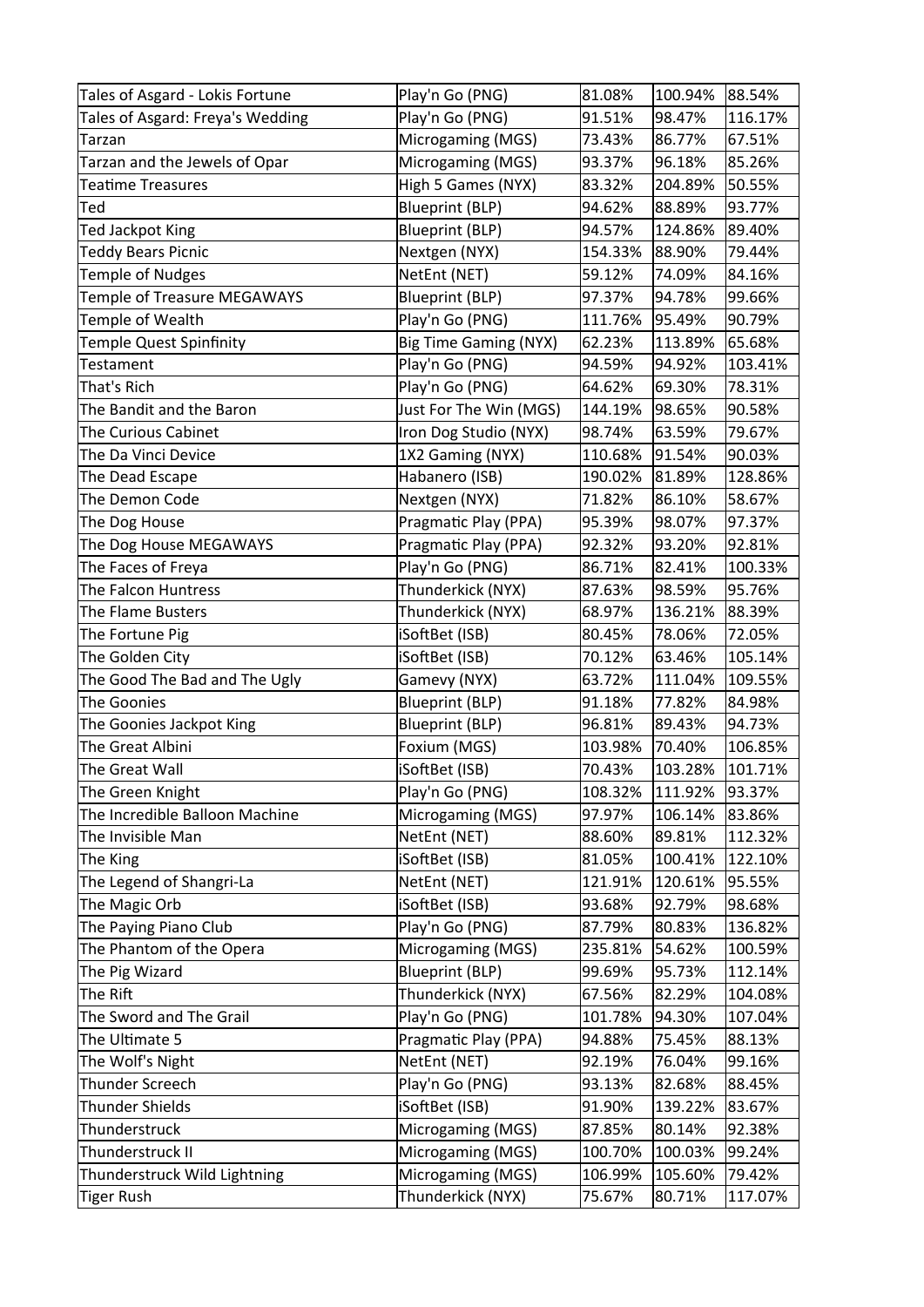| Tiki Mania                        | Microgaming (MGS)              | 84.68%  | 59.13%  | 97.91%  |
|-----------------------------------|--------------------------------|---------|---------|---------|
| <b>Tiki Reward</b>                | Microgaming (MGS)              | 92.68%  | 76.73%  | 108.95% |
| <b>Tiki Vikings</b>               | Just For The Win (MGS)         | 122.97% | 88.19%  | 60.30%  |
| <b>Titan Storm</b>                | Nextgen (NYX)                  | 93.37%  | 80.48%  | 95.44%  |
| <b>Toki Time</b>                  | Thunderkick (NYX)              | 84.01%  | 70.74%  | 78.41%  |
| Tomb of the King                  | Gamevy (NYX)                   | 107.93% | 105.79% | 103.92% |
| <b>Tomb Raider</b>                | Microgaming (MGS)              | 85.87%  | 85.17%  | 104.62% |
| <b>Top Card</b>                   | Evolution (EVO)                | 95.40%  | 102.99% | 96.11%  |
| Top Card (RNG)                    | Evolution (EVO)                | 112.02% | 105.40% | 96.41%  |
| <b>Top Cat</b>                    | <b>Blueprint (BLP)</b>         | 92.92%  | 91.56%  | 82.33%  |
| <b>Totem Towers</b>               | Habanero (ISB)                 | 104.07% | 97.50%  | 96.27%  |
| <b>Tower Quest</b>                | Play'n Go (PNG)                | 92.05%  | 102.60% | 75.07%  |
| Treasure Skyland                  | Just For The Win (MGS)         | 91.80%  | 103.31% | 101.97% |
| <b>Treasures of Lion City</b>     | Microgaming (MGS)              | 99.19%  | 92.21%  | 84.56%  |
| Triple Double Da Vinci Diamonds   | High 5 Games (NYX)             | 83.46%  | 109.16% | 78.27%  |
| Triple Fruit Deluxe MEGAWAYS      | iSoftBet (ISB)                 |         |         | 91.05%  |
| <b>Triple Monkey</b>              | High 5 Games (NYX)             | 95.58%  | 100.70% | 70.94%  |
| <b>Troll Hunter</b>               | Play'n Go (PNG)                | 99.44%  | 97.88%  | 96.49%  |
| <b>Troll Hunters 2</b>            | Play'n Go (PNG)                | 97.81%  | 98.73%  | 98.88%  |
| Trollpot 5000                     | NetEnt (NET)                   | 114.09% | 77.31%  | 94.37%  |
| <b>Turn Your Fortune</b>          | NetEnt (NET)                   | 98.92%  | 88.53%  | 94.79%  |
| <b>Turning Totems</b>             | Thunderkick (NYX)              | 139.22% | 67.23%  | 92.22%  |
| <b>Tweet Hearts</b>               | Just For The Win (MGS)         | 33.98%  | 62.03%  | 124.39% |
| <b>Twin Spin</b>                  | NetEnt (NET)                   | 88.28%  | 90.35%  | 96.75%  |
| <b>Twin Spin MEGAWAYS</b>         | NetEnt (NET)                   | 96.94%  | 89.68%  | 93.33%  |
| <b>Twisted Sister</b>             | Play'n Go (PNG)                | 79.83%  | 77.06%  | 100.48% |
| Ultimate Ink Mega Drop            | Williams (NYX)                 | 63.63%  | 97.27%  | 66.65%  |
| <b>Ultimate Super Reels</b>       | iSoftBet (ISB)                 | 97.13%  | 95.27%  | 95.54%  |
| Unicorn Legend                    | Nextgen (NYX)                  | 93.46%  | 112.85% | 105.71% |
| Valhalla (BET)                    | Bet Digital (NYX)              | 82.18%  | 66.86%  | 75.13%  |
| Valletta MEGAWAYS                 | <b>Blueprint (BLP)</b>         | 83.92%  | 106.49% | 98.89%  |
| Valley of Fortunes                | High 5 Games (NYX)             | 96.28%  | 97.99%  | 69.91%  |
| Vegas High Roller                 | iSoftBet (ISB)                 | 76.08%  | 94.95%  | 90.21%  |
| Vegas Night Life                  | NetEnt (NET)                   | 81.59%  | 93.60%  | 92.76%  |
| Vegas Strip Blackjack             | Microgaming (MGS)              | 84.25%  | 111.00% | 82.36%  |
| Venetian Rose                     | Nextgen (NYX)                  | 111.48% | 108.11% | 84.91%  |
| <b>Venice Magic</b>               | Side City Studios (NYX)        | 94.14%  | 88.59%  | 104.42% |
| Victorious                        | NetEnt (NET)                   | 106.44% | 84.39%  | 86.46%  |
| <b>Viking Queen</b>               | Microgaming (MGS)              |         | 94.37%  | 94.39%  |
| Viking Runecraft                  | Play'n Go (PNG)                | 95.06%  | 104.69% | 93.48%  |
| <b>Vikings Unleashed MEGAWAYS</b> | <b>Blueprint (BLP)</b>         | 102.04% | 84.45%  | 91.25%  |
| Vikings Video Slot                | NetEnt (NET)                   | 101.45% | 99.51%  | 101.66% |
| <b>Visitors</b>                   | Elk (NYX)                      | 89.96%  | 95.45%  | 82.94%  |
| Viva Las Vegas Roulette           | Authentic Gaming (AUT)         | 92.58%  | 92.24%  | 99.81%  |
| Volatile Slot                     | Golden Rock Studios (MG§77.45% |         | 157.65% | 106.11% |
| Warlords                          | NetEnt (NET)                   | 96.86%  | 99.65%  | 105.56% |
| Way Out Wilds                     | High 5 Games (NYX)             | 213.67% | 87.90%  | 73.28%  |
| Well of Wonders                   | Thunderkick (NYX)              | 199.79% | 116.35% | 99.75%  |
| Western Gold                      | Just For The Win (MGS)         | 97.89%  | 98.88%  | 90.10%  |
| Western Gold MEGAWAYS             | iSoftBet (ISB)                 | 90.59%  | 97.43%  | 94.61%  |
|                                   |                                |         |         |         |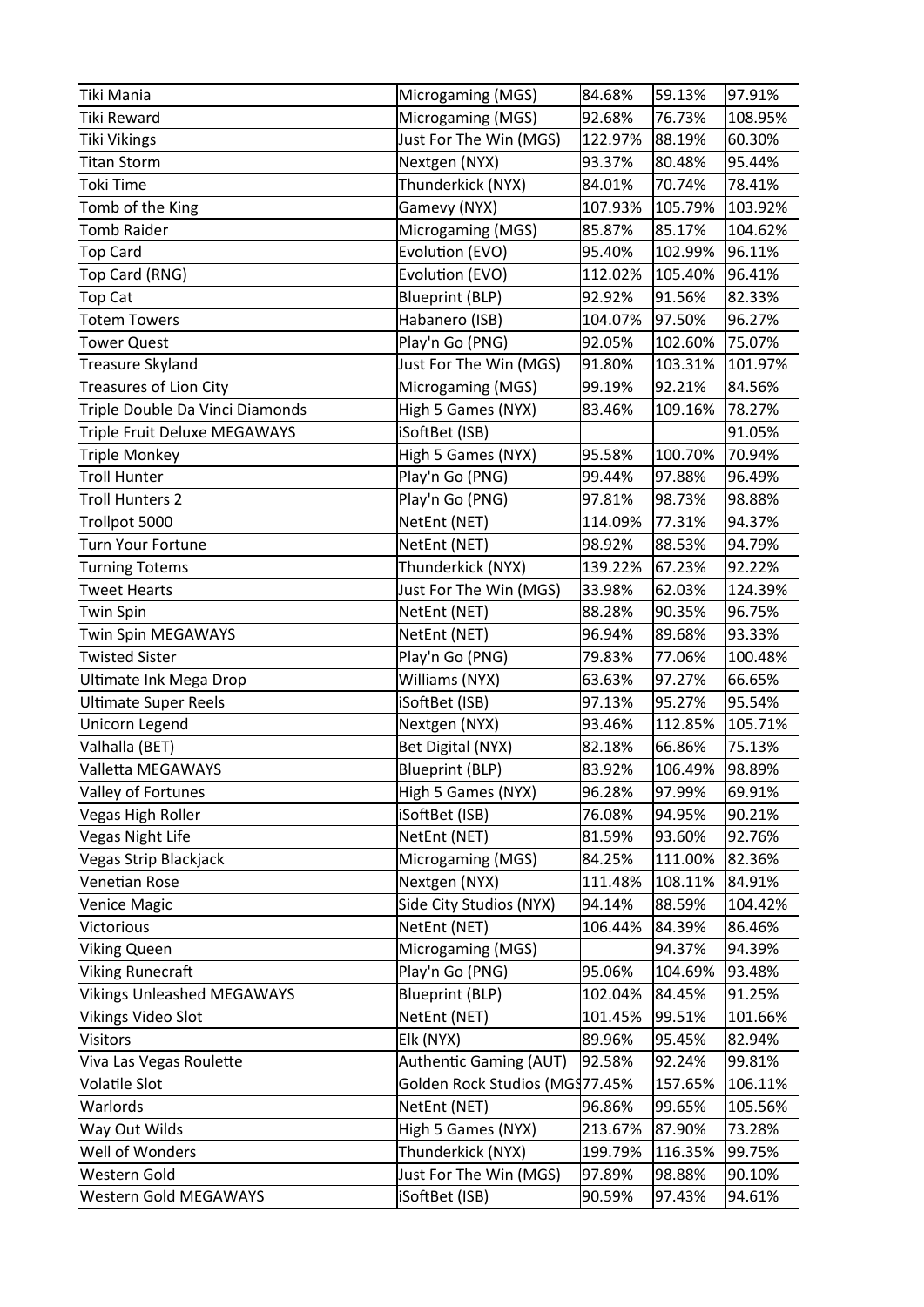| Western Wilds                   | Iron Dog Studio (NYX)        | 108.78% | 105.37% | 74.59%  |
|---------------------------------|------------------------------|---------|---------|---------|
| Who Wants To Be A Millionaire   | <b>Big Time Gaming (NYX)</b> | 95.57%  | 97.05%  | 93.56%  |
| Who's The Bride                 | NetEnt (NET)                 | 94.40%  | 90.42%  | 91.29%  |
| <b>Wicked Tales: Dark Red</b>   | Microgaming (MGS)            | 86.26%  | 103.00% | 89.37%  |
| Wild Ape                        | iSoftBet (ISB)               | 95.23%  | 95.83%  | 114.29% |
| Wild Bazaar                     | NetEnt (NET)                 | 95.32%  | 92.38%  | 88.74%  |
| Wild Beach Party                | Pragmatic Play (PPA)         | 101.61% | 86.62%  | 106.74% |
| Wild Blood                      | Play'n Go (PNG)              | 91.35%  | 95.32%  | 98.85%  |
| Wild Blood 2                    | Play'n Go (PNG)              | 77.74%  | 85.04%  | 90.03%  |
| <b>Wild Catch</b>               | Microgaming (MGS)            | 102.60% | 102.47% | 112.86% |
| Wild Dodo                       | Side City Studios (NYX)      | 96.42%  | 80.42%  | 94.89%  |
| <b>Wild Falls</b>               | Play'n Go (PNG)              | 63.40%  | 137.62% | 102.15% |
| Wild Flower                     | <b>Big Time Gaming (NYX)</b> | 90.25%  | 88.12%  | 138.17% |
| <b>Wild Frames</b>              | Play'n Go (PNG)              | 89.78%  | 99.49%  | 95.76%  |
| Wild Hammer MEGAWAYS            | iSoftBet (ISB)               | 94.23%  | 104.60% | 91.15%  |
| Wild Heist at Peacock Manor     | Thunderkick (NYX)            | 117.58% | 85.25%  | 80.68%  |
| Wild Herd                       | Gamevy (NYX)                 |         | 94.24%  | 96.16%  |
| Wild Link Cleopatra             | Microgaming (MGS)            |         | 95.27%  | 95.40%  |
| Wild Melon                      | Play'n Go (PNG)              | 87.84%  | 75.98%  | 97.61%  |
| Wild North                      | Play'n Go (PNG)              | 93.68%  | 99.26%  | 92.11%  |
| Wild Play SuperBet              | Nextgen (NYX)                | 106.68% | 165.35% | 60.25%  |
| <b>Wild Rails</b>               | Play'n Go (PNG)              | 101.65% | 93.53%  | 97.51%  |
| Wild Run                        | Nextgen (NYX)                | 76.41%  | 42.22%  | 123.32% |
| <b>Wild Toro</b>                | Elk (NYX)                    | 83.14%  | 103.36% | 110.56% |
| Wild Toro II                    | Elk (NYX)                    | 94.81%  | 94.76%  | 96.36%  |
| <b>Wild Trucks</b>              | Habanero (ISB)               | 80.81%  | 85.80%  | 101.84% |
| Wild Water                      | NetEnt (NET)                 | 96.80%  | 71.32%  | 107.79% |
| Wild West (NEX)                 | Nextgen (NYX)                | 62.32%  | 77.63%  | 67.32%  |
| Wild West Gold                  | Pragmatic Play (PPA)         | 90.81%  | 89.95%  | 94.96%  |
| Wild Wild Riches                | Pragmatic Play (PPA)         | 99.53%  | 89.25%  | 84.73%  |
| Wild Wild West                  | NetEnt (NET)                 | 101.60% | 96.80%  | 99.65%  |
| Wild Worlds                     | NetEnt (NET)                 | 112.31% | 104.35% | 100.40% |
| Wild-O-Tron 3000                | NetEnt (NET)                 | 113.44% | 88.14%  | 99.11%  |
| Wilderland                      | NetEnt (NET)                 | 113.96% | 79.28%  | 62.22%  |
| <b>Wildhound Derby</b>          | Play'n Go (PNG)              | 51.42%  | 57.69%  | 63.76%  |
| Willy's Hot Chillies            | NetEnt (NET)                 | 95.10%  | 73.28%  | 97.26%  |
| Win a Beest                     | Play'n Go (PNG)              | 239.48% | 73.18%  | 107.44% |
| Win Win                         | Elk (NYX)                    | 81.01%  | 88.12%  | 89.27%  |
| Wish upon a Jackpot             | <b>Blueprint (BLP)</b>       | 75.30%  | 83.06%  | 107.62% |
| Wish Upon a Leprechaun MEGAWAYS | <b>Blueprint (BLP)</b>       | 86.97%  | 112.51% | 95.87%  |
| Wishing Wheel                   | iSoftBet (ISB)               | 110.25% | 98.55%  | 85.90%  |
| <b>Witch Pickings</b>           | Nextgen (NYX)                | 57.18%  | 84.74%  | 115.40% |
| <b>Wizard of Gems</b>           | Play'n Go (PNG)              | 96.43%  | 118.08% | 94.43%  |
| Wizards Want War!               | Habanero (ISB)               | 111.15% | 93.60%  | 79.53%  |
| <b>Wolf Call</b>                | Microgaming (MGS)            |         | 95.23%  | 84.15%  |
| Wolf Cub                        | NetEnt (NET)                 | 98.31%  | 86.97%  | 128.21% |
| Wolf Gold                       | Pragmatic Play (PPA)         | 91.22%  | 93.48%  | 94.70%  |
| Wolf Howl                       | Just For The Win (MGS)       | 95.31%  | 99.10%  | 105.58% |
| Wolf Legend MEGAWAYS            | <b>Blueprint (BLP)</b>       | 96.00%  | 92.27%  | 94.04%  |
| <b>Wolfpack Pays</b>            | Nextgen (NYX)                | 166.29% | 57.76%  | 70.27%  |